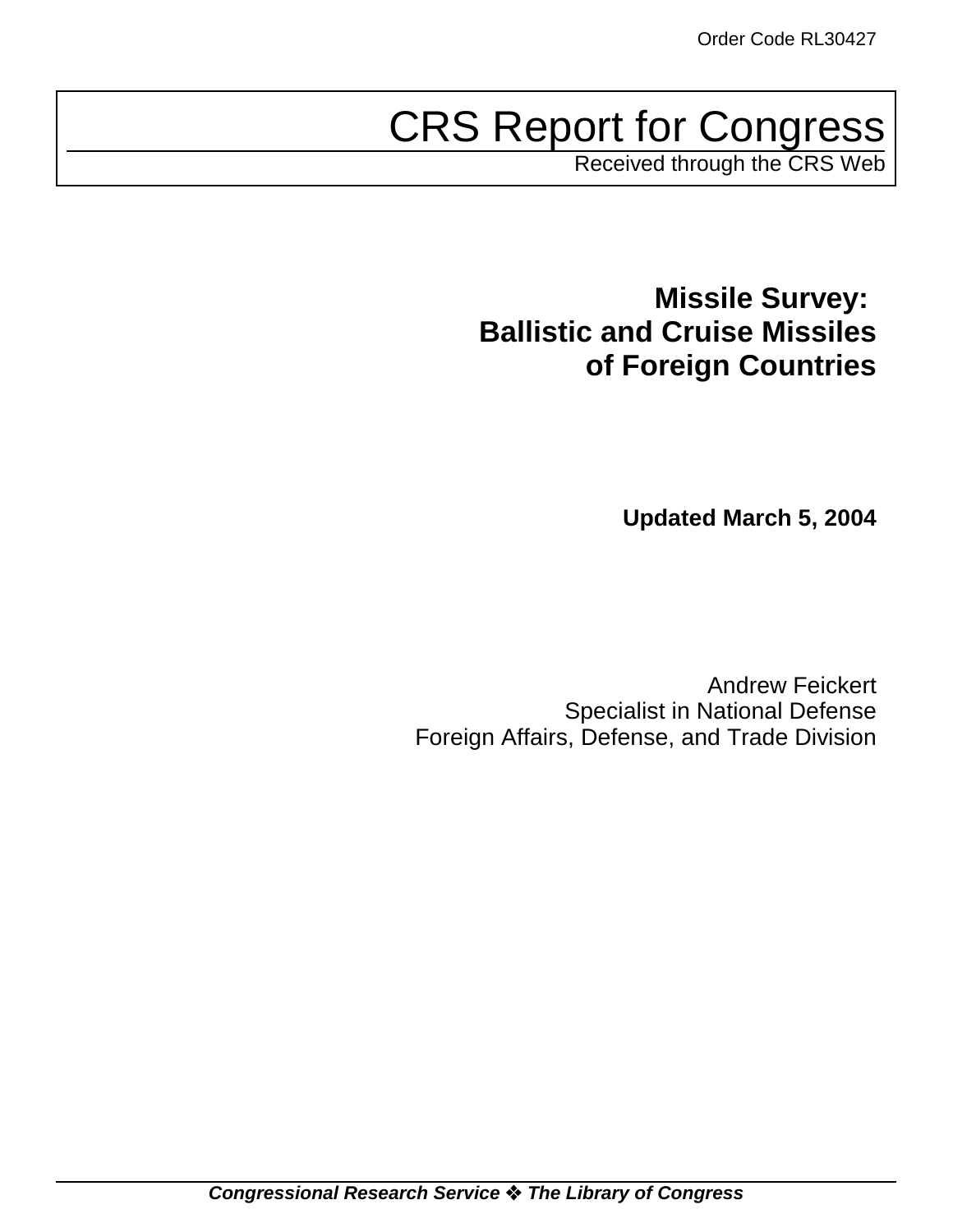## Missile Survey: Ballistic and Cruise Missiles of Foreign **Countries**

### **Summary**

This report provides a current inventory of ballistic and cruise missiles throughout the world and discusses implications for U.S. national security policy. (Note: the Defense Threat Reduction Agency's Weapons of Mass Destruction Terms Reference Handbook defines a **ballistic missile** as " a missile that is guided during powered flight and unguided during free flight when the trajectory that it follows is subject only to the external influences of gravity and atmospheric drag" and a **cruise missile** as "a long-range, low-flying guided missile that can be launched from air, sea, and land.") Ballistic and cruise missile development and proliferation continue to pose a threat to United States national security interests both at home and abroad. While approximately 16 countries currently produce ballistic missiles, they have been widely proliferated to many countries - some of whom are viewed as potential adversaries of the United States. Nineteen countries produce cruise missiles which are also widely proliferated and many analysts consider cruise missile proliferation to be of more concern than that of ballistic missile proliferation, primarily due to their low threshold of use, availability and affordability, and accuracy. This report will be updated annually.

With the fall of Iraq, many analysts see North Korean and Iranian missile and WMD programs as the primary "rogue nation" long-range ballistic missile threat to U.S. national security. Russia and China continue to be the only two countries that could conceivably attack the United States with intercontinental ballistic missiles armed with nuclear weapons but improved relationships with both countries have done a great deal to diminish this threat over the past decades. India's and Pakistan's ongoing missile development programs is viewed by many analysts as highly aggressive and even provocative, but is generally viewed on a regional context as opposed to a direct threat to the United States. The renewal of dialogue between these two countries in an attempt to settle their disputes by diplomatic means may also help in slowing missile proliferation as well as preventing their potential use in this region.

The implications of ballistic and cruise missile proliferation to the United States has necessitated both nonproliferation and counterproliferation approaches in trying to stem the development and deployment and export of missiles. Past Administrations have been characterized as nonproliferation-oriented by some analysts while the current Bush Administration is viewed by some as having abandoned nonproliferation for a more action-oriented counterproliferation approach towards missiles. Other experts have suggested that the United States must somehow find the right balance between missile nonproliferation and counterproliferation policies if meaningful, long-term progress is to be made. While some believe that missile proliferation can be "rolled back"by some combination of these approaches, others note that both ballistic and cruise missiles have become such an integral part of many countries' national security frameworks that it is highly unlikely that countries will abandon their programs in deference to U.S. and Western pressure.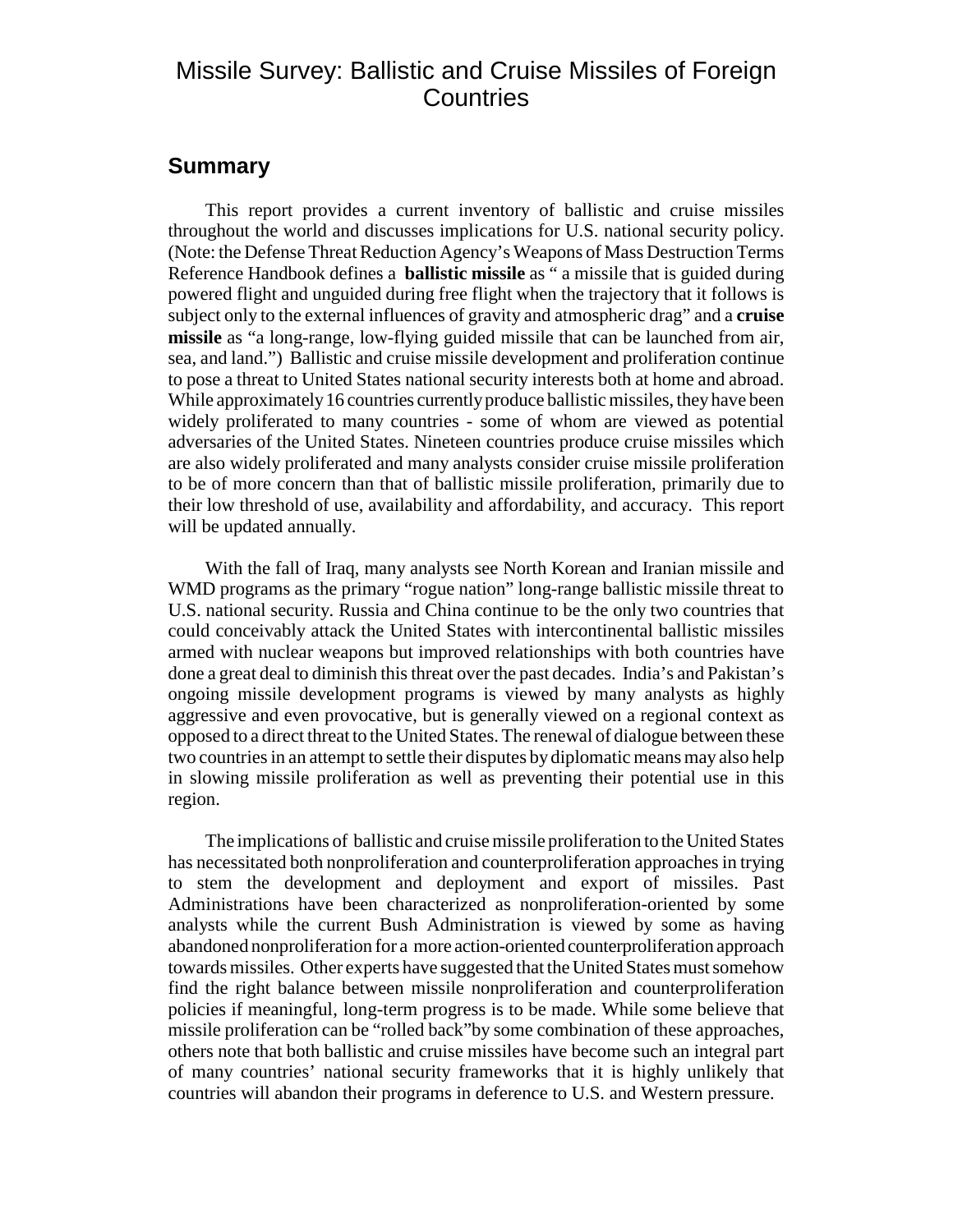## **Contents**

## **List of Figures**

| Figure 1. North Korean Short and Medium Range Missile Capabilities  13 |  |
|------------------------------------------------------------------------|--|
| Figure 2. Potential North Korean Long-Range Missile Capabilities  14   |  |
|                                                                        |  |
|                                                                        |  |

## **List of Tables**

|--|--|--|--|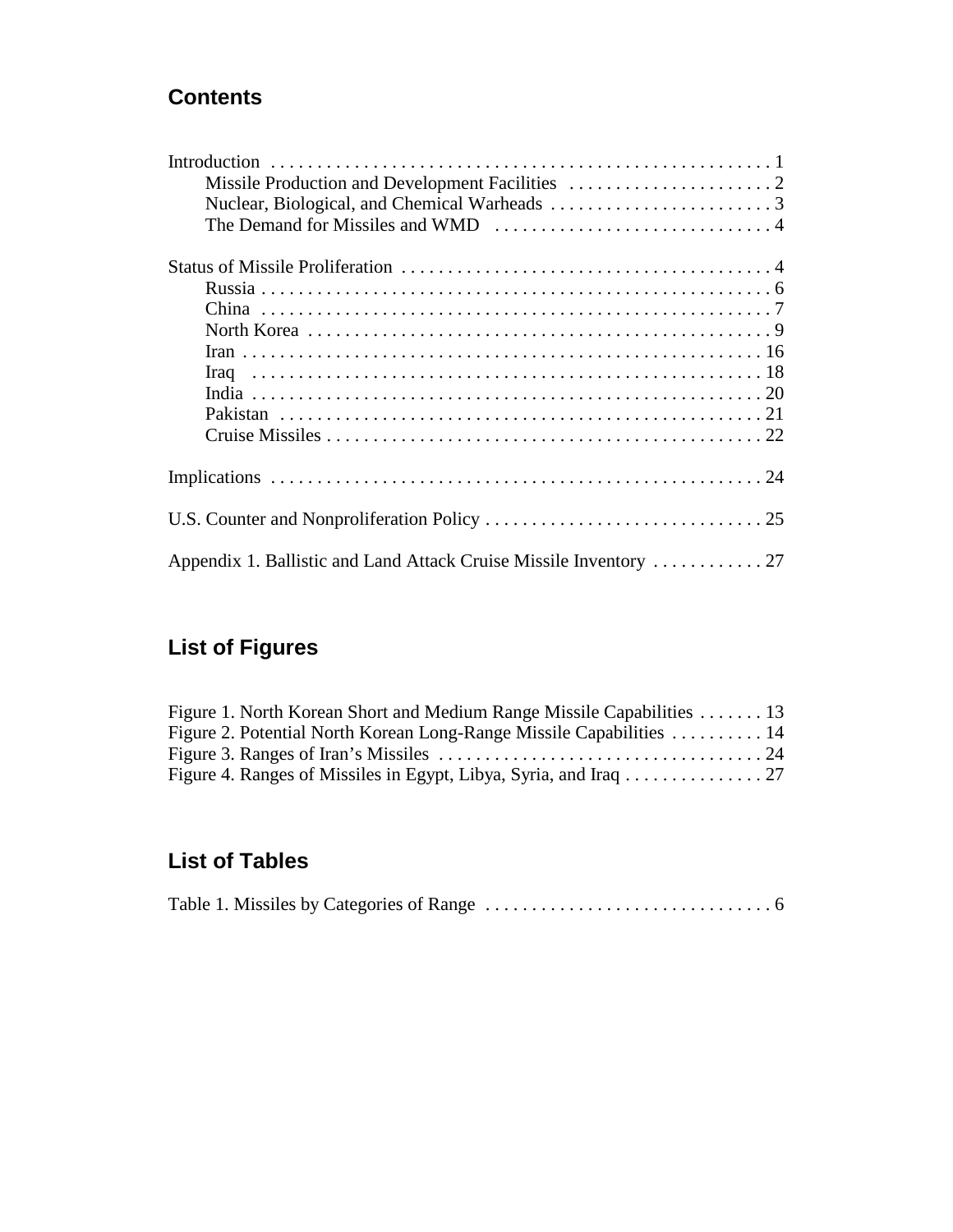## Missile Survey: Ballistic and Cruise Missiles of Foreign Countries

## **Introduction**

Foreign ballistic and cruise missiles pose a potential threat to the national security interests of the United States. While weapons of mass destruction (WMD) can be delivered by a variety of means including aircraft, artillery, and asymmetric means, it is missile-delivered WMDs that garner the most domestic and international political attention. Countries with a WMD missile capability have the potential to influence the actions of other countries in their regions or even countries on another continent and, in some cases, destroy population centers and national infrastructure. At the present time, the United States is within range of the ballistic missiles of Russia, China, and perhaps North Korea, as well as France and the United Kingdom. Several other countries have missiles within range of U.S. overseas facilities and interests. A number of countries are attempting to either procure or develop longerrange ballistic missiles to accurately deliver WMDs over great distances and many fear that one day such an attack may be launched against the United States by a regional power or rogue state where stringent political and military controls over these weapons are not exercised.

Estimates of the missile threat to the United States continue to be controversial for a number of reasons. One reason is that many missile programs have moved underground in some countries and can also be hidden in a country's civilian space or aerospace industry, making it much harder for intelligence organizations to track development. Also, as countries increasingly share intelligence about missile proliferation, different estimates about range, operational capability, and possible payloads lead to conflicting views.<sup>1</sup> There is also some controversy still surrounding the 1995 National Intelligence Estimate and 1998's Report of the Commission to Assess the Ballistic Missile Threat to the United States (P.L. 104-201) also known as the Rumsfeld Commission Report. Even in 2003 and 2004, the Rumsfeld Commission Report continues to be the open source benchmark for missile proliferation, despite numerous developments in missile programs world-wide. While there is still some disagreement about the extent of the missile threat, the Bush Administration's unwavering commitment to ballistic missile defense, withdrawal from the Anti Ballistic Missile (ABM) Treaty, and the December 2002 Presidential

<sup>&</sup>lt;sup>1</sup> An example of this is Iran's Shahab-3 missile. U.S. intelligence believes that the range is about 800 miles, qualifying it as a medium range ballistic missile (MRBM) while the head of the Israeli Mossad reportedly told the NATO North Alliance Council in June of 2002 that the Shahab-3's range was closer to 1,860 miles qualifying it as an intermediate range ballistic missile (IRBM).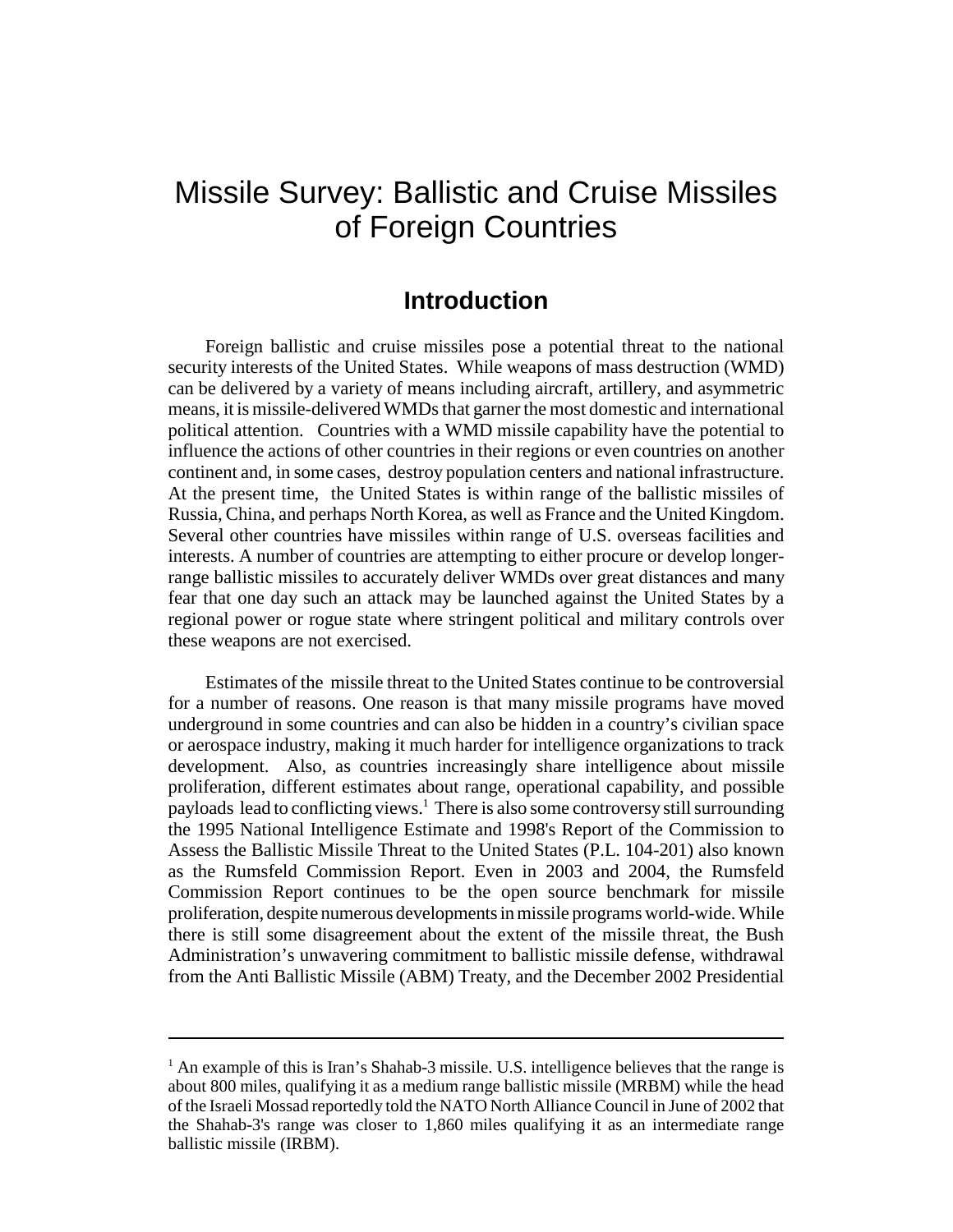Directive to begin fielding the initial set of ballistic missile defense capabilities continues to overshadow many of the contentious issues related to the missile threat.

Recent estimates released by the U.S. Intelligence Community vary little from those issued in the late 1990s. Iran is still assessed as being capable of developing an intercontinental ballistic missile  $(ICBM)^2$  capable of reaching the United States by 2015<sup>3</sup> although in the 1995 National Intelligence Estimate (NIE) most intelligence agencies believed that this could happen before 2015. The NIE also cites North Korea as posing an ICBM threat to the United States before 2015. Likewise, North Korea's ballistic missile development time lines may need to be re-evaluated as new missile programs have been made public. While not posing a direct threat to the United States, the proliferation of shorter range ballistic missiles and cruise missiles has resulted in heightened regional tensions in the Middle East, between India and Pakistan, and between China and Taiwan.

#### **Missile Production and Development Facilities**

One significant trend is the increasing number of missile production and development facilities. Sixteen countries are known to produce ballistic missiles: the United States, France, Russia, China, North Korea, South Korea, Taiwan, India, Pakistan, Iran, Iraq, Israel, Egypt, Syria, Ukraine, and Argentina. Several other countries, including Germany, Japan, Great Britain, South Africa, Brazil, and Argentina, could produce ballistic missiles but have chosen not to. When a country has a missile production facility, its ability to produce large quantities of missiles is limited only by its ability to obtain certain critical materials and components. When a country acquires a large number of missiles and launchers, it may be able to launch sustained attacks and to overwhelm existing and planned missile defense systems. Production and research facilities also enable these regional powers to enhance the range, accuracy, destructiveness, and penetration aids of their missiles. Another important factor is that countries with an indigenous missile production capability also avoid export control restrictions when trying to import missiles and missile technology from outside sources. Finally, once a country produces missiles it can consider exporting them as well as the production technology to still more countries for financial, political, or ideological rewards. North Korea has been exporting

 $2$  Ballistic missiles are classified by their range as follows:  $SRBM = Short-range ballistic missile, 70-1,000 km (43-620 mi.)$ MRBM = Medium-range ballistic missile, 1,000-3,000 km (620-1,860 mi.)  $IRBM = Intermediate-range ballistic missile, 3,000-5,500 km (1,860-3,410 mi.)$ ICBM = Intercontinental ballistic missile,  $5{,}500 \text{ km} + (3{,}410 \text{ mi.} +)$  Cruise missile abbreviations: ALCM = Air-launched cruise missile.  $ASM = Anti-ship \text{ missile}.$ CM = Cruise missile (generic). LACM = Land attack cruise missile. SLCM = Submarine-launched cruise missile. <sup>3</sup> "Ballistic and Cruise Missile Threat," *National Air Intelligence Center*, September 2000, p. 15.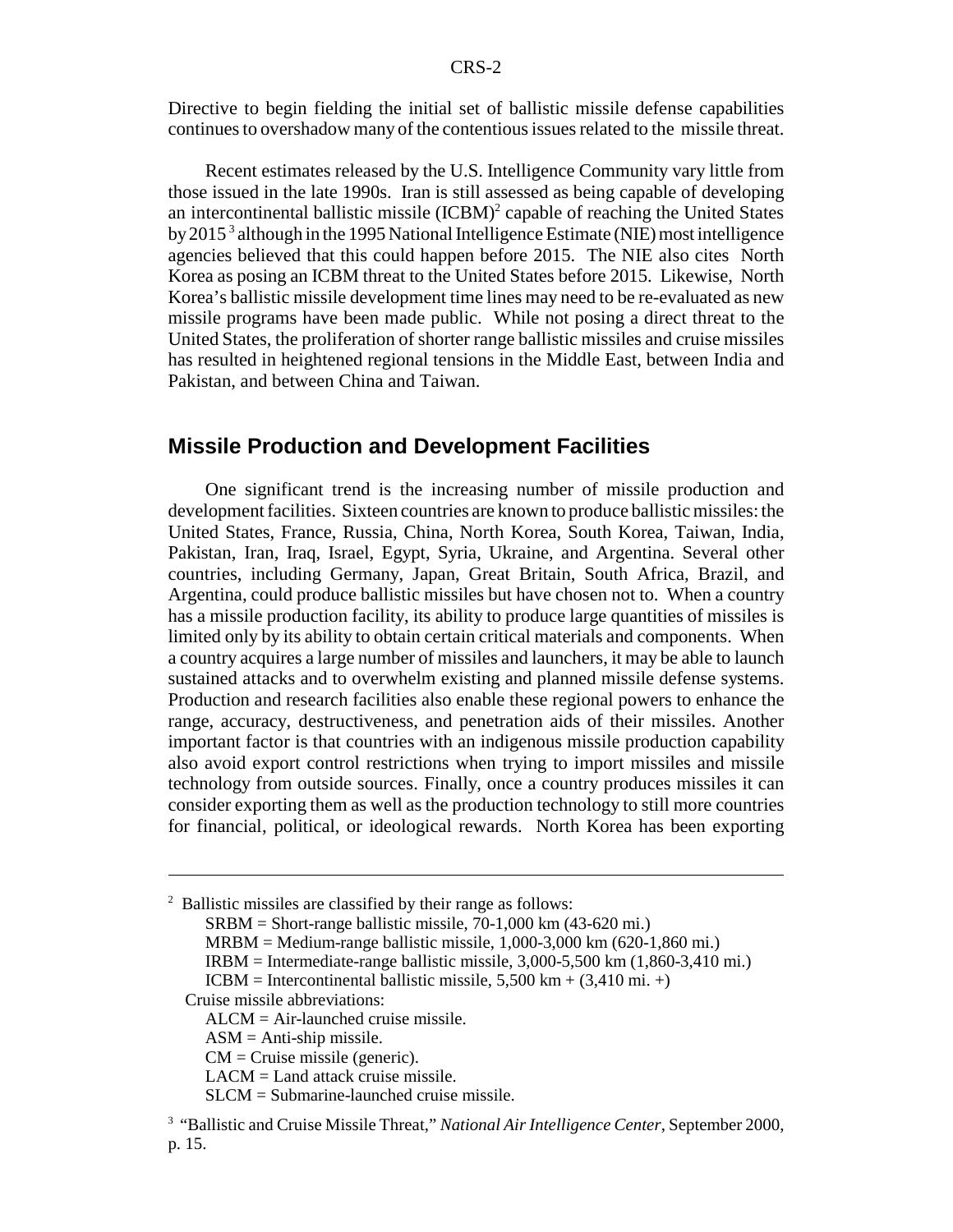missiles and missile production facilities for a number of years, and there is concern that more countries will enter the missile market as suppliers. Russian and Chinese organizations have been primary sources of missile technology and, in the past, Western firms also have transferred missile technology.

#### **Nuclear, Biological, and Chemical Warheads**<sup>4</sup>

The primary cause for concern with missile proliferation is that missile systems can provide countries an effective vehicle for delivering nuclear, chemical, or biological weapons over long distances. The most worrisome trend is the growing number of countries with both long-range missile programs and WMD programs. India and Pakistan have tested MRBMs and nuclear explosive devices. North Korea, Iran, and Israel are suspected to have nuclear, chemical, and biological weapons programs as well as a variety of short and medium range missiles.

Over the last several years, nuclear weapons programs have declined in number. South Africa reportedly dismantled the nuclear weapons and missiles that it had developed. Argentina, Brazil, South Korea, and Taiwan also abandoned earlier nuclear weapon programs. Belarus, Kazakhstan, and Ukraine transferred to Russia the nuclear weapons they inherited from the Soviet Union. Recent revelations about the possibility of North Korea's development of nuclear weapons and Iran's revitalized nuclear program could reverse this favorable trend.

Several other countries that have missiles also have chemical weapons, and a few have chemical warheads for their missiles. It has been reported that during the 1991 Gulf War, Iraq had missile warheads filled with a variety of nerve agents and others with botulinum toxin and anthrax. China, Egypt, India, Iran, Israel, Libya, North Korea, Pakistan, Russia, Saudi Arabia, Serbia, South Korea, Syria, Taiwan, and Vietnam, all have missiles and reportedly have chemical weapons. Several countries reportedly have biological weapons programs, including China, Egypt, Iran, Iraq, Israel, Libya, North Korea, Pakistan, and Russia.5

Ballistic missiles armed with conventional high-explosive warheads proved to be important weapons of terror when used against cities in the Iran-Iraq war and the 1991 Gulf War. The development of advanced conventional warheads, such as cluster bombs and fuel-air explosives, and enhanced missile reliability and accuracy will increase the military effectiveness of missiles armed with conventional warheads. The United States has demonstrated the military effectiveness of cruise missiles in several conflicts and a new generation of stealthy, more capable cruise missiles is presently in development in a number of countries.<sup>6</sup>

<sup>4</sup> See also CRS Report RL30699, *Nuclear, Biological, and Chemical Weapons and Missiles: Status and Trends*.

<sup>5</sup> See also CRS Report 98-103, *Nuclear, Biological, and Chemical Weapons and Ballistic Missiles: The State of Proliferation.* (This report is archived - contact Andrew Feickert, CRS to obtain a copy).

<sup>6</sup> "Ballistic and Cruise Missile Threat"*,* p. 23.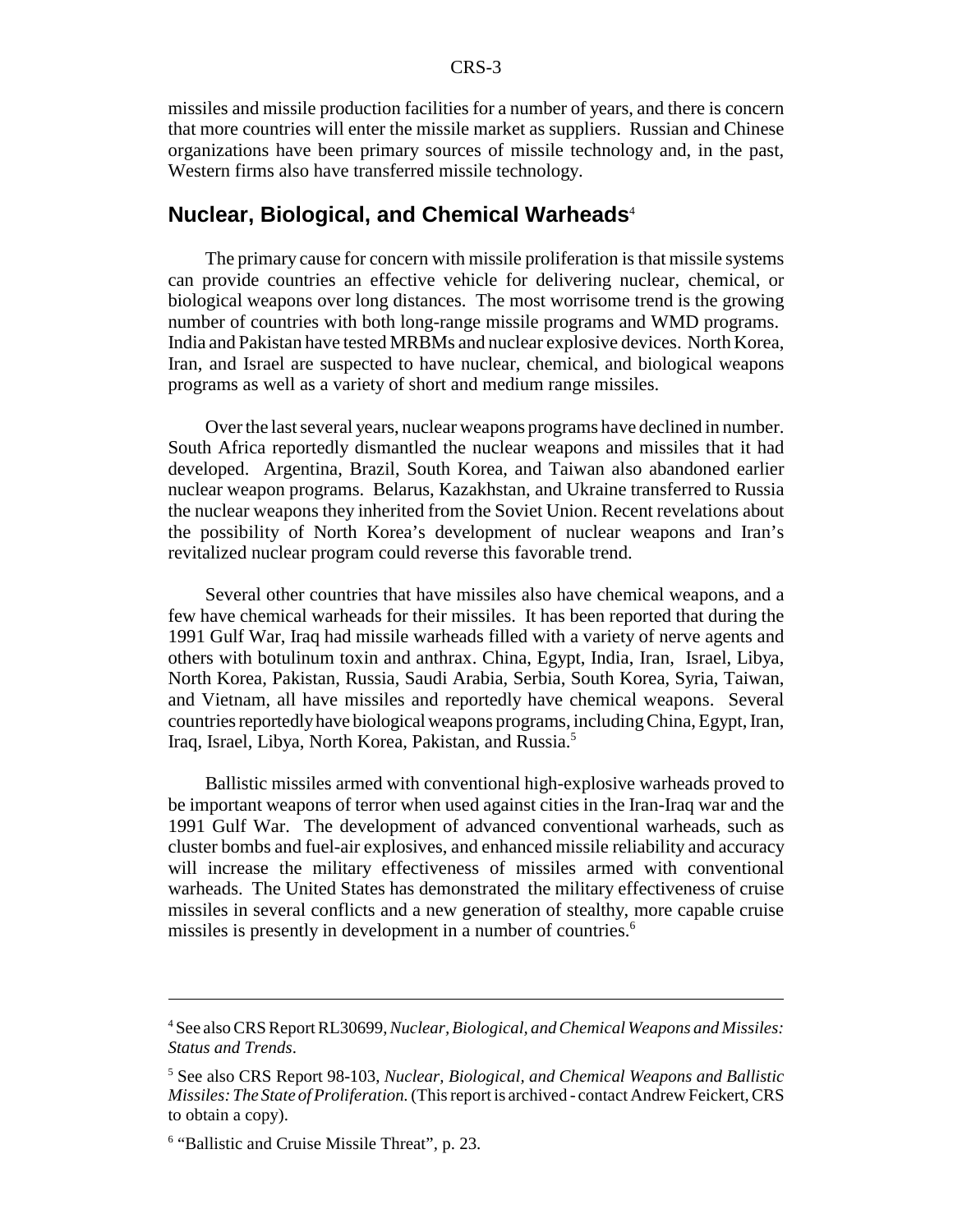#### **The Demand for Missiles and WMD**

As missiles and missile production technology have become widely available, the demand for longer-range missiles and nuclear, biological, and chemical warheads increased. Because of their relatively low cost, ability to penetrate defenses, strike deep into an enemy's homeland, and to deliver nuclear or biological weapons that could threaten the survival of an enemy country, missiles have become a delivery system of choice and a symbol of national might.

The technological and military prowess of the United States was demonstrated for the world during the 1991 Gulf War and again more recently in Afghanistan and Operation Iraqi Freedom (OIF). As a result, adversarial countries and non-state groups may be more likely to avoid direct conventional military confrontation with the U.S. Many potential adversaries continue to develop missiles and WMD as means to counter U.S. military strength in their region and to intimidate or deter their neighbors. At the same time, several allies and neutral countries are also building missiles and developing WMD to promote their perceived national security interests. Non-state groups, as well as a few national governments, tend to employ paramilitary terrorists to attack U.S. installations and citizens. There is increasing concern that small, hostile countries and terrorist groups will employ nuclear, biological, or chemical weapons against U.S. citizens abroad or at home.

Any stigma associated with the possession or use of missiles was severely reduced by the Iran-Iraq War, the Afghan War, the Gulf War, Chinese intimidation of Taiwan, Russian use in its Chechen conflicts, and by U.S. use of Tomahawk missiles in Iraq, Bosnia, Afghanistan, and Sudan. In regional wars, missile attacks and artillery fire on civilian population centers have become a standard form of combat, as the use of standoff weapons (usually cruise missiles or air-to-surface guided weapons) against hostile military units, intelligence centers, terrorist camps, and WMD facilities has become a commonly-accepted U.S. military practice.

The Bush Administration's emphasis on missile defense has resulted in a dramatic acceleration of that program to the point where some observers project a limited capability to defend the United States against a limited ballistic missile attack may soon be deployed. In December 2002, President Bush announced that the United States would build a limited missile defense system by 2004 primarily designed to defend the U.S. against a very limited ballistic missile attack by North Korea or China. Additional sites would also be constructed to defend the U.S. against missile attacks from the Mideast and Europe. A number of reportedly successful sea and land based tests along with the limited deployment of PAC-3 Patriot missiles has also served to strengthen U.S. theater missile defense capabilities. Israel has also tested and deployed its Arrow missile defense system (co-developed with the U.S.). These developments pose new challenges for proliferators and potential adversaries.

## **Status of Missile Proliferation**

About three dozen countries have been publicly identified as having ballistic missiles, and half of those countries are in Asia and the Middle East. About 30 of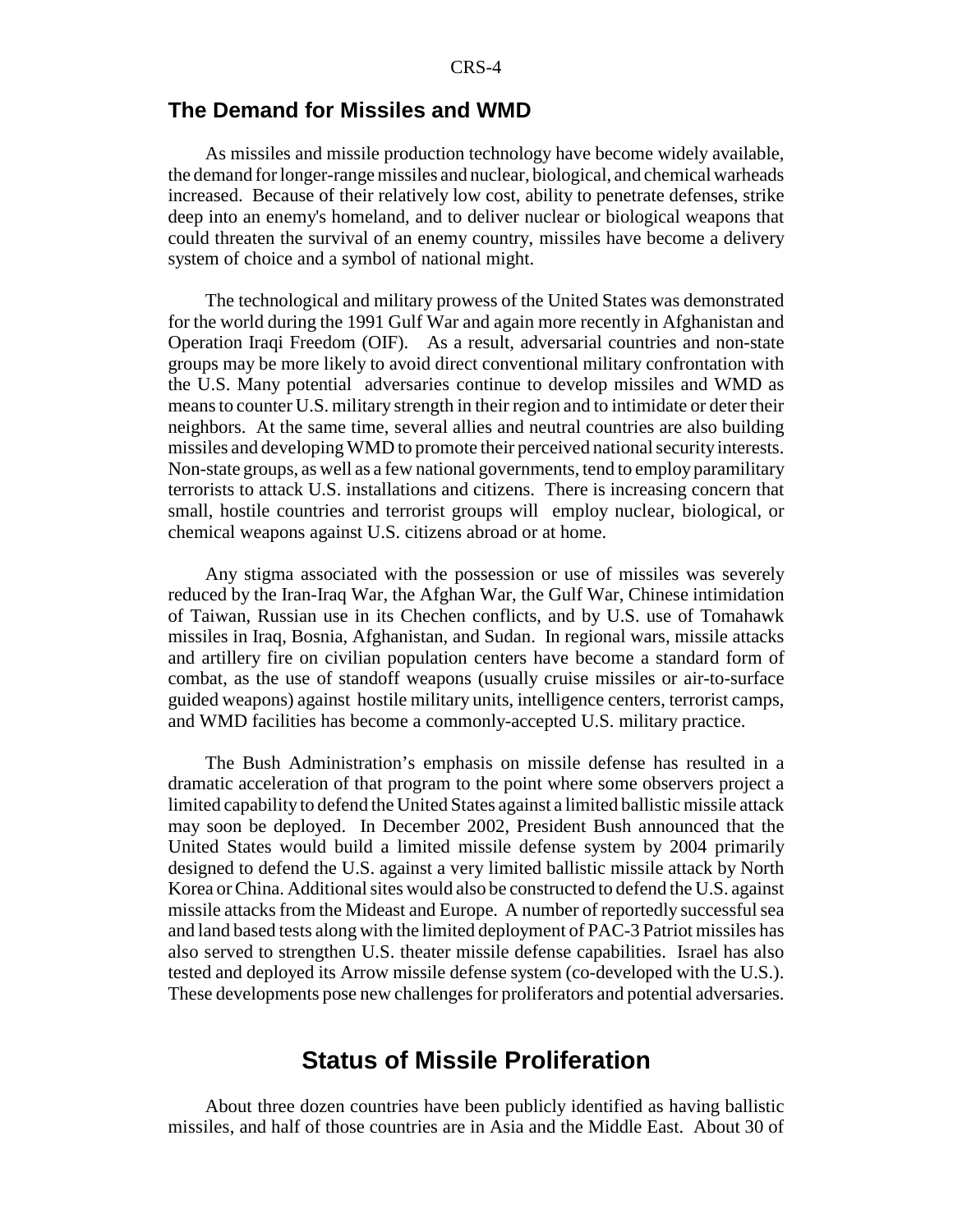these countries have, or are developing, ballistic missiles that can deliver a 500 kilogram warhead 300 kilometers or further.<sup>7</sup> Of the non-European countries, fourteen have produced ballistic missiles (Argentina, China, Egypt, India, Iran, Iraq, Israel, North Korea, Pakistan, South Korea, Syria, Taiwan, Ukraine, and South Africa which no longer produces missiles). In addition to these regional powers, which are often discussed as missile proliferators, several Western and Eastern European countries and republics of the former Soviet Union have missiles.

International pressures and domestic policy decisions have eliminated certain missile programs in Argentina, Brazil, Egypt, South Africa, Poland, Hungary, and former Soviet Republics. While the long-standing Missile Technology Control Regime (MTCR) is credited with slowing missile proliferation, it is not known what effect the International Code of Conduct Against Ballistic Missile Proliferation (ICOC) will have on proliferators. $8<sup>8</sup>$ 

 $7$  Countries that adhere to the Missile Technology Control Regime agree to restrict transfers of missiles that can deliver a 500 kg warhead 300 kilometers, and related technology, components, and material. A relatively crude, early generation nuclear warhead is estimated to weigh about 500 kg. Countries other than the United States that are currently reported to have missiles that meet the MTCR thresholds are: Afghanistan, Algeria, Armenia, Belarus, Bulgaria, China, Egypt, France, Iran, Iraq, Israel, Libya, North Korea, Pakistan, Romania, Russia, Saudi Arabia, Slovakia, Syria, Ukraine, United Arab Emirates, United Kingdom, Vietnam, and Yemen. Additionally, India, South Korea, and Taiwan are in the advanced stages of developing indigenous missiles with a range of 300 km or more.

<sup>8</sup> See also CRS Report RL31848, *Missile Technology Control Regime (MTCR) and International Code of Conduct Against Ballistic Missile Proliferation (ICOC): Background and Issues for Congress.*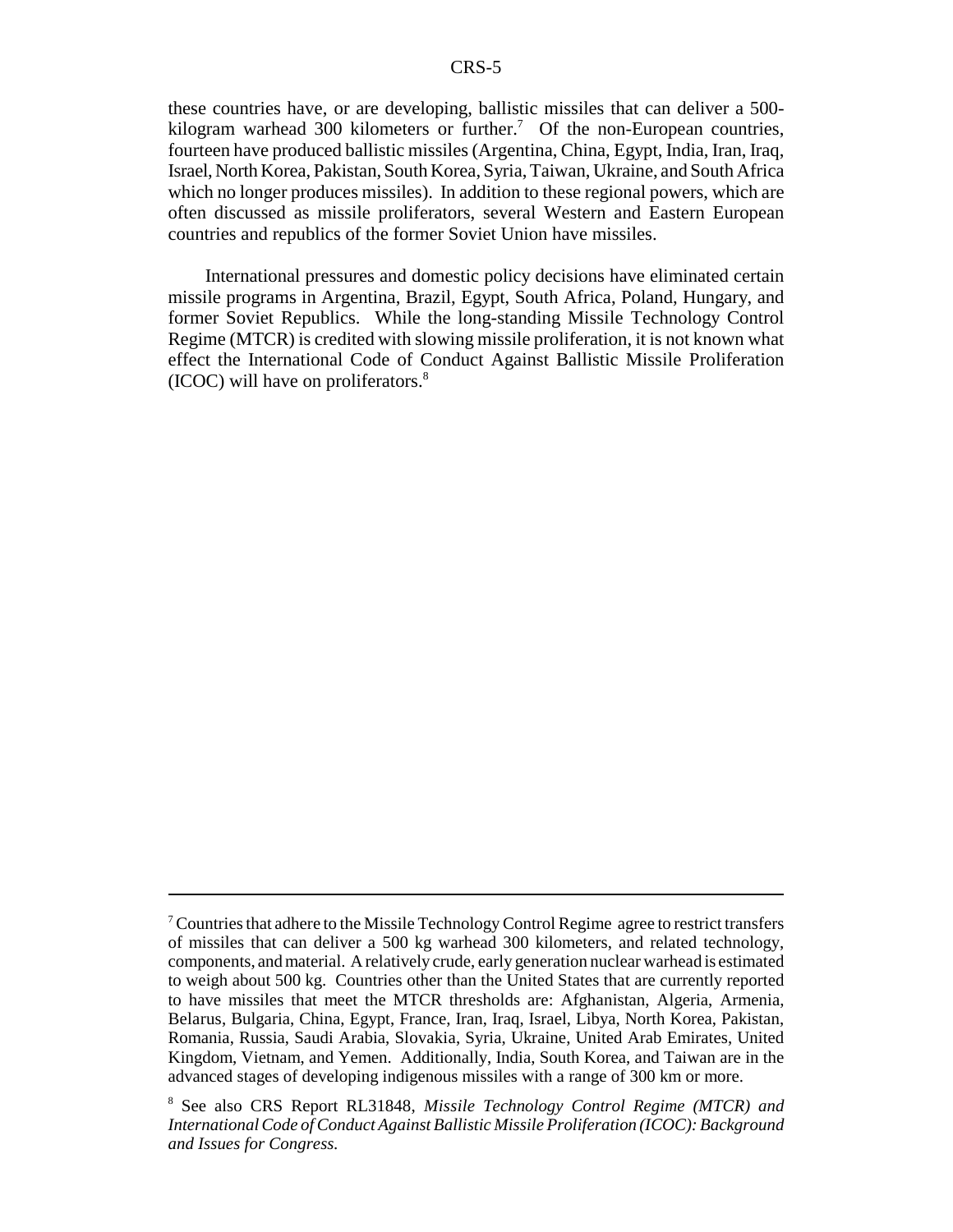| Range                                                                                               | Country                                                                                                                                                                                                                                                                                                                                     |
|-----------------------------------------------------------------------------------------------------|---------------------------------------------------------------------------------------------------------------------------------------------------------------------------------------------------------------------------------------------------------------------------------------------------------------------------------------------|
| Intercontinental and/or<br>Submarine-Launched<br><b>Ballistic Missiles</b><br>$(>5,500 \text{ km})$ | China, France, Russia, United Kingdom, United States,<br>North Korea (Taepo Dong 2 or Taepo Dong ICBM)                                                                                                                                                                                                                                      |
| Intermediate-Range<br><b>Ballistic Missiles</b><br>$(3,000 - 5,500 \text{ km})$                     | India, Iran, possibly North Korea                                                                                                                                                                                                                                                                                                           |
| Medium-Range<br><b>Ballistic Missiles</b><br>$(1,000 - 3,000 \text{ km})$                           | Israel , North Korea, Saudi Arabia, China, India, Pakistan,<br>Iran                                                                                                                                                                                                                                                                         |
| Short-Range<br><b>Ballistic Missiles</b><br>$(70 - 1,000 \text{ km})$                               | Afghanistan, Algeria, Argentina, Armenia, Belarus,<br>Bulgaria, China, Czech Republic, Egypt, Greece, India,<br>Iran, Iraq, Israel, Kazakhstan, Libya, Netherlands, North<br>Korea, Pakistan, Romania, Russia, Serbia, Slovakia, South<br>Korea, Syria, Taiwan, Turkey, Turkmenistan, Ukraine,<br>United Arab Emirates, Vietnam, and Yemen. |

#### **Table 1. Missiles by Categories of Range**

See the Missile Inventory Appendix at the end of this report for a listing of each missile program by country.

#### **Russia**

Russia has the most significant ballistic missile inventory of all countries of concern. Russia currently has approximately 700 ICBMs capable of delivering over 3,000 nuclear warheads of various yields.<sup>9</sup> Russia also maintains a number of ballistic missile-capable submarines equipped with approximately 200 launchers that could deliver up to 900 nuclear warheads.<sup>10</sup> Despite these seemingly significant numbers, the Russian Strategic Nuclear Forces have been in critical decline over the past decade due to a variety of internal and external factors.

Because of slower than anticipated development and also in response to the United States withdrawal from the Anti-Ballistic Missile (ABM )Treaty, the Russian government has slowed the production of its new SS-27 ICBM (one nuclear warhead – compliant with the Strategic Arms Reductions Treaty (START) II and Strategic Offensive Reduction Treaty<sup>11</sup> (SORT)) and will instead retain a significant number of its older SS-18 and SS-24 ICBMs (each capable of carrying 10 multiple

<sup>9</sup> "Foreign Missile Developments and the Ballistic Missile Threat Through 2015"*,* Unclassified Summary of a National Intelligence Estimate, Central Intelligence Agency, June 13, 2002, p. 10.

 $10$  Ibid.

<sup>11</sup> See also CRS Report RL31448, *Nuclear Arms Control: The Strategic Offensive Reductions Treaty.*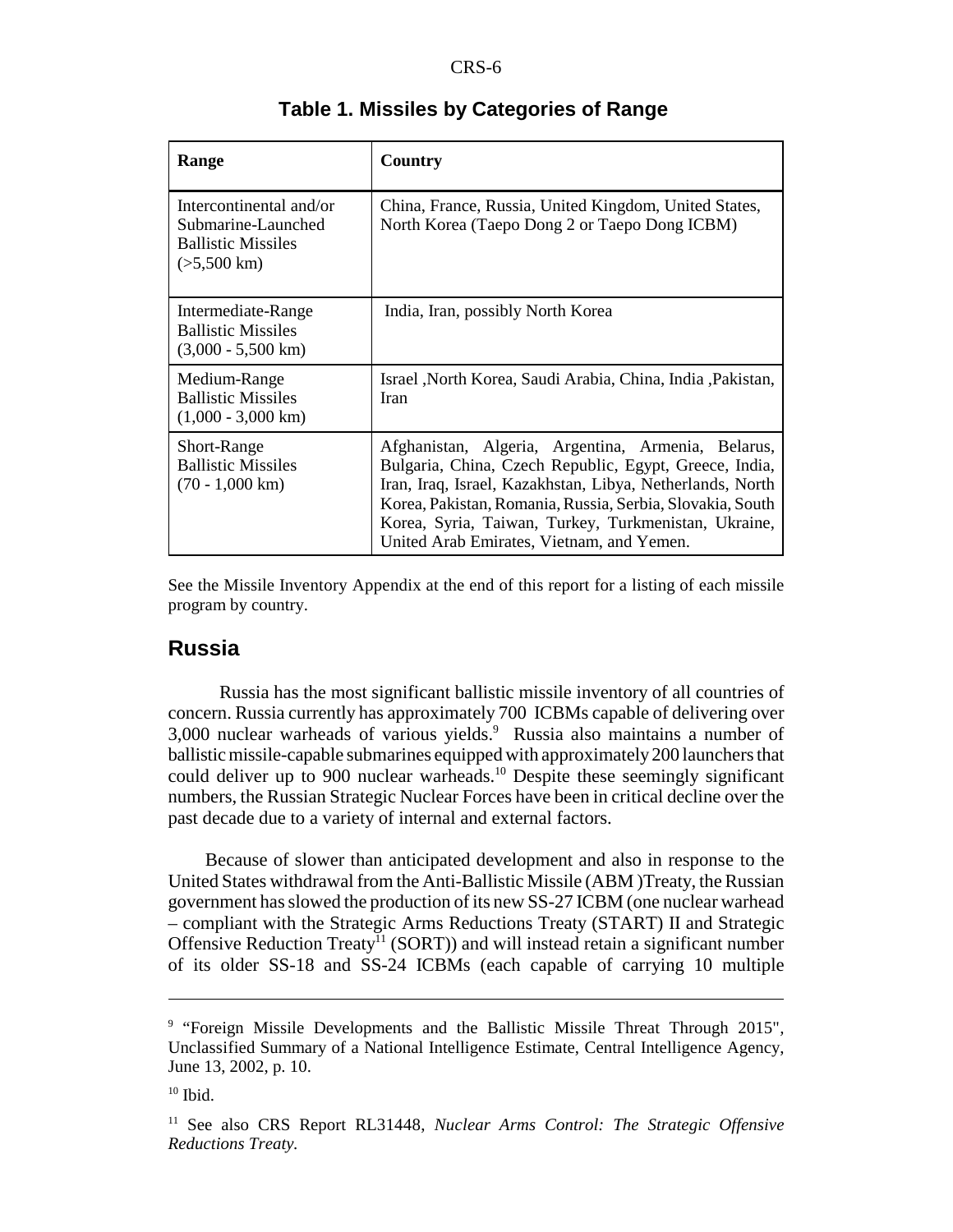independent re-entry vehicles (MIRVs)) that were destined to be destroyed under START II ceilings. Russia will retain 154 liquid-fueled SS-18 Satan heavy ICBMs and 36 SS-24 Scalpel ICBMs that were supposed to be eliminated by 2007 under the provisions of START II.<sup>12</sup> Russia's SS-27 Topol-M ICBM was first deployed in 1997 and Russia had deployed 23 SS-27s in silos as of the end of 2000.<sup>13</sup> Although designed to carry one warhead, experts believe, that with modifications, the SS-27 could carry anywhere from 3 to 6 nuclear warheads. Russia claims to have developed missile defense countermeasures for the SS-27 allowing the SS-27 to penetrate any known missile defense. Such countermeasures could include global positioning technology and independent warhead maneuvering capability. It is important to note that independent sources have not substantiated Russian claims on the SS-27's penetration capabilities. Over the next few years, the Defense Intelligence Agency believes that Russia will focus its limited resources on the SS-27 program, the SS-26 short range ballistic missile (SRBM), and the submarine-launched SSN-23 and Bulava-30 ballistic missiles.<sup>14</sup>

According to the Russian press, the Russian government planned to eliminate an additional 18 SS-18 missiles and their silos by the end of 2003.<sup>15</sup> Russia reportedly purchased 30 SS-19 missiles from the Ukraine in July 2003.<sup>16</sup> According to Russian President Putin, the SS-19s were to be put on duty so that hundreds of Soviet-era ICBMs, that had exceeded their service lives, could be retired.17 The SS-19s, which had been in storage, could remain in service until the 2030s -- a move which could give the Russian defense industry, "breathing space" to develop a new missile.<sup>18</sup> According to Colonel-General Nikolai Solovtsov, chief of Russia's Strategic Missile Forces, Russia would require 10 to 15 years to build a next-generation land-based  $ICBM.<sup>19</sup>$ 

#### **China**

China's current ICBM force consists largely of liquid propellant, single warhead, silo-based missiles. Approximately 20 of these missiles are CSS-4 missiles that could reach targets within the United States and approximately 12 CSS-3 ICBMs

15 "Missiles Destroyed", *Moscow Times,* August 1, 2003.

 $16$  Ibid.

17 Simon Saradzhyan, "Putin Beefs Up ICBM Capability", *Moscow Times* October 3, 2003.

 $18$  Ibid.

<sup>12 &</sup>quot;Russia to Retain MIRVs Beyond Start II Deadline," *Jane's Defence Weekly*, August, 28, 2002.

<sup>13 &</sup>quot;Russia: TOPOL-M ICBM Overview*," Center for Nonproliferation Studies*, January 2001.

<sup>14</sup> Bill Gertz and Rowan Scarborough "Inside the Ring," *Washington Times*, November 15, 2002, p.11.

<sup>&</sup>lt;sup>19</sup> Vladimir Isachenkov, "Russia Will Build a New Ballistic Missile in 10-15 Years", *Associated Press Worldstream,* October 22, 2003.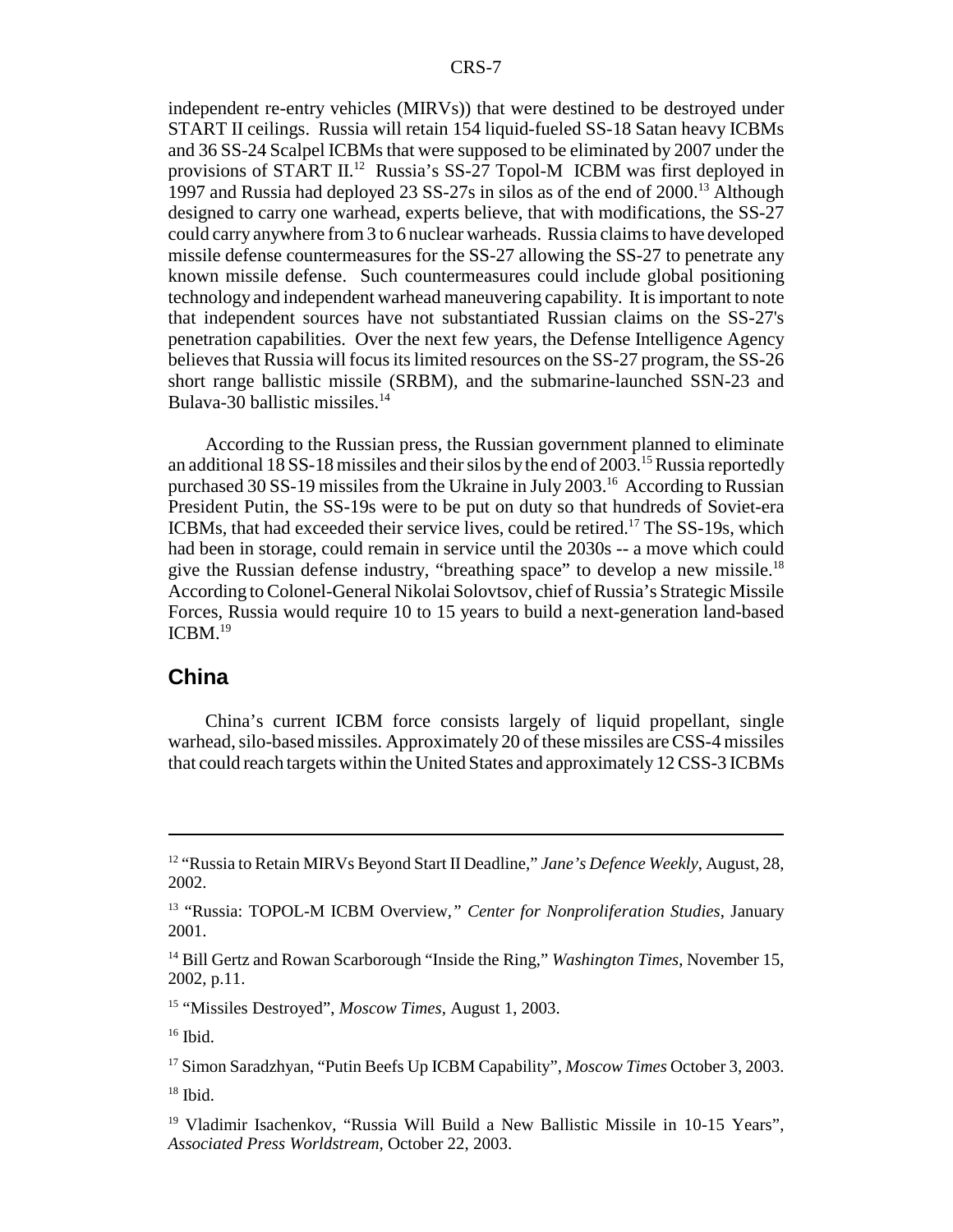that are most likely intended to deter Russia and India.<sup>20</sup> China also has a number of medium range JL-1 submarine launched ballistic missiles (SLBMs). While some analysts claim that China has only recently embarked on a modernization program, other experts suggest that this effort has been underway for almost two decades focusing on increasing missile mobility, incorporating solid fuel designs, improving missile accuracy, producing lighter warheads, and upgrading the missile command, control, communications, and intelligence  $(C3I)$  system.<sup>21</sup> The U.S. Intelligence Community projects that, by 2015, most of China's land-based ICBMs will be mobile. $22$ 

China is continuing the development of its solid fueled DF-31 and DF-31 A ICBMs for both silo, mobile, and submarine deployment. The DF-31 reportedly is highly accurate and would have sufficient range to hit Alaska and Hawaii but not the continental United States.<sup>23</sup> Some analysts believe that likely targets for the DF-31 would be Russian and U.S. military bases and facilities in Asia and that the missiles will likely be operationally deployed sometime in 2004 or 2005.<sup>24</sup> The DF-31A, with extended range and lighter payload, would likely be targeted against the United States, and could be operationally deployed between 2006 and 2010.<sup>25</sup> China has also tested CSS-5 medium range ballistic missiles (MRBMs) with dummy warheads or what the Pentagon calls "penetration aids" designed to defeat missile defense systems. China reportedly successfully test-fired a CSS-5 with multiple warheads in December 2002.<sup>26</sup> Some analysts suggest that China may use its 50 or so CSS-5s to further intimidate Taiwan because of its ability to carry larger payloads and to penetrate missile defenses.27

According to U.S. military officials, China has deployed about 450 shorterrange missiles across from Taiwan and that number is expected to grow to 600 by 2005.28 According to officials, China is adding 75 new missiles a year to the region, a number higher than the 1998 Rumsfeld Commission Report estimates that only 50 missiles a year would be added.<sup>29</sup> These missiles, primarily consisting of CSS-6 and CSS-7 SRBMs, are also reported to be more accurate than earlier versions because

<sup>20 &</sup>quot;Foreign Missile Developments and the Ballistic Missile Threat Through 2015*,"* p. 11.

<sup>&</sup>lt;sup>21</sup> Robert S. Norris and Hans M. Kristensen, "Chinese Nuclear Forces, 2033; NRDC Nuclear Notebook", *Bulletin of Atomic Scientists,* November 1, 2003, p. 1.

<sup>&</sup>lt;sup>22</sup> "Foreign Missile Developments and the Ballistic Missile Threat Through 2015,"p. 11.

 $^{23}$  Robert S. Norris and Hans M. Kristensen, p. 1.

 $24$  Ibid.

 $25$  Ibid.

<sup>26</sup> John Hill, "China Modernizes Missile Force", *Jane's Intelligence Review,* March 2003, p. 3.

 $27$  Ibid.

<sup>&</sup>lt;sup>28</sup> Bill Gertz and Rowan Scarborough, "Inside the Ring: China's Missile Buildup", *Washington Times,* May 16, 2003, p. 11.

 $29$  Ibid.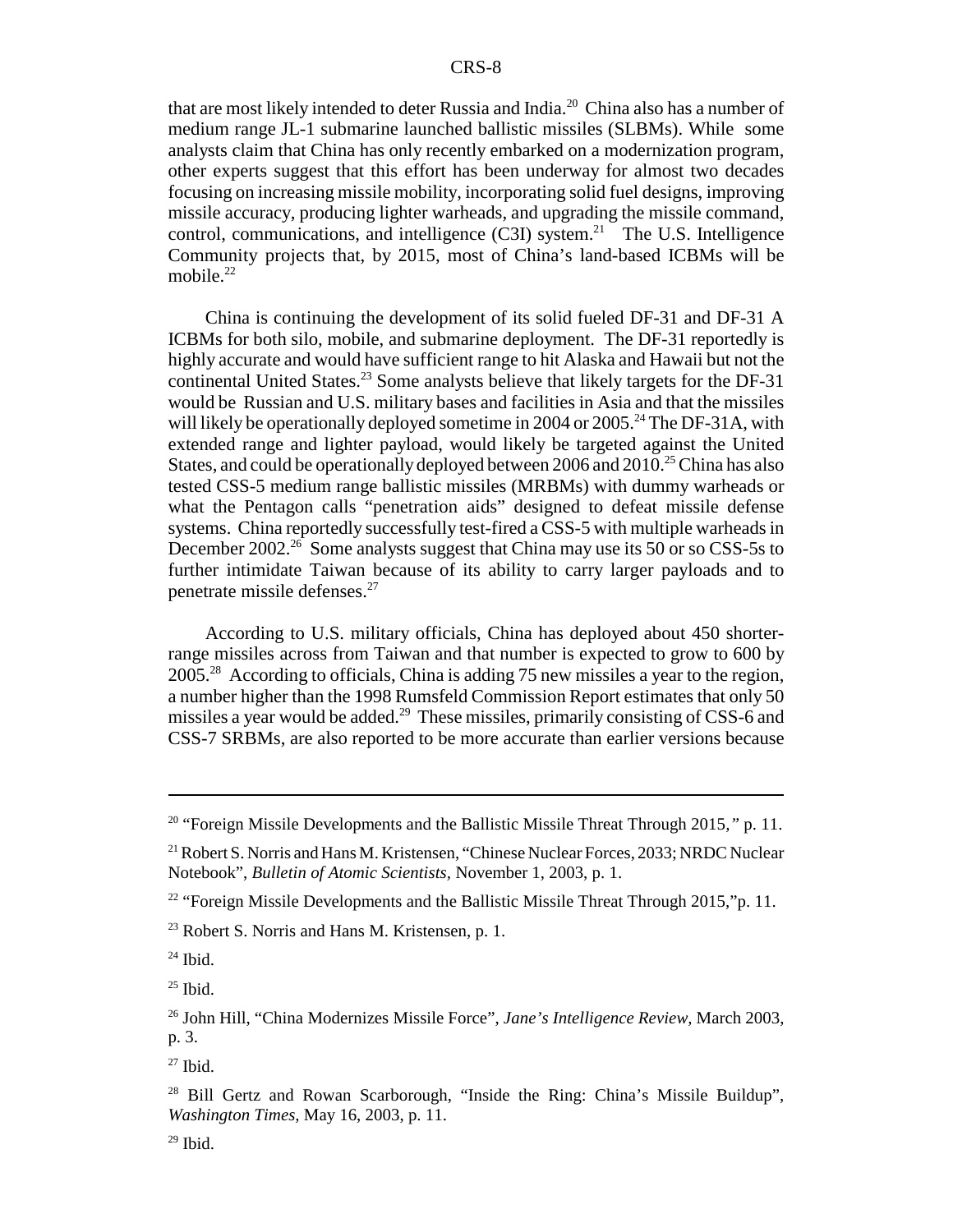they use U.S. Global Positioning System (GPS) satellites to get midcourse guidance correction data.<sup>30</sup>

Reportedly, the Pentagon's 2003 annual report to Congress on China's military postulates that China could have 30 ICBMs capable of hitting the United States by  $2005$  and as many as 60 by 2010.<sup>31</sup> China is continuing an active testing program and recently test-fired CSS-7 and DF-15 missiles at the Shuangchenzi test facility in northern China.<sup>32</sup>

China is assessed to be technically capable of producing multiple reentry vehicles (MRVs) as well as multiple independently targetable reentry vehicles (MIRVs) for their longer-range missiles but has chosen not to do so.<sup>33</sup> The CIA reportedly estimated that it would take China only a few years to develop MRVs or MIRVs but widespread development for China's ICBMs and SLBMs would "encounter significant technical obstacles and would be costly."34

### **North Korea35**

North Korea's ballistic missile program continues to trouble both the United States and its allies from a variety of perspectives. Despite international pressure and trade sanctions, North Korea is continuing to both increase, diversify, and improve its missile fleet. In conjunction, North Korea publically declared itself a nuclear power in 2003 and many analysts believe that its nuclear program is focused on developing nuclear warheads for both short, medium, and longer-range ballistic missiles. North Korea has allegedly exported ballistic missiles and associated technologies to a number of countries and some analysts suggest that these transfers have advanced the recipient's missile programs by many years. Finally, North Korea has conducted a number of cruise missile test firings during negotiations which many analysts feel were intended to influence the United States and countries in the region.

North Korea's arsenal consists primarily of shorter-range Scuds, and a number of longer range No Dong and Taepo Dong missiles. North Korea is believed to have approximately 700 Scud C (Hwasong 6) SRBMs with a 500 km range and some analysts believe that a considerable portion of North Korea's estimated 250 tons of chemical and biological agents would be delivered by these missiles. 36 North

 $30$  Ibid.

<sup>&</sup>lt;sup>31</sup> Ron Laurenzo and Nathan Hodge, "Chinese Build-Up Targets U.S. Forces in Taiwan Straits" *Defense Week,* August 4, 2003, p. 1.

<sup>32</sup> Bill Gertz and Rowan Scarborough, "Inside the Ring: DF-15 Launch", *Washington Times,* August 15, 2003, p. 5.

<sup>33</sup> Robert S. Norris and Hans M. Kristensen, p. 2.

<sup>34</sup> Ibid.

<sup>35</sup> For additional information see CRS Report RS21473, *North Korean Ballistic Missile Threat to the United States*, October 1, 2003.

<sup>36</sup> Yihong Chang and James Folely, "Pyongyang Goes for Broke", *Jane's Intelligence* (continued...)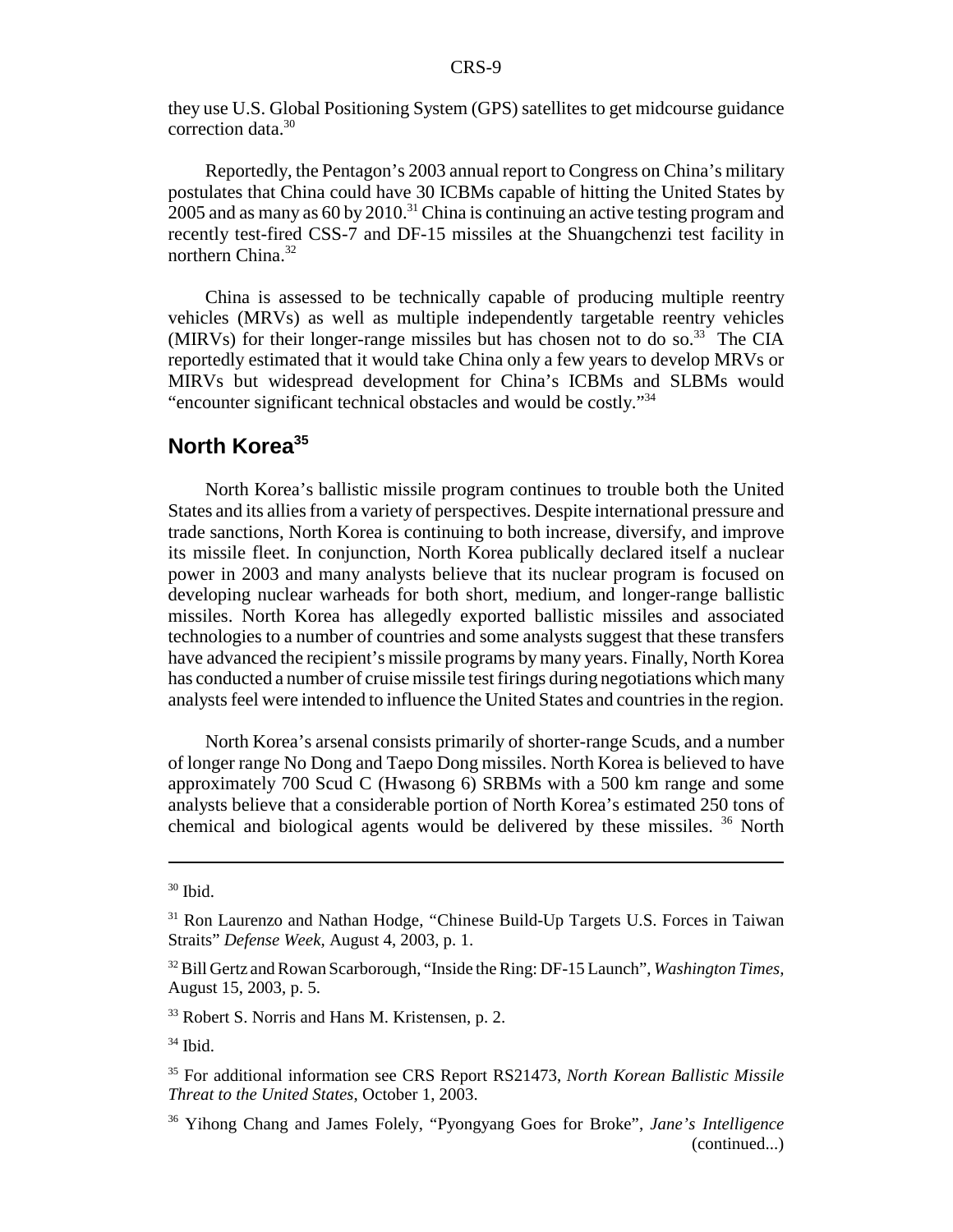Korea's Scud-Cs have sufficient range to strike targets throughout South Korea. North Korea's estimated 100, 1,300 km range, No Dong missiles enable North Korea to strike U.S. military bases in Japan with both conventional and WMD warheads.<sup>37</sup> North Korea launched a version of its Taepo Dong missile in August 1998 over the Japanese islands, allegedly to put a satellite into orbit. Since this launch there has been speculation that other Taepo Dong versions were under development.

Prior to September 9, 2003 -- the  $55<sup>th</sup>$  anniversary of the founding of the Democratic People's Republic of Korea – U.S. and international press speculated that North Korea might display a new, longer-range version of the Taepo Dong missile, as well as an unnamed intermediate range missile, during military parades held in Pyongyang. U.S. government officials referred to the allegedly longer-range version of the Taepo Dong as "Taepo Dong X".<sup>38</sup> A Bush Administration official reportedly stated that the Taepo Dong X would have sufficient range to strike Hawaii, Alaska, California, or "most of the West Coast."39 In another press report, another Administration official estimated the Taepo Dong X's range at 9,400 miles (15,040 kms) which, in theory, would enable the Taepo Dong X to strike virtually anywhere in the United States.40

According to unidentified U.S. intelligence officials, the Taepo Dong X is believed to be based on the former Soviet Navy SS-N-6 submarine launched ballistic missile that North Korea may have possibly obtained from Russia between 1992 and 1998.41 According to this official, the Intelligence Community has "had hints of this for several years" but only within the last year were they able to confirm the Taepo Dong X's existence and its use of SS-N-6 technology to improve its range and accuracy. Officials stated that there was no indication that the Russian government had sanctioned missile sales to the North Korean government in "at least five years." An unnamed congressional source reportedly noted that the Russian Pacific Fleet, which deployed the SS-N-6, was "desperately disorganized and underfunded" during the period between 1992 and 1998, suggesting that North Korea might have obtained SS-N-6 technology from the Russian Navy or the missile's designer, the Makeyev Design Bureau, without the knowledge or approval of the Russian government.

 The South Korean press reported on September 8, 2003 that South Korean intelligence officials had identified what they believed were 10 new intermediate

 $36$  (...continued)

*Review*, March 1, 2003, p. 8.

 $37$  Ibid.

<sup>38</sup> Bill Gertz," North Korea to Display New Missiles," *Washington Times*, September 9, 2003.

 $39$  Ibid.

<sup>40</sup> George Gedda, "Official Says North Korean Missile Could Target the U.S.," *Associated Press Newswires,* September 11, 2003.

<sup>&</sup>lt;sup>41</sup> Information in this paragraph is from Sonny Efron, "N. Korea Working on Missile Accuracy," *Los Angeles Times,* September 12, 2003.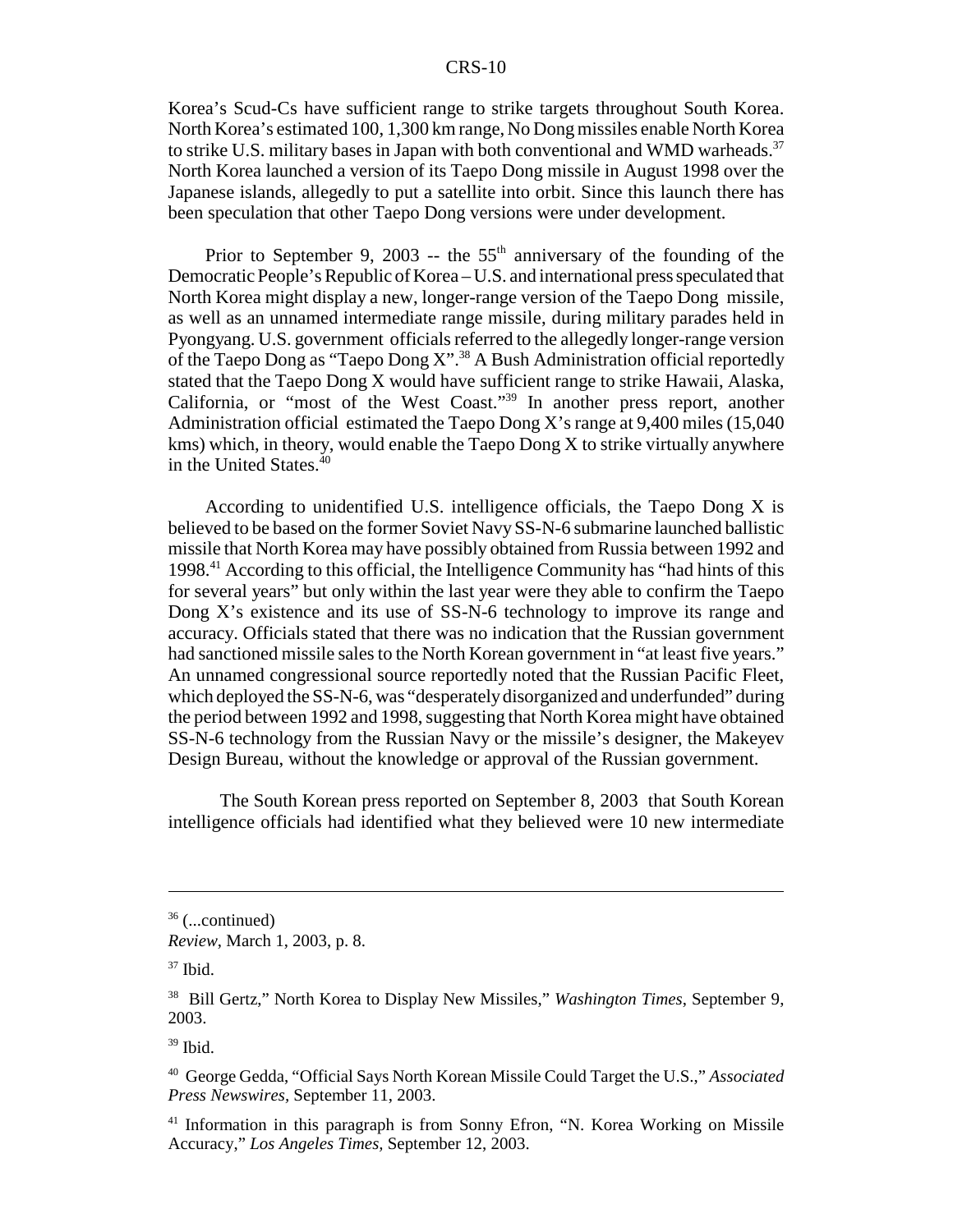range ballistic missiles and five launch pads at North Korea's Mirim Aerodrome.<sup>42</sup> South Korean officials also suggested that this new missile had been under development since the early 1990s and could have a maximum range of 3,600 kms.<sup>43</sup> According to the report, Japanese, South Korean, and U.S. intelligence officials inferred from the shape of the missile that the new North Korean missiles were based on the Soviet-designed SS-N-6.44 According to one U.S. press report, unnamed U.S. officials confirmed the accuracy of South Korean press reports and further elaborated by stating that the unnamed intermediate range ballistic missile was road mobile<sup>45</sup>, making these missiles more difficult to locate and destroy. With the capability to accommodate a reentry vehicle weighing approximately 1,500 lbs (680  $kgs$ <sup>46</sup> a North Korean missile derived from the SS-N-6 could conceivably accommodate a heavier and less sophisticated nuclear weapon--the type which many experts believe North Korea is capable of producing.

While there appears to be some disagreement in the ranges for the SS-N-6 and the possible North Korean SS-N-6 variant (3,000 to 3,600 kilometers, depending on the source) a missile with a 2,500 kilometer range would enable North Korea to strike U.S. military forces in Japan and Okinawa and with a 3,500 kilometer range to strike Guam, a U.S. territory with a substantial U.S. military presence.<sup>47</sup> If this is the case, such a missile would represent a significant increase in North Korea's ability to deliver a nuclear weapon at extended ranges.

There is widespread speculation that North Korea has developed smaller nuclear warheads. Japanese and U.S. press<sup>48</sup> reported that the U.S. Central Intelligence Agency (CIA) had informed the Japanese and South Korean governments that North Korea is developing the technology to manufacture nuclear warheads small enough fit on North Korea's No Dong intermediate range missiles. According to the reports, the CIA based the assessment on satellite imagery of the Youngdoktong test facility which allegedly revealed test equipment associated with conventional explosives used in plutonium-based weapons. While some analysts cited this as proof of warhead developmental progress, other analysts pointed out that in light of claims of Iraq's WMDs, that there was "skepticism about the quality of American intelligence."49 The Japanese report alleges that U.S. experts believe that North Korean missile warheads have been downsized to approximately 2,000 pounds,

<sup>42 &</sup>quot;North Said to Deploy Longer Range Missiles," *Joong Ang Daily,* September 9, 2003.

 $43$  Ibid.

<sup>&</sup>lt;sup>44</sup> Ibid.

<sup>&</sup>lt;sup>45</sup> "North Korea to Display New Missiles," p. 1.

<sup>46 &</sup>quot;R-27/SS-N-6 SERB," *Federation of American Scientists,* July 13, 2000, p. 1.

<sup>47</sup> North Korea's Long-Range Missiles*,* Joseph S. Bermudez, p. 5.

<sup>48</sup> Yutaka Ishiguro, Ikuko Higuchi, and Junichi Toyoura, "North Korea's Nuclear Threat Growing, Analysts Say", *The Daily Yomiuri,* Tokyo, June 21, 2003 and David E. Sanger, "C.I.A. Said to Find North Korean Nuclear Advances", *The New York Times,* July 1, 2003.

 $49$  Sanger, p. 3.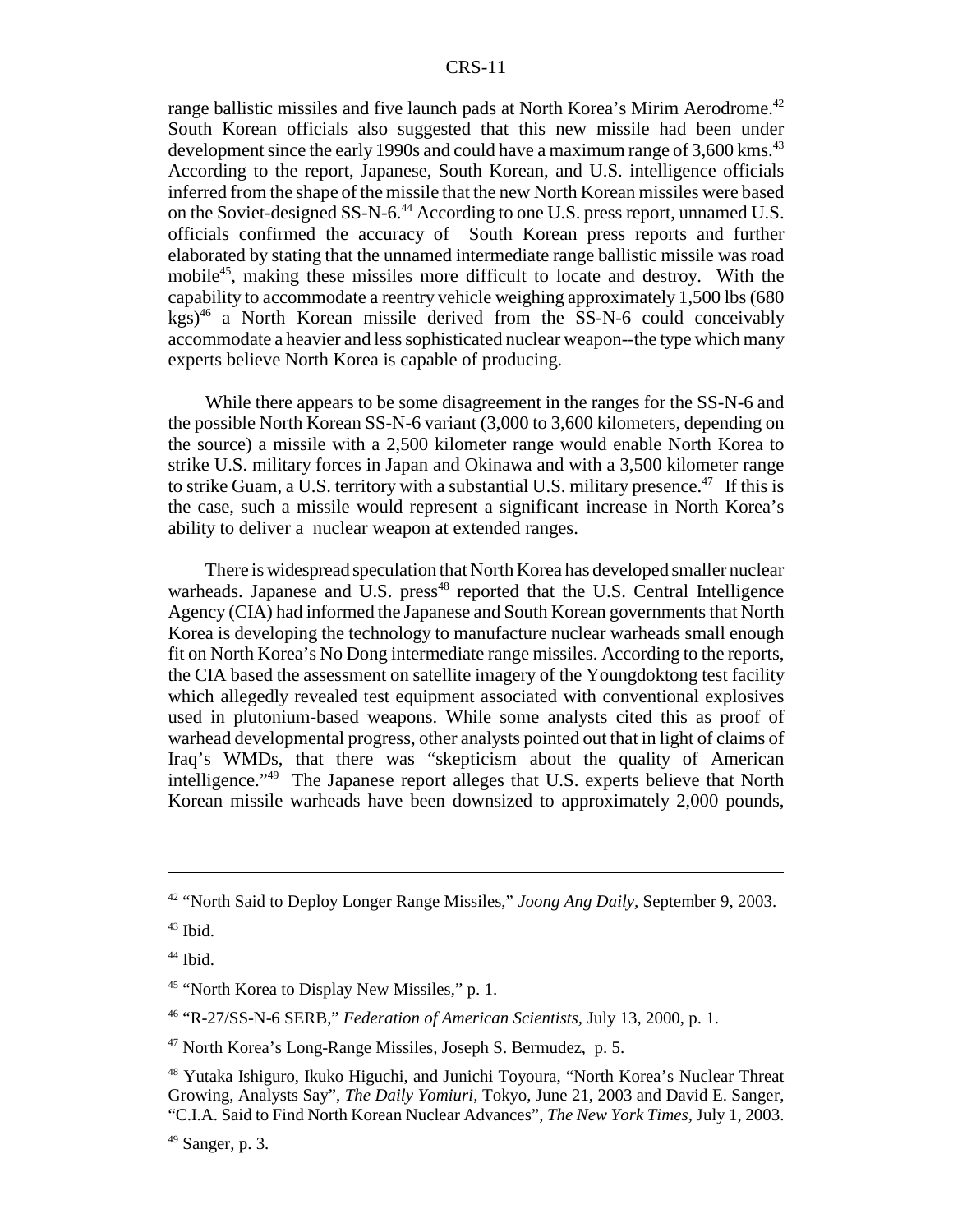which would allow them to be employed with No Dong missiles.<sup>50</sup> According to Jane's Strategic Weapons Systems, the No Dong has a 1,200 kg (2,646 lb) payload capacity<sup>51</sup> so a nuclear device of this weight could possibly be accommodated by the No Dong. Even if North Korea does have a workable nuclear warhead of this size, other critical functions such as a survivable reentry vehicle, an improved guidance system, and weapon safing, arming, fuzing, and firing systems<sup>52</sup> would need to be achieved before the North Korean government could have confidence that the No Dong could successfully deliver a nuclear weapon.

Some experts contend that North Korea's ballistic missile proliferation activities are equally as disconcerting as their evolving ballistic missile program and their alleged advances in developing nuclear warheads for those missiles. According to reports, North Korea sold \$60 million worth of Scud missiles and missile components to Iraq, Iran, Syria, and Yemen in 2002 and analysts, citing increased cooperation with Iran, expect 2003 revenues to meet or exceed 2002 revenues.<sup>53</sup> Pakistan allegedly purchased a number of fully assembled and functional No Dong missiles from North Korea in 2002, which were reportedly transferred in Americanmade Pakistani Air Force C-130 transports.<sup>54</sup> A Japanese newspaper, Sankei Shimbun, noted for its aggressive stance on North Korea, reported that North Korea was discussing exporting Taepo Dong 2 missiles to Iran as well as jointly developing nuclear warheads with Tehran.<sup>55</sup> North Korea has also reportedly been accused of facilitating Libyan procurement of Iranian Shahab-3 missiles, allegedly because of North Korea's extensive involvement in Iran's ballistic missile program.<sup>56</sup> These and other activities have earned North Korea the title of "world's major exporter of missile technology" as well as " the number one exporter of theater ballistic missiles"57 and with it, a considerable amount of analysis and discussion on how to put a stop to North Korean missile proliferation.

Despite North Korea's extension of it's self-imposed 1999 Ballistic Missile Test Flight Moratorium through 2003, North Korea has conducted a number of "test flights" of short range cruise missiles not covered under the moratorium which some

55 "Report: N. Korea-Iran Missile Deal", *CNN.com,* August 7, 2003.

<sup>50</sup> Yutaka Ishiguro, Ikuko Higuchi, and Junichi Toyoura, p. 1.

<sup>51 &</sup>quot;No Dong 1 and 2", *Jane's Strategic Weapons Systems: Issue 39,* July 2003, p. 120.

 $52$  The safing system ensures that the weapon does not detonate prematurely. The arming system readies the weapon for detonation. The fuzing system determines where in the flight the weapon will detonate. The firing system actually delivers the electrical signal to the weapon detonator.

<sup>53 &</sup>quot;North Korea has Delivered 400 Ballistic Missiles to the Mideast", *World Tribune.com,* October 27, 2003.

<sup>54</sup> Nicholas Kralev, "Pakistan Purchases N. Korean Missiles", *Washington Times*, March 31, 2003, p. 1.

<sup>56</sup> Jason Fuchs, "Libya, Iran, DPRK Discuss New Strategic Missile Procurement", *Defense & Foreign Affairs Daily,* September 4, 2003.

<sup>57</sup> Geoff S. Fein, "Ballistic, Cruise Missile Proliferation Worries U.S.: Missile Defense, *National Defense,* October 1, 2003.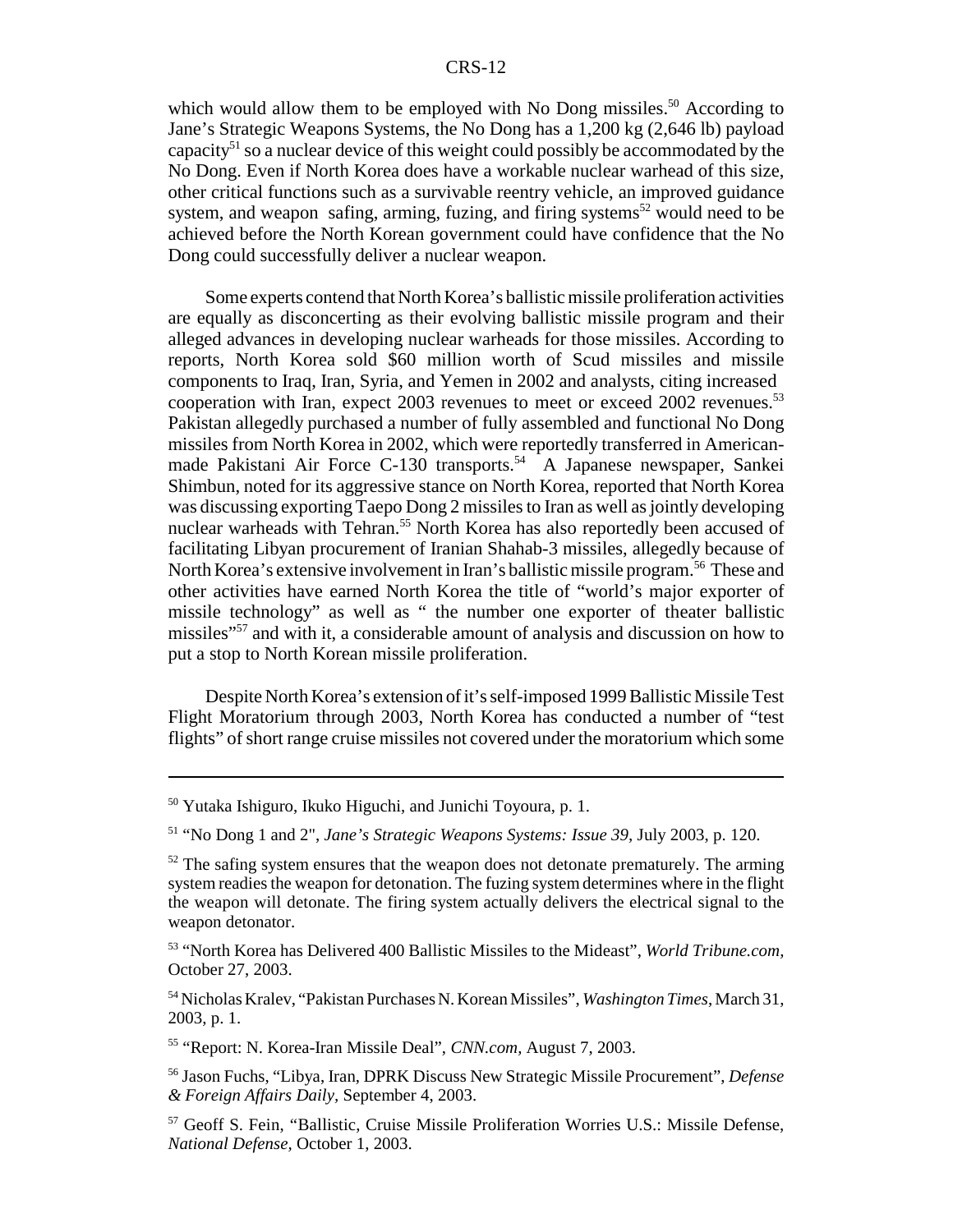analysts claim are merely routine test or training flights while other analysts characterized them as politically-motivated and provocative. While some military analysts note that North Korea routinely conducts its missile tests between March and November, others contend that the 2003 series of had both political and military implications.58 North Korea's February 24, 2003 test of an antiquated HY-2 "Seersucker" anti-ship cruise missile occurred the evening before the inauguration of South Korea President Roh Moo-Hyun; the March 10 test, also involving a short range anti-ship cruise missile, happened approximately one week after North Korean jets confronted a U.S. RC-135 reconnaissance aircraft, and an April 1 test flight occurred shortly after Japan launched its first spy satellite.<sup>59</sup> In October, North Korea may have test fired up to three cruise missiles in a one week period when talks about resolving the U.S.-North Korean nuclear weapons program were at an impasse.<sup>60</sup> North Korea has also repeatedly suggested that they may not renew their Ballistic Missile Test Flight Moratorium which expired December 31, 2003. Some experts contend that North Korea's apparent willingness to conduct missile test flights for short range missiles and threats to resume the testing of ballistic missiles demonstrates the latent value that North Korean missiles possess in terms of political and military leverage.

<sup>58</sup> Dennis M. Gromley, "North Korean Cruise Missile Tests – and Iraqi Cruise Missile Attacks - Raise Troubling Questions for Missile Defenses", *Monterey Institute of International Studies,* Monterey, California, April 8, 2003, p. 1.

<sup>59</sup> Ibid.

<sup>60</sup> Natalie Obiko Pearson, "Japan Says North Korea May Have Test-Fired a Third Missile in a Week", *Associated Press Worldstream,* October 25, 2003, p. 1.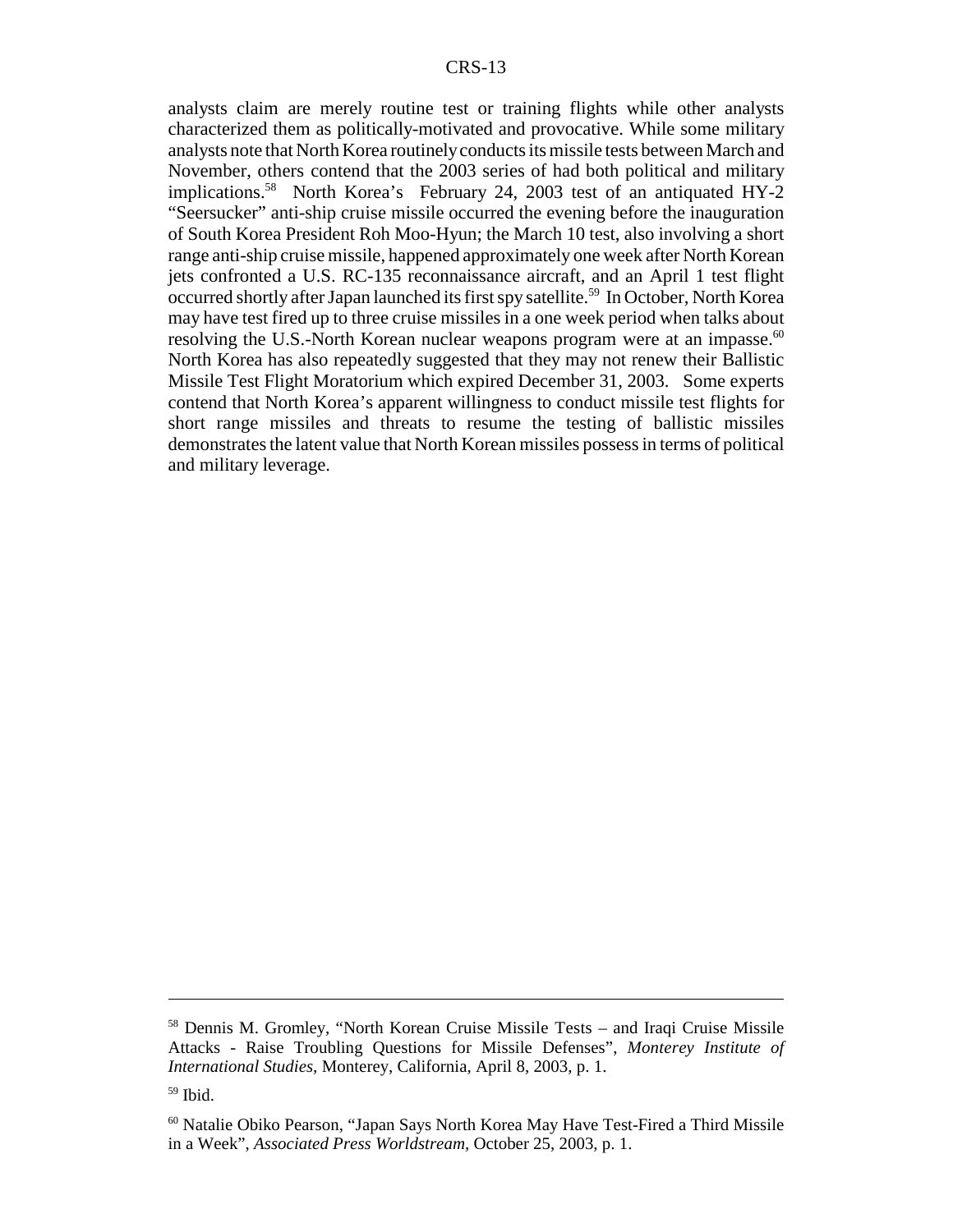#### **Figure 1.**



North Korean Short and Medium Range Missile Capabilities (Launched from areas near the demilitarized zone)

Library of Congress, Geography and Map Division<br>October 1999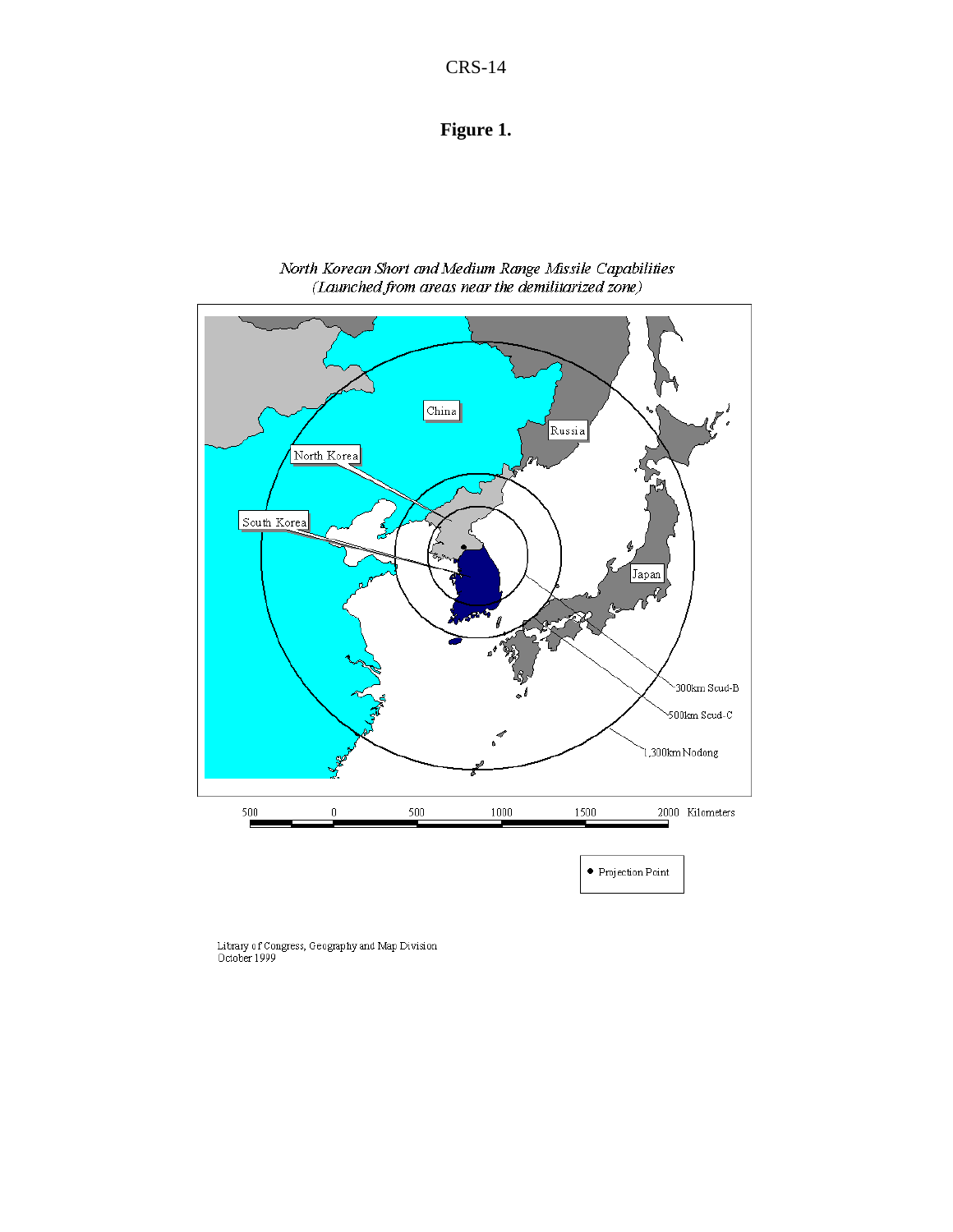



Potential North Korean Long-Range Missile Capabilities

Library of Congress, Geography and Map Division<br>October 1999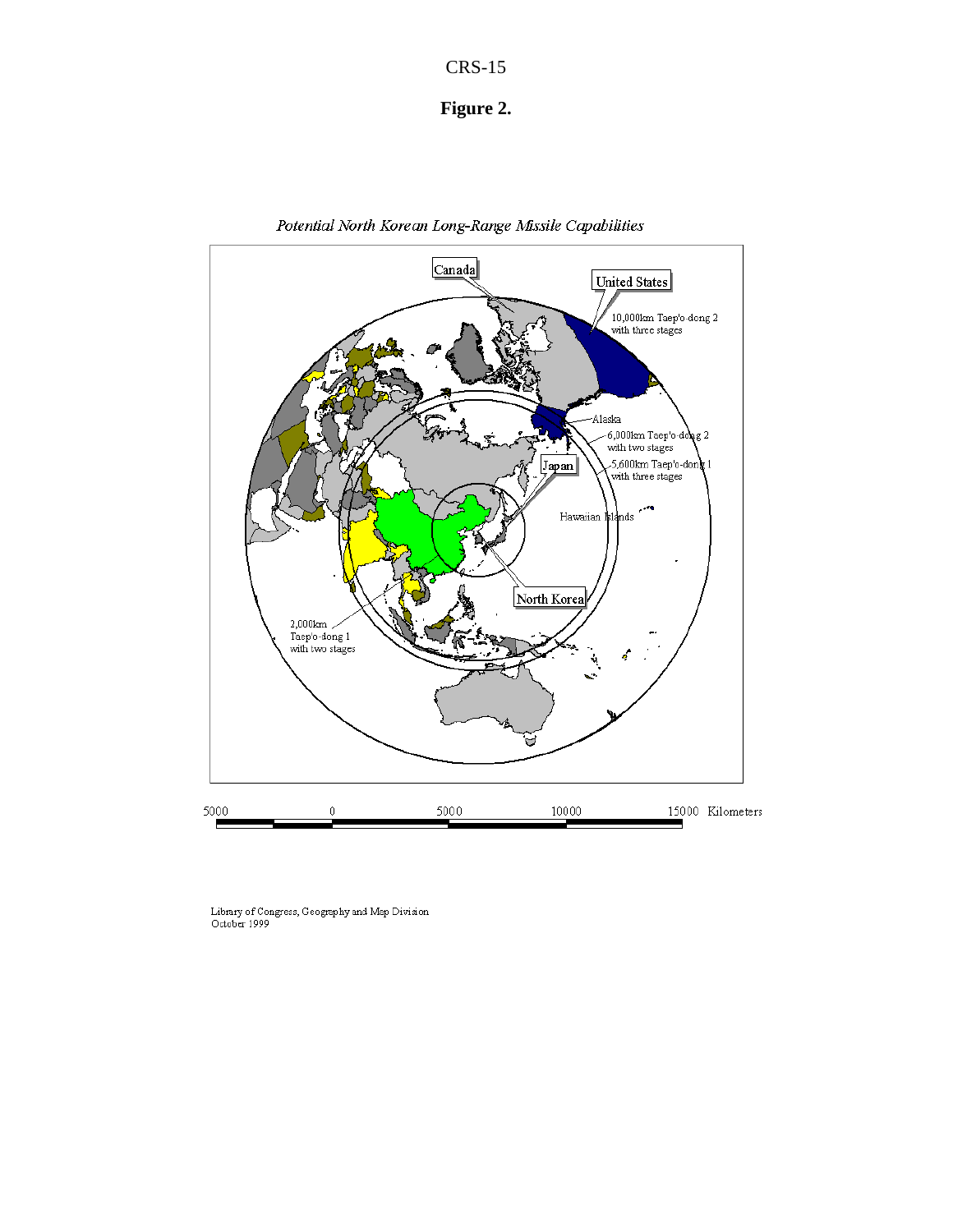#### **Iran** <sup>61</sup>

During the Iran-Iraq War of 1980 to 1988, Iran acquired Soviet-made Scud-B missiles from Libya and reverse-engineered Scuds from North Korea. After the war, Iran bought additional missiles and production technology for the Scud-B and C from North Korea and reportedly helped fund the development of the Nodong missile and possibly longer range missiles. Iran also received a variety of materials and technology from several Russian companies and institutes.<sup>62</sup> Iran is believed to have imported as many as 200 CSS-8 missiles from China in late 1989 and 30 to 50 CSS-7 missiles in 1995.63 China has reportedly also given Iran technical assistance in developing and testing missiles. Iran is thought to have between 50 to 300 Scud-B missiles and at least 50 and possibly as many as 450 Scud-C missiles.<sup>64</sup>

The Zelzal missile series uses solid-fuel rockets based on technology reportedly obtained from China, Russia, and Germany. Iran produces the Zelzal-1 (range 100- 150 km) and the Zelzal-2 (range 350-400 km) and is developing the Zelzal-3 (range 1,000-1,500 km).<sup>65</sup> The Mushak series consists of shorter-range missiles that also use solid-fuel motors. There was some speculation that North Korea might have received Iranian assistance with the solid-fuel third stage used in its attempted satellite launch on August 31, 1998. Iran has been the recipient of missile technology from several sources but is increasingly gaining the ability to serve as a supplier of missiles and missile technology.

In cooperation with North Korea, Russia, and China, Iran produced and flight tested the Shahab-3 on July 22, 1998. In the test it traveled about 100 seconds before malfunctioning. This liquid-fuel, single stage, 1300 km (800 mile), mobile missile with a 800 -1 ,200 kg warhead is said to be nearly identical to the Nodong and some analysts believe that it could reach Israel and most of Turkey and Saudi Arabia. Iran reportedly conducted its eighth and final test of the Shahab-3 in early July 2003.66 This test was also the first test in which the Shahab-3 flew to its maximum estimated range of  $1,300 \text{ km}$ .<sup>67</sup> In a ceremony on July 20, 2003, the Shahab-3 missile was

<sup>61</sup> For additional information see CRS Report RS21548, *Iran's Ballistic Missile Capabilities*

 $62$  For further discussion of the Iranian program and Russian assistance see, CRS Report 98-299F, *Russian Missile Technology and Nuclear Reactor Transfers to Iran.*

<sup>63 &</sup>quot;Ballistic Missiles National Briefing: Iran," *Center for Defense and International Security Studies,* Lancaster, United Kingdom, May 28, 2003, p. 3.

<sup>6 4 &</sup>quot;Iran Missile Overview", *Global Security.org* , http://www.globalsecurity.org/wmd/world/iran/missile-overview.htm, April 15, 2003. pp. 1-2.

<sup>65</sup> *Iran Brief,* Sept. 9, 1996, pp. 1-2, abstract in Center for Nonproliferation Studies database, Monterey Institute.

<sup>66</sup> Alon Ben-David, "Iran Successfully Tests Shahab 3" *Jane's Defence Weekly,* July 9, 2003, p. 1.

 $67$  Ibid.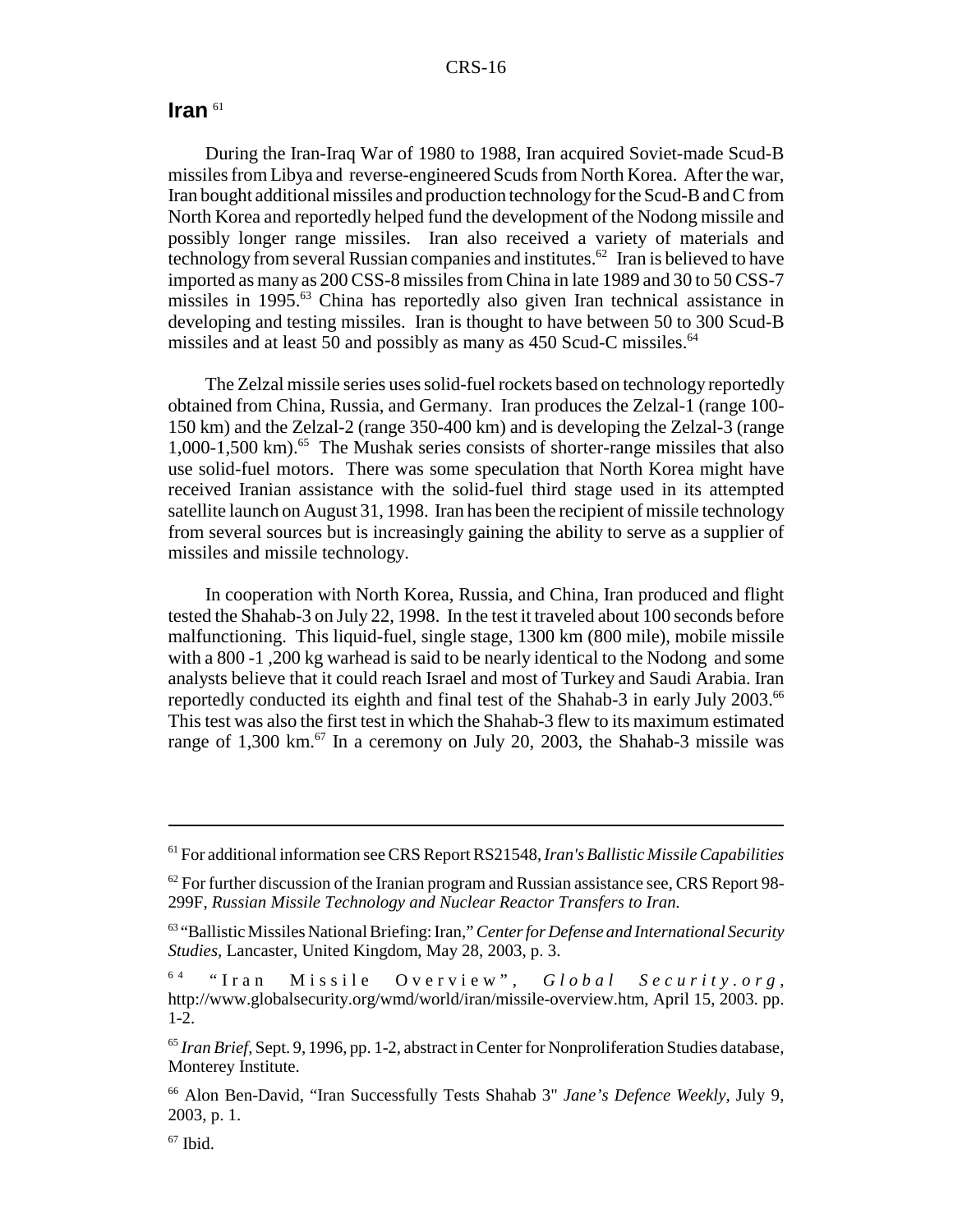officially handed over to Iran's Revolutionary Guards and analysts speculated that an undetermined number of Shahab-3's have already been deployed operationally.<sup>68</sup> Both the United States and Israel have expressed concern about the Shahab-3's announced deployment with an Israeli official reportedly stating "the combination of the Shahab-3 and the nuclear weapon would be a very serious threat to the stability of the region."69



**Ranges of Iran's Missiles** 

Library of Congress, Geography and Map Division January 2000

<sup>68</sup> Najmeh Bozorgmehr, "Iran's Ballistic Missile Goes into Service", *London Financial Times,* July 21, 2003, p. 8.

<sup>69</sup> Nazila Fathi, "Iran Confirms Test of Missile That is Able to Hit Israel" *New York Times,* July 8, 2003.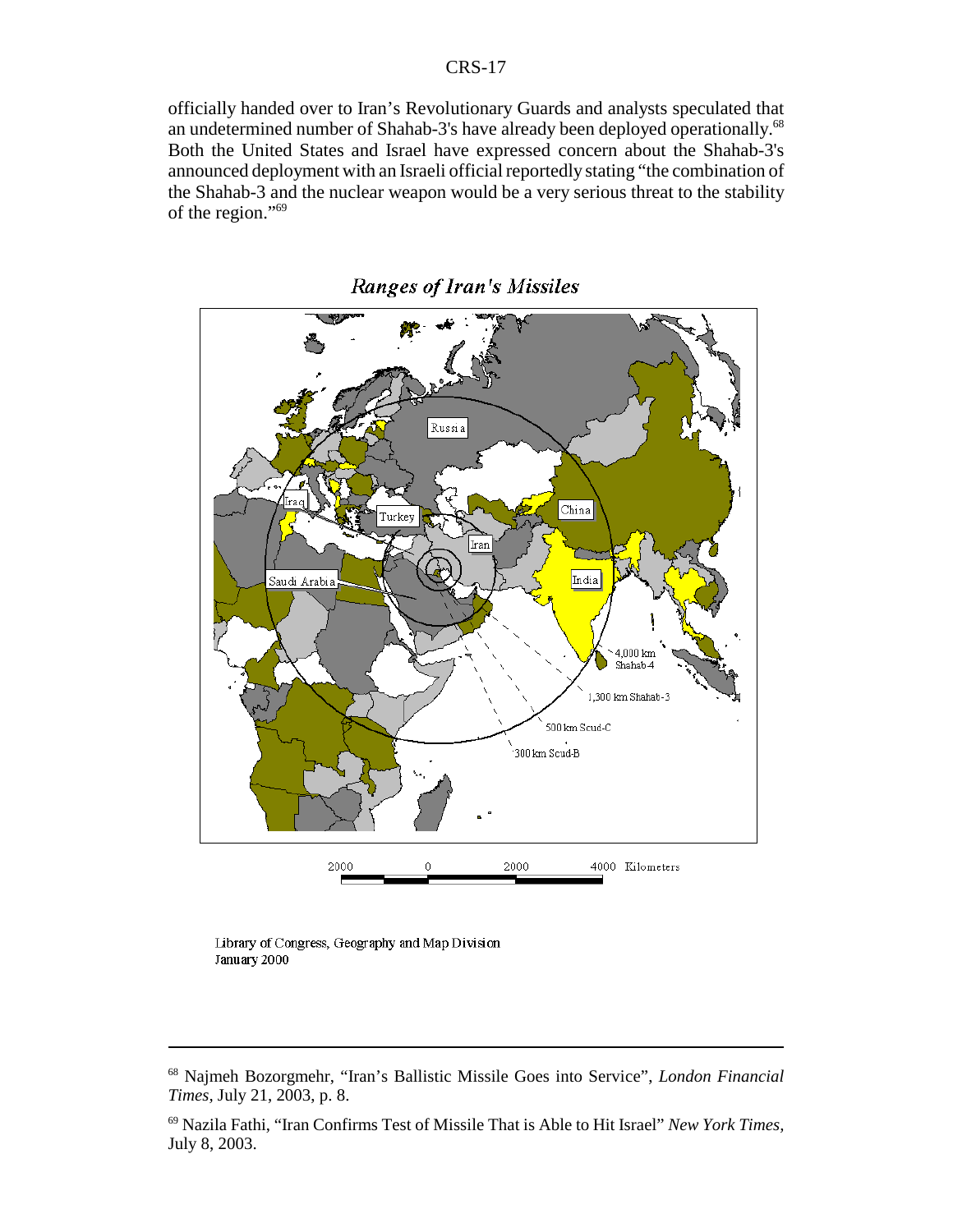Iran was also reportedly developing the Shahab-4, a ballistic missile with a range of 2,000 km (1,240 miles) believed to be based on the Soviet SS-4, liquid-fuel MRBM, that was ordered destroyed under the Intermediate Nuclear Forces (INF) Treaty.70 Also under development was a 5,000 km Shahab-5 that could possibly reach many parts of Europe.<sup>71</sup> On November 6, 2003, the Iranian government announced that it would abandon the development of the Shahab-4. $^{72}$  This announcement, coming less than a month after Iran agreed to suspend uranium enrichment operations and open its nuclear program to International Atomic Energy Agency (IAEA) inspections, is seen by some analysts as a way of addressing the international community's alarm concerning Iranian proliferation activities. While the explicitly stated cessation of the Shahab-4 program and the implicit abandonment of other longer-range missile programs (Shahab-5 and 6) may be considered to be significant achievements by some experts, other experts contend that the Shahab-4 was at best a "paper missile" not ready for production and that Iran will continue to develop these missiles in secret or start up production again in the future when the situation is more conducive.<sup>73</sup>

Iran has several anti-ship cruise missiles and produces some — including the C-802 — with technology acquired from China. These weapons give Iran a significant capability to attack ships in the Persian Gulf and might be used to develop a land attack cruise missile.

## **Iraq74**

Prior to the commencement of U.S.-led Operation Iraqi Freedom (OIF) on March 19, 2003, U.S. and British intelligence claimed that Iraq had upwards of 20 Al Hussein missiles in violation of U.N. Security Council resolutions as well as numerous shorter-range Al Samoud and Ababil-100 missiles permitted under the resolutions. During the course of the war, at least 17 Al Samoud and Ababil-100 missiles and Frog-7 rockets were fired at Coalition forces.75 Additionally, one Iraqi cruise missile was known to have successfully eluded missile defenses and struck a target in Kuwait City.76 There were no confirmed reports of Al Hussein launches during the war. To date, efforts by U.S. military and other U.S. government organizations to locate Al Hussein or Scud missiles have not been successful.

Although efforts to locate proscribed missiles have not yielded any physical evidence, the CIA-led Iraq Survey Group (ISG) has allegedly uncovered a significant

<sup>70</sup> *Jane's Defence Weekly*, February 17, 1999, p. 5.

 $71$  Alon Ben-David, p. 1.

<sup>72</sup> Karl Vick, "Iran Says It Will Abandon Development of Longer-Range Missile" *Washington Post,* November 7, 2003, p. A26.

 $73$  Ibid.

<sup>74</sup> See also CRS Report RS21376, *Iraq: Weapons of Mass Destruction (WMD) Capable Missiles and Unmanned Aerial Vehicles (UAVS)*.

<sup>75</sup> Hans Greimel, "Thorough Assessment in Store for Patriot", *Army Times,* April 23, 2003.

 $76$  Ibid.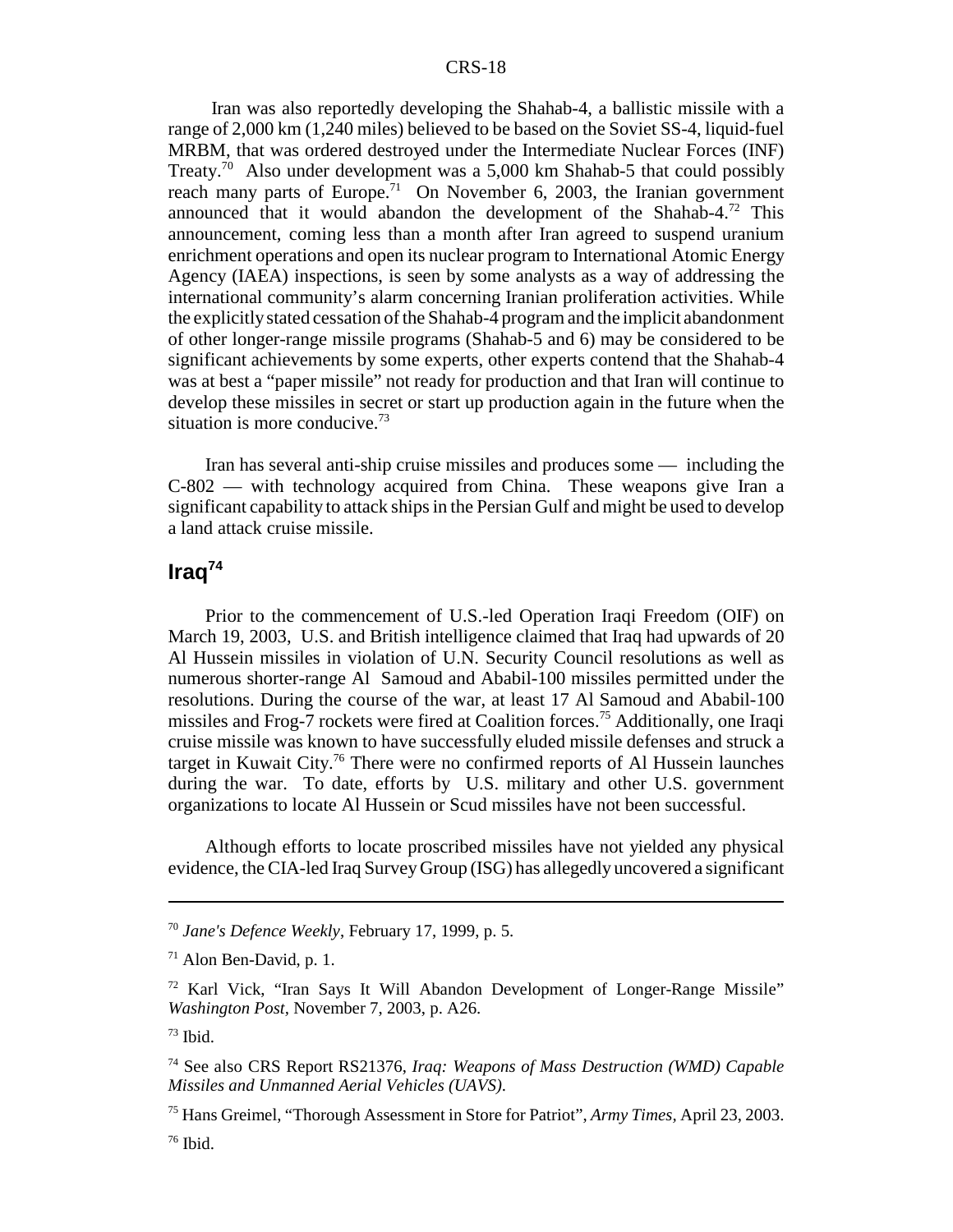amount of information on Iraq's missile program. According to an unclassified interim progress report given to Congress by Dr. David Kay, the ISG's chief, Iraq was involved in a number of missile related activities in contravention of UN Security Council resolutions.<sup>77</sup> Allegations of these missile-related activities from the report include the following:

- "Continuing covert capability to manufacture fuel propellant useful only for prohibited Scud variant missiles, a capability that was maintained at least until the end of 2001 and that cooperating Iraqi scientists have said they were told to conceal from the UN."
- "Plans and advanced design work for new long-range missiles with ranges up to at least 1000 km - well beyond the 150 km range limit imposed by the UN. Missiles of a 1000 km range would have allowed Iraq to threaten targets through out the Middle East, including Ankara, Cairo, and Abu Dhabi."
- ! "Clandestine attempts between late-1999 and 2002 to obtain from North Korea technology related to 1,300 km range ballistic missiles --probably the No Dong -- 300 km range anti-ship cruise missiles, and other prohibited military equipment."78

According to David Kay's statement, Saddam Hussein ordered the development of missiles with a range of at least 400 km up to 1000 km in early 2000. These missiles include both liquid and solid propellant designs and some analysts report that these projects were only in the "planning stage."79 Another highlight of the report concerns Iraqi attempts to acquire No Dong missiles from North Korea. According to a report, the ISG found "written evidence of a contractual negotiation" between North Korea and Iraq for the purchase of  $1,300$  km-range No Dong missiles.<sup>80</sup> Iraqi documents indicate that Baghdad made a \$10 million down payment in late 2002 for a single No Dong missile but North Korea failed to deliver the missile "because they were being watched too closely by the Bush Administration" and also apparently did not refund Iraq its \$10 million.<sup>81</sup> The Kay report also contained evidence of two Iraqi cruise missile programs. According to one report, Iraq was attempting to upgrade the range of its HY-2 missile from 100 km to 150 - 180 km in one program while another program attempted to convert the HY-2 into a 1,000 km-range land-attack cruise

<sup>&</sup>lt;sup>77</sup> Statement by David Kay on the Interim Progress Report on the Activities of the Iraq Survey Group (ISG) Before the House Permanent Select Committee on Intelligence, The House Committee on Appropriations, Subcommittee on Defense, and the Senate Select Committee on Intelligence, October 2, 2003. http://www.cia.gov/cia/public\_affairs /speeches/2003/david\_kay\_10022003.html

<sup>78</sup> Ibid.

<sup>79</sup> Bob Drogin, "Friendly Fire - What David Kay Really Found", *New Republic,* Ocyober 27, 2003, p. 23.

<sup>80</sup> Fredrick Kempe and David S. Cloud, "Baghdad Records Show Hussein Sought Missiles, Other Aid Abroad", *Wall Street Journal,* November 3, 2003, p. 1.

 $81$  Ibid.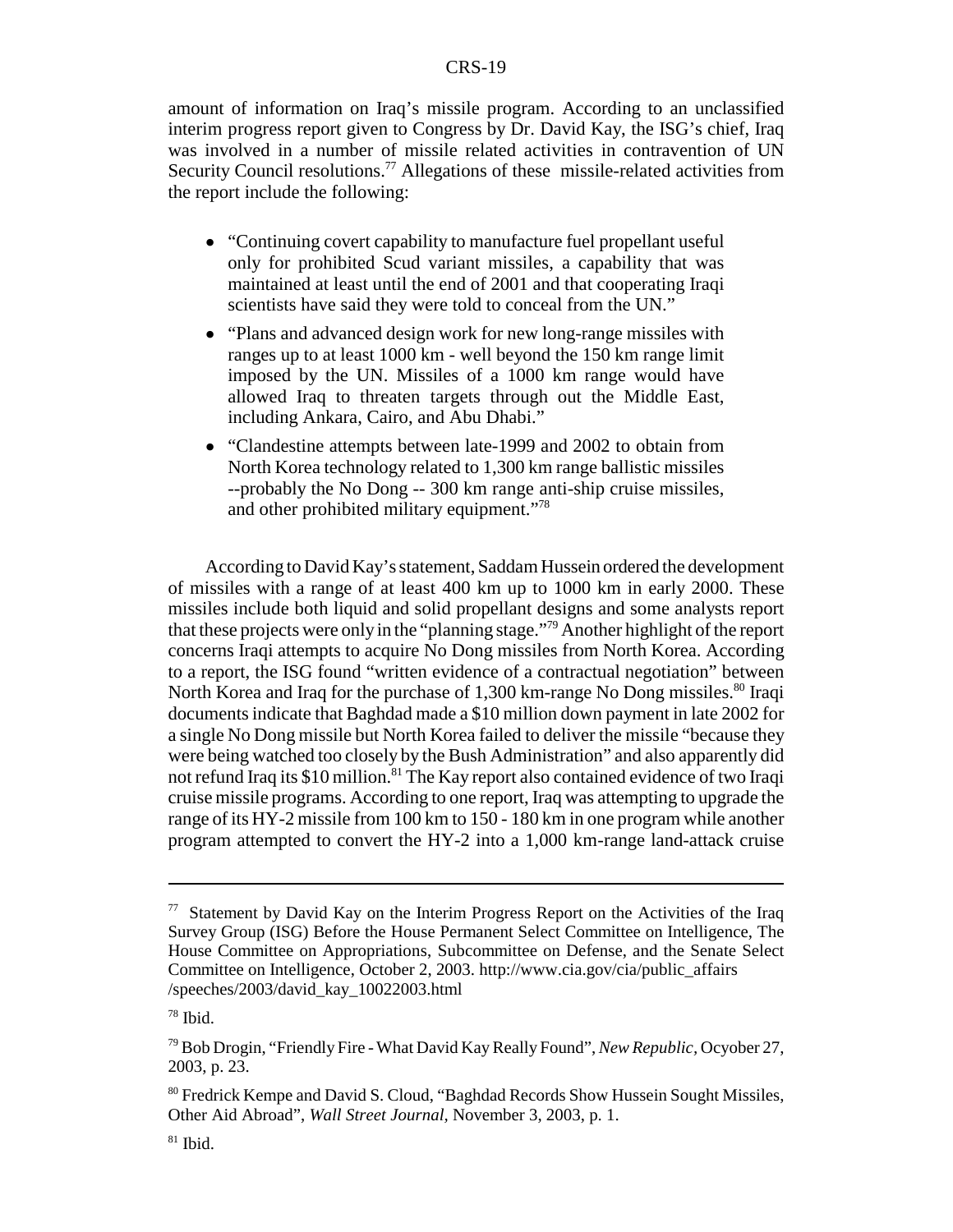missile.<sup>82</sup> Ten of the 150 -- 180 km modified missiles were delivered to the Iraqi military and two were fired -- with one reportedly being shot down and one landing in Kuwait.

 Despite U.S. inability to find proscribed Al Hussein or Scud missiles, some experts claim that the ISG's interim findings validate assertions that Iraq was actively pursuing advanced missile capabilities in clear violation of UN Security Council resolutions. While documentary evidence may, in fact, support this position, Iraq's ballistic and cruise missile capabilities may no longer be of concern to the United States and its allies. It is not clear how Iraq's military will be reconstituted and rearmed under the auspices of the United States and its coalition partners, but it is possible that Iraq will be denied missiles of any range and configuration, thereby eliminating this capability from further consideration.

#### **India83**

India has an extensive missile and space program. In addition to antitank, surface-to-air, and air-to-air missiles, it produces SRBMs and is developing MRBMs and IRBMs. India's test of nuclear devices in 1998, its possibly arming some missiles with nuclear warheads, and its long-running conflict with Pakistan regarding Kashmir make its missile force a cause of concern. The Prithvi series of liquid fuel theater missiles includes a 150 km and a 250 km model that are in production and a 350 km model in development. The Danush is reportedly a naval version of the Prithvi with a range of 250 km. The Agni I reportedly has a 700 - 750 km range and is both rail and road-mobile. $84$  The Agni II, also rail and road-mobile, is said to have a range of at least 1,500 km, much more than necessary to reach all of Pakistan.<sup>85</sup> India has long refused to sign the Nuclear Non-Proliferation Treaty as a non-weapon state, has not signed the Comprehensive Test Ban Treaty, and is not a partner of the Missile Technology Control Regime or other multilateral export control mechanisms. While India claims it needs these strategic weapons to deter China, many analysts believe that they are a destabilizing factor in South Asia. India also obtained the lease of a Russian submarine capable of carrying nuclear-capable cruise missiles with a 300 km range in December 2002.<sup>86</sup> This capability will not only further destabilize the region but will also greatly enhance the survivability of India's nuclear weapons by providing them with a triad -- a land, air, and sea-based nuclear weapons delivery capability.

<sup>82</sup> Kay Report, p. 9.

<sup>83</sup> See also CRS Report RL32115, *Missile Proliferation and the Strategic Balance in South Asia.*, October 17, 2003.

<sup>84</sup> Rose Gordon, "India Conducts Four Missile Tests", *Arms Control Today,* March 2003.  $85$  Ibid.

<sup>86</sup> *India to Lease Nuclear Sub*, Moscow Times, December 3, 2002, p.3.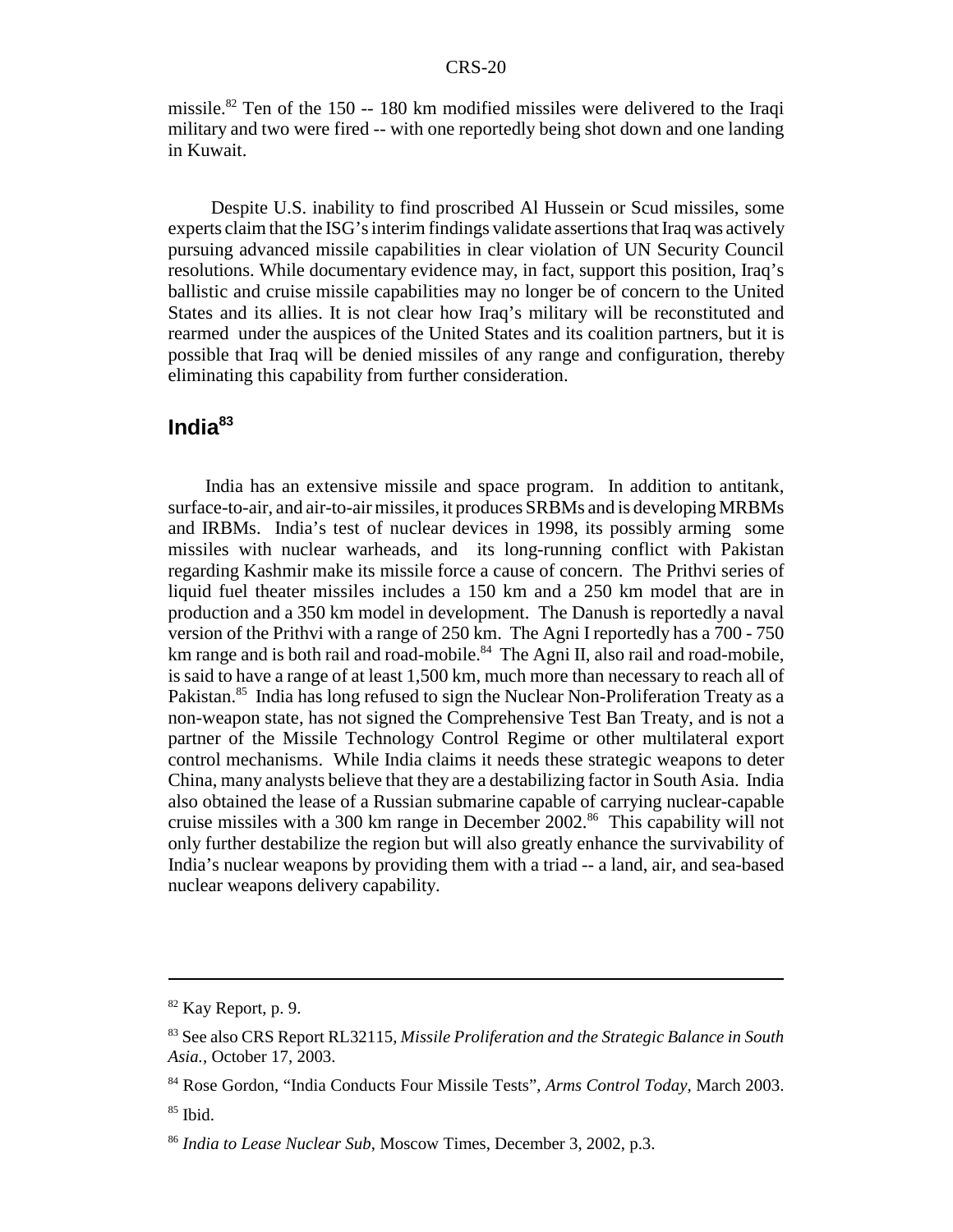India reportedly tested an Agni I missile on January 9, 200387 . In September 2003, the Indian government announced that they would create two additional Prithvi missile groups armed with conventional warheads and an Agni I regiment and an Agni II regiment which could be armed with nuclear warheads.<sup>88</sup> There was also speculation that India was preparing to test their 3,000 km Agni III missile. The Indian government reportedly hinted in October 2003 that they would test the Agni III as early as November 2003<sup>89</sup> but government statements later that month suggested that a test flight would be postponed until 2004 pending the completion of additional testing.<sup>90</sup> India also successfully test-fired its supersonic, 290 km range, Brahmos cruise missile on October 30, 2003 and again on November 9, 2003.<sup>91</sup> India jointly developed the supersonic Brahmos, which can carry a 200 kg payload, with Russia.92

#### **Pakistan93**

While it says it is not in an arms race with India, Pakistan has reacted to India's missile programs with its own and has tested nuclear devices following India's nuclear tests. It has received extensive help from China and North Korea in developing and producing missiles. China also helped Pakistan with the development of nuclear weapons. The Hatf-2 and 3 are solid fuel SRBMs that are probably based on the Chinese M-11 and M-9 respectively. The Ghauri-I and Ghauri-II are reportedly based on (or copies of) North Korea's Nodong or even its Taepo Dong-1 missile. The Shaheen/Ghaznavi series are reportedly solid fuel missiles of uncertain origin. The Pakistani missiles and nuclear weapons are said to constitute a deterrent force against India's numerically-superior conventional forces, but are seen by many as greatly increasing the possibility of nuclear warfare.

Pakistan and India have been characterized by some analysts as having conducted "tit-for-tat" missile tests during 2003. On March 26, the same day India tested a Prithvi missile, Pakistan tested a Hatf-2 missile.<sup>94</sup> On October 3, when some experts suggested that Pakistani-Indian peace talks had stalled, Pakistan tested a

<sup>87</sup> Rose Gordon.

<sup>88 &</sup>quot;Army Takes its Agni and the Nuclear Age", *The Indian Express,* September 24, 2003.

<sup>89</sup> David C. Isby, "India Prepares to Test 3,000 km-Range Agni III", *Jane's Missiles and Rockets,* November 1, 2003.

<sup>90 &</sup>quot;Test Put Off for Agni-III, Brahmos Takes Off", *Financial Times,* October 30, 2003.

<sup>&</sup>lt;sup>91</sup> See "Test Put Off for Agni-III, Brahmos Takes Off" and "India Test Fires Supersonic BrahMos Missile", *Deutsche Presse-Agentur",* November 9, 2003.

<sup>&</sup>lt;sup>92</sup> "India Test Fires Supersonic Brahmos Missile".

<sup>93</sup> See also CRS Report RL32115, *Missile Proliferation and the Strategic Balance in South Asia.*, October 17, 2003.

<sup>94 &</sup>quot;Pakistan Conducts Second Nuclear-Capable Missile Test in a Week", *Agence France Presse",* October 8, 2003.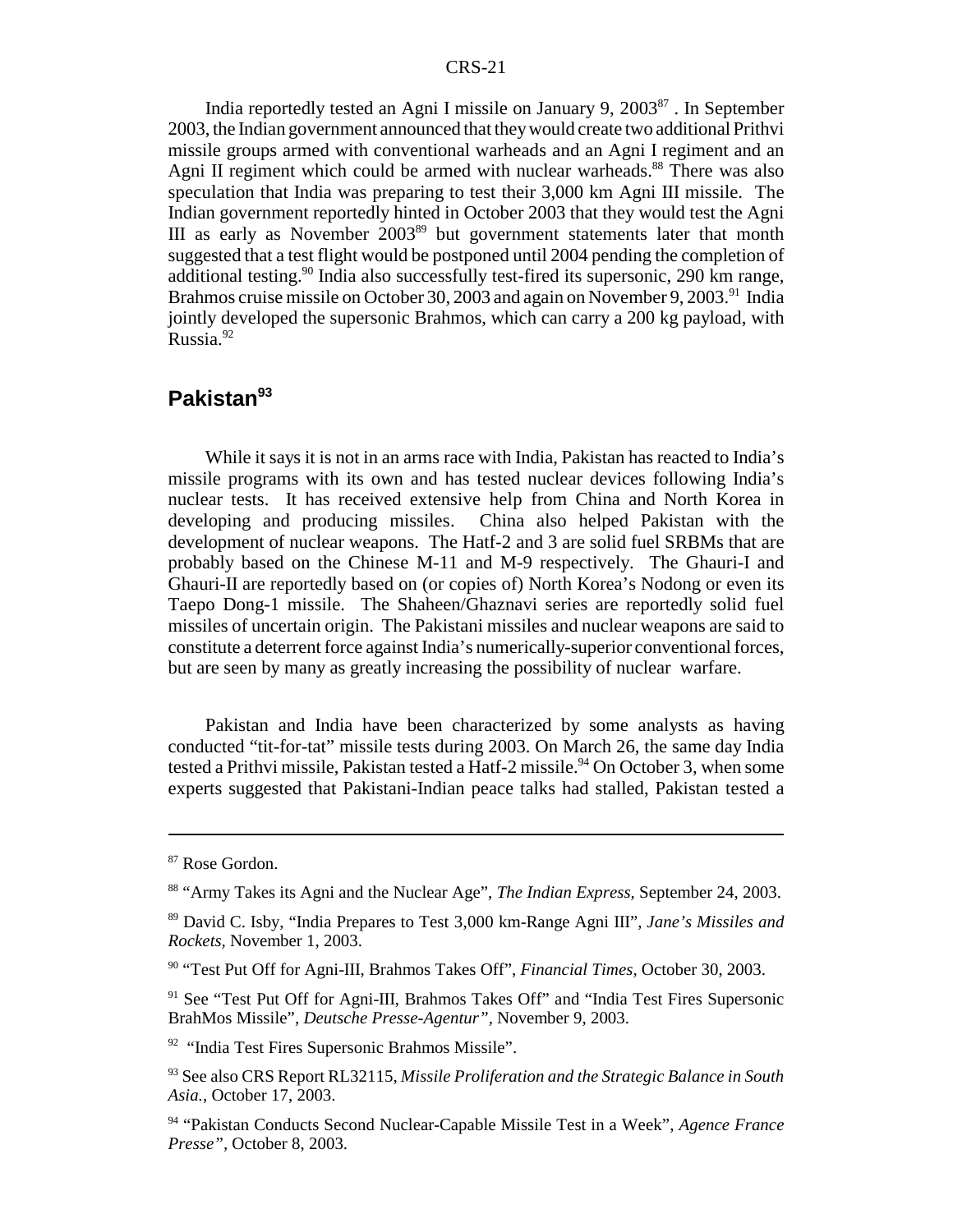Hatf-3 and five days later tested a Shaheen- 1 missile.<sup>95</sup> On October 14, Pakistan again tested a Shaheen-1 missile.<sup>96</sup> Despite allegations from India, Pakistan stated that these tests had nothing to do with the stalled peace talks $\frac{97}{9}$  and were conducted in the course of normal missile development.

On November 7, 2003 during a meeting in Seoul with South Korean government officials, Pakistani President, General Pervez Musharraf, reportedly stated that Pakistan had obtained short-range missiles and technology from North Korea but that Pakistan could now make the missiles itself.<sup>98</sup> During the same meeting, he stated that Pakistan had not traded nuclear technology for missiles and that there was currently "no interaction with North Korea whatsoever on any defense related matters."99 Analysts suggest that this statement may indicate that Pakistan is now capable of producing Ghauri missiles, considered by many experts to be copies of the North Korean No Dong, indigenously and that publically severing ties with North Korea might lessen U.S. pressure regarding Pakistani-North Korean cooperation. Having publically proclaimed the end to this relationship, Pakistan would assume considerable risk if they re-initiated missile-related dealings with North Korea.

#### **Cruise Missiles**

Some analysts consider the cruise missile proliferation threat even more of concern than the proliferation of ballistic missiles. Characterized as relatively inexpensive to produce from readily-available aviation technologies, cruise missiles have been called the "poor man's air force" and provide countries that may not have the resources for a ballistic missile program or even a modest air force, the ability to strike targets both at sea and on land from a distance with precision. There are approximately 130 or so cruise missile types distributed between 75 nations.<sup>100</sup> Of the 75 countries with cruise missiles, 19 of them were "producers"and only six of the 19 countries (India, Japan, Taiwan, South Africa, Iran, and Syria) do not currently export their domestically-produced missiles.<sup>101</sup> About 12 of the 19 countries produce landattack cruise missiles (LACMs) with the remainder producing anti-ship cruise

 $95$  Ibid.

<sup>96 &</sup>quot;India, Pakistan Move Forward with New Weapons", *Arms Control Today,* November 2003, p. 39.

<sup>97 &</sup>quot;Pakistan Tests Missile Able to Hit Sites in India", *New York Times*, October 4, 2003.

<sup>98 &</sup>quot;Musharraf Says N Korea Links Over", *BBC News,* November 7, 2003.

 $99$  Ibid.

<sup>100</sup> Michael E. Dickey, "Chapter 6 - The Worldwide Biocruise Threat", *The War Next Time: Countering Rouge States and Terrorists Armed with Chemical and Biological Weapons",* United States Air Force Counterproliferation Center - Maxwell Air Force Base, Alabama, November 2003, p. 156.

 $101$  Ibid.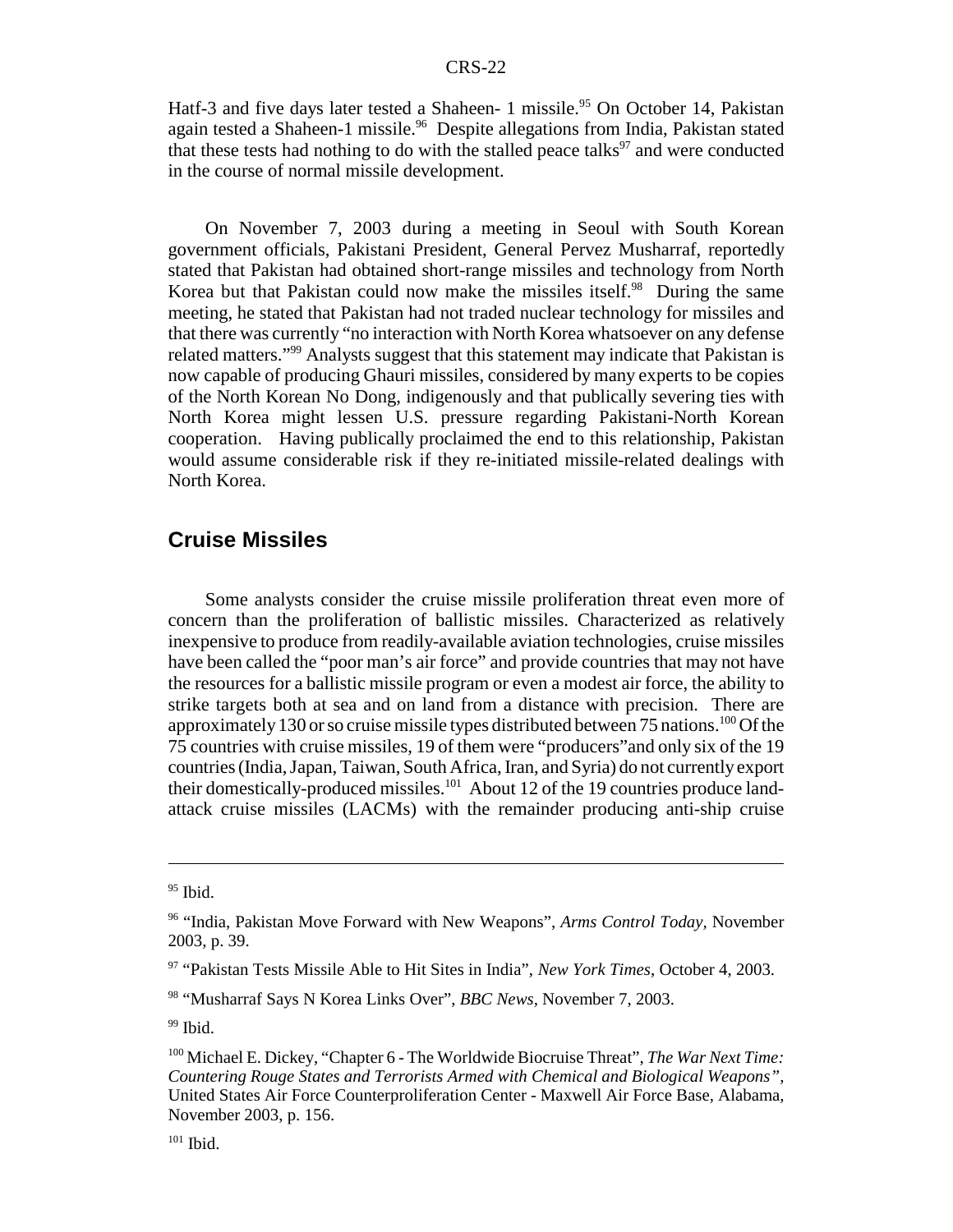missiles (ASCMs).<sup>102</sup> Some analysts estimate that over 70 countries have deployed over 75,000 ASCMs.103 Antiship cruise missiles, which first began operational service in the late 1950s, are seen by many analysts as precursors to longer-range, heavier payload LACMs. According to officials from the U.S. Defense Intelligence Agency (DIA), in the past, ASCMs were the most widely produced cruise missile variant but LACMs are now leading in production based on spending trends in missile research and development.104 The DIA further estimates that China will have hundreds of LACMs by 2030 and that Iran, Syria, and Libya will have a modest number also by this date. $105$ 

The United States recently demonstrated the role that cruise missiles continue to play in modern military operations during Operation Iraqi Freedom (OIF). During the first twelve days of the war, which started on March 19, 2003 with a barrage of 40 Tomahawk cruise missiles launched at regime targets in and around Baghdad, about 700 Tomahawks - - representing 25% of all the Tomahawk missiles ever built - - were fired.<sup>106</sup> According to U.S. defense officials, fewer than 10 of these missiles failed to strike their intended targets.<sup>107</sup> Also of note during OIF, Iraq fired five modified HY-2 missiles at U.S. forces - - marking the first time that U.S. ground forces had ever been attacked by enemy cruise missiles.108Some analysts believe that the continued reliance and use of cruise missiles by the United States, including the use of armed unmanned aerial vehicles (UAVs) such as the Predator UAV armed with Hellfire missiles, not only emphasizes their utility and attractiveness but at the same time "destigmatizes" their use. While ballistic missile use is often condemned, little is generally said about the use of cruise missiles, which, due to their accuracy and relative abundance, can be every bit as lethal and destructive as a ballistic missile.

The United States is one of the world's leading exporters of cruise missiles, having sold the Harpoon ASCM to some 23 nations and the Tomahawk LACM to

<sup>102</sup> Dennis Gromley, "UAVs and Cruise Missiles as Possible Terrorist Weapons", *New Challenges in Missile Proliferation, Missile Defense, and Space Security,* Occasional Paper No. 12, Monterey Institute of International Studies Center for Nonproliferation Studies, Monterey, California and University of Southampton Mountbatten Centre for International Studies, Southampton, United Kingdom, July 2003, p. 3.

 $103$  Ibid.

<sup>104</sup> Robert Wall, "Land Attack Cruise Missiles Seen as Growing Threat", *Aviation Week & Space Technology*, August 25, 2003, p. 38.

 $105$  Ibid.

<sup>106</sup> Tom Infield, "Tomahawks Used Heavily in War's First 12 Days", *Philadelphia Inquirer,* April 2, 2003.

<sup>&</sup>lt;sup>107</sup> Tony Capaccio, "Raytheon Tomahawks Miss few Iraqi Targets, Navy Says", *Bloomber.com,* April 12, 2003.

<sup>108</sup> Michael R. Gordon, "A Poor Man's Air Force", *New York Times on the Web,* June 19, 2003, p. 1.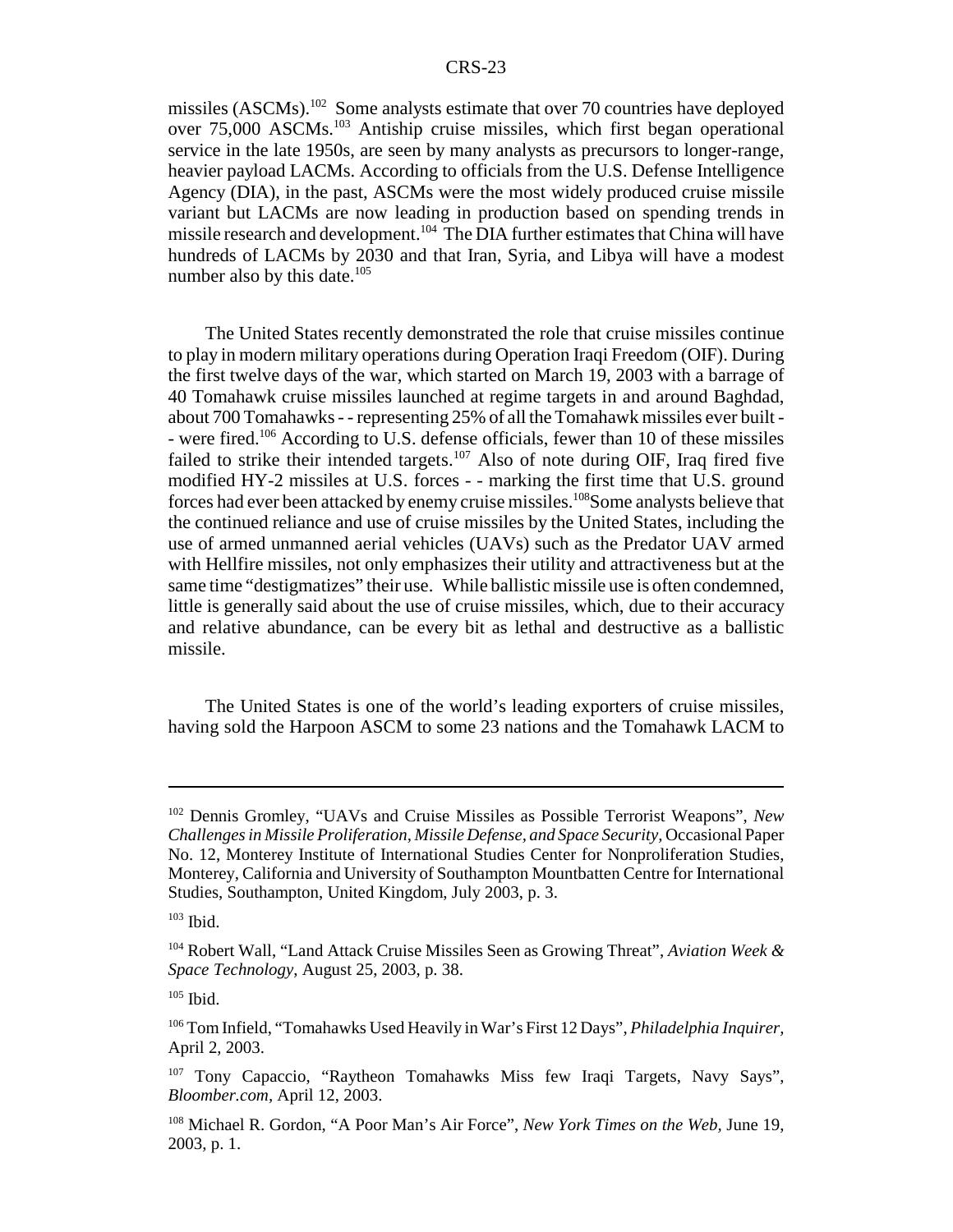Great Britain.<sup>109</sup> Other countries are actively involved in the export of cruise missiles. The French Apache LACM is one such cruise missile that is on the global export market. The export version of the Apache (called the Black Shahine) is reported to have terrain-following radar for guidance and incorporates stealth technology and a range that exceeds 300 kilometers which violates MTCR restrictions on range. The United Arab Emirates (UAE) have reportedly ordered 250 Black Shahines from France -- a purchase that has generated a great deal of international concern.<sup>110</sup>

The development of sophisticated cruise missiles is not the exclusive domain of the United States or other Western countries. India and Russia teamed up to develop the BrahMos (for the Brahmaputra River in India and the Moscow River in Russia) a 280 kilometer, 200 kilogram cruise missile capable of being launched from ships, submarines, aircraft, and land.<sup>111</sup> Besides its supersonic speed, which will make its interception extremely difficult, the BrahMos incorporates stealth technology and many experts consider the BrahMos a "state-of-the-art"cruise missile.<sup>112</sup> Particularly troubling to the United States is the reported stated intent of Russia and India to export the Brahmos to Third World countries which could provide these countries with an asymmetric advantage<sup>113</sup> over the United States and our allies who could be hard pressed to effectively defend against this missile.<sup>114</sup> The Brahmos has undergone a series of successful tests with the last reported test being in late November 2003 in India.

### **Implications**

It appears that ballistic missile programs in the aforementioned countries are progressing along various developmental paths prescribed by each country's perceived national security needs. While some countries posses nuclear missile warheads of various yields and a variety of missiles that can reach targets from short to intercontinental ranges, others are still developing nuclear weapons and must still master the scientific and engineering challenges of developing a viable nuclear missile capability. Some analysts believe these countries in the advanced stages of nuclear missile development can be deterred from further progress, either through diplomacy or some form of coercion. Others say that, short of physical destruction of their programs, countries like North Korea and Iran will eventually achieve the capability to deliver nuclear weapons to various ranges with ballistic missiles. Cruise

<sup>&</sup>lt;sup>109</sup> Dickey, p. 157.

<sup>110 &</sup>quot;Apache", *World Missile Briefing,* Teal Group Corporation, July 2003, p. 7.

<sup>111 &</sup>quot;India's Supersonic Cruise Missile", *Frontline,* Volume 18-Issue 13, July 2001, p. 1.

<sup>112 &</sup>quot;PJ-10 BrahMos, *GlobalSecurity.org",* July 2003, [http://globalsecurity.org/military/world/india/brahmos.htm], p. 1

<sup>&</sup>lt;sup>113</sup> An asymmetric advantage in military terms is when a weaker force attacks a stronger force by unconventional means, often striking at a stronger opponent's weak or vulnerable point to create conditions favorable to the weaker force.

<sup>114 &</sup>quot;India's Supersonic Cruise Missile", p. 2.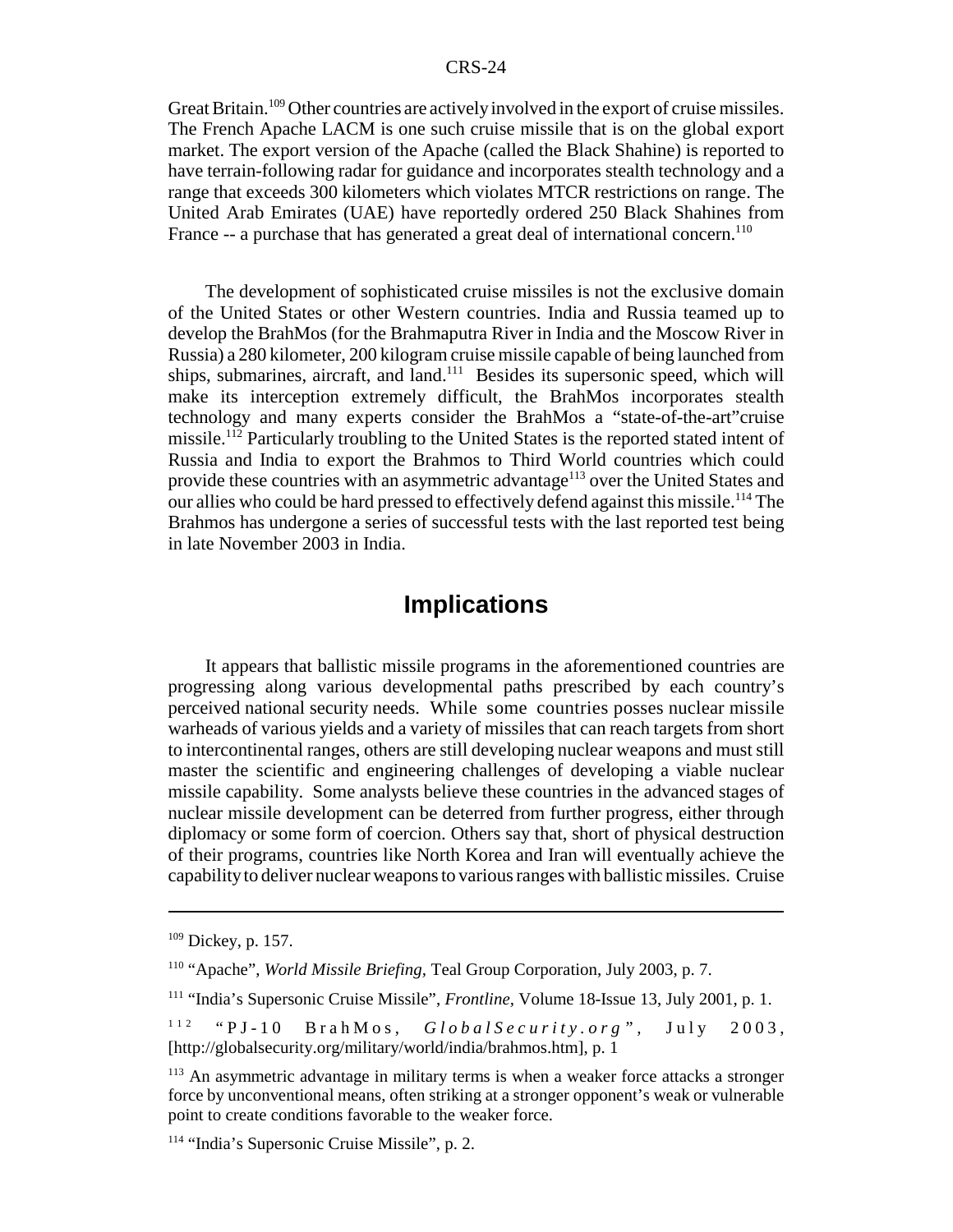missile programs are far more widespread than ballistic missile programs, largely due to their relative affordability and the dual use nature of their technology. While cruise missiles may not be able to deliver significant payloads over great distances, their stealth and accuracy afford their possessors a potential asymmetric advantage.

In order to address the implications of progressively improving and diversified ballistic and cruise missile threats, the United States has relied on nonproliferation and counterproliferation activities in various combinations and in varied degrees of application. Some analysts contend that past Administrations relied too heavily on nonproliferation activities (which are considerably cheaper than many counterproliferation programs) and blame this imbalance for the current state of missile proliferation. The current Bush Administration is accused by other experts as being too heavily skewed in the direction of counterproliferation, as witnessed by the National Missile Defense Program and the Proliferation Security Initiative, but still other experts note that much of the emphasis on counterproliferation is an inevitable result of the events of September 11, 2001.

## **U.S. Counter and Nonproliferation Policy<sup>115</sup>**

The events of September 11, 2001 have had a profound impact on U.S. counter and nonproliferation policy. The National Security Strategy of the United States of America published in September 2002 calls for "proactive counterproliferation efforts" and "strengthened nonproliferation efforts" against terrorist and hostile states.<sup>116</sup> While missiles are not singled out in the strategy, they are implicitly part of the Administration's definition of WMD. The December 2002 National Strategy to Combat Weapons of Mass Destruction goes into far greater detail on how the threat of WMDs and missiles will be dealt with.<sup>117</sup> This strategy explicitly states that "The United States, our friends and allies, and the broader international community must undertake every effort to prevent states and terrorists from acquiring WMD and missiles." The primary means by which this goal is to be achieved is through counterproliferation and nonproliferation activities. The strategy states that "effective interdiction is a critical part of the U.S. strategy to combat WMD and their delivery means." Another approach is the widely publicized concept of preemption. While preemption has been an underlying assumption in previous national security strategies, it has assumed a prominent role in the current strategy. Some have called for preempting WMD and missile programs in North Korea and Iran, for example, but this may not be a practical or prudent course of action given the range of circumstances in each particular case. The Administration also includes missile defense as a tenet of counterproliferation. In the area of nonproliferation, the strategy calls for the "strengthening of the Missile Technology Control Regime

<sup>115</sup> See also CRS Report RL31559, *Proliferation Control Regimes: Background and Status.*

<sup>116</sup> *National Security Strategy of the United States of America,* September 2002, p. 14.

<sup>&</sup>lt;sup>117</sup> National Strategy to Combat Weapons of Mass Destruction, December 2002.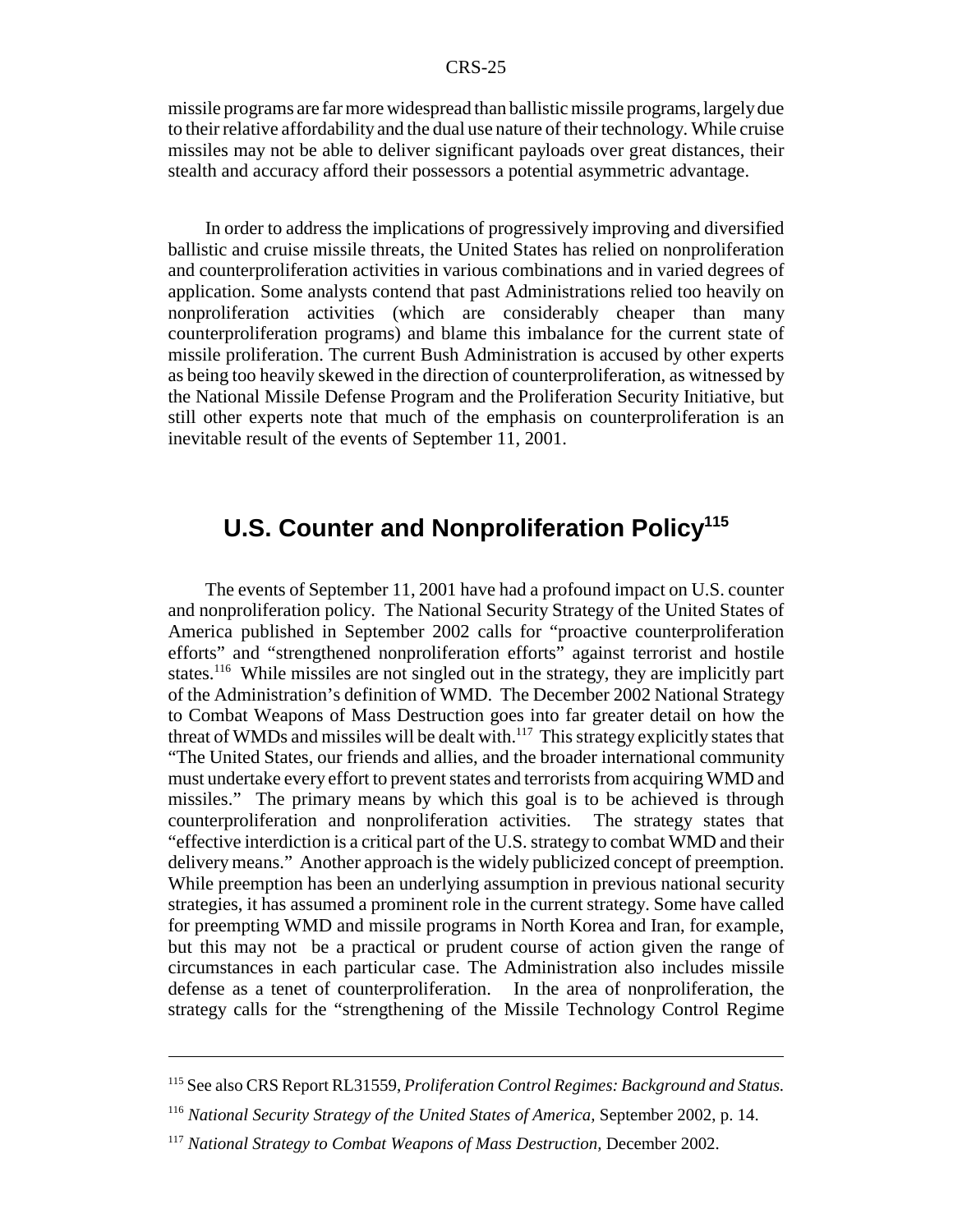(MTCR), including the support for universal adherence to the International Code of Conduct Against Ballistic Missile Proliferation." Also part of this strategy is the implementation of bilateral and multilateral agreements to stop the spread of missile proliferation.

The Proliferation Security Initiative (PSI), announced by President Bush on May 31, 2003, is an international initiative which focuses on the interdiction of WMD and associated delivery systems and technology. Ten nations besides the United States have agreed to take steps to stop the flow of these items including the seizure of shipments as they transit air, land, and sea routes.<sup>118</sup> According to the Administration's Fact Sheet, the PSI principles are "fully consistent with national legal authorities and with relevant international laws and frameworks." The PSI group met in Paris in late 2003 and adopted the principles detailed in the fact sheet. A series of U.S.-sponsored naval interdiction exercises called "Pacific Protector" were conducted in September 2003, involving Australia and Great Britain, as part of the PSI..<sup>119</sup> While the Administration claims that the PSI does not target any particular country, many experts believe that the PSI was developed in response to growing North Korean missile exports and technological assistance to countries of concern.

It remains to be seen if this strategy will be transformed from theory into action. No matter what view is taken, responses to proliferation challenges will have to be individually tailored to meet the particular circumstances of the challenge and the global political costs and benefits of the approach chosen, whether that course is to directly attack a country's WMDs and missiles with military force or enacting sanctions on a proliferating country or business.

<sup>&</sup>lt;sup>118</sup> NPI Participants: Australia, Britain, France, Germany, Italy, Japan, the Netherlands, Poland, Portugal, and Spain.

<sup>119 &</sup>quot;The Proliferation Security Initiative: Naval Interception Bush-Style," *Center for Defense Information,* August 25, 2003.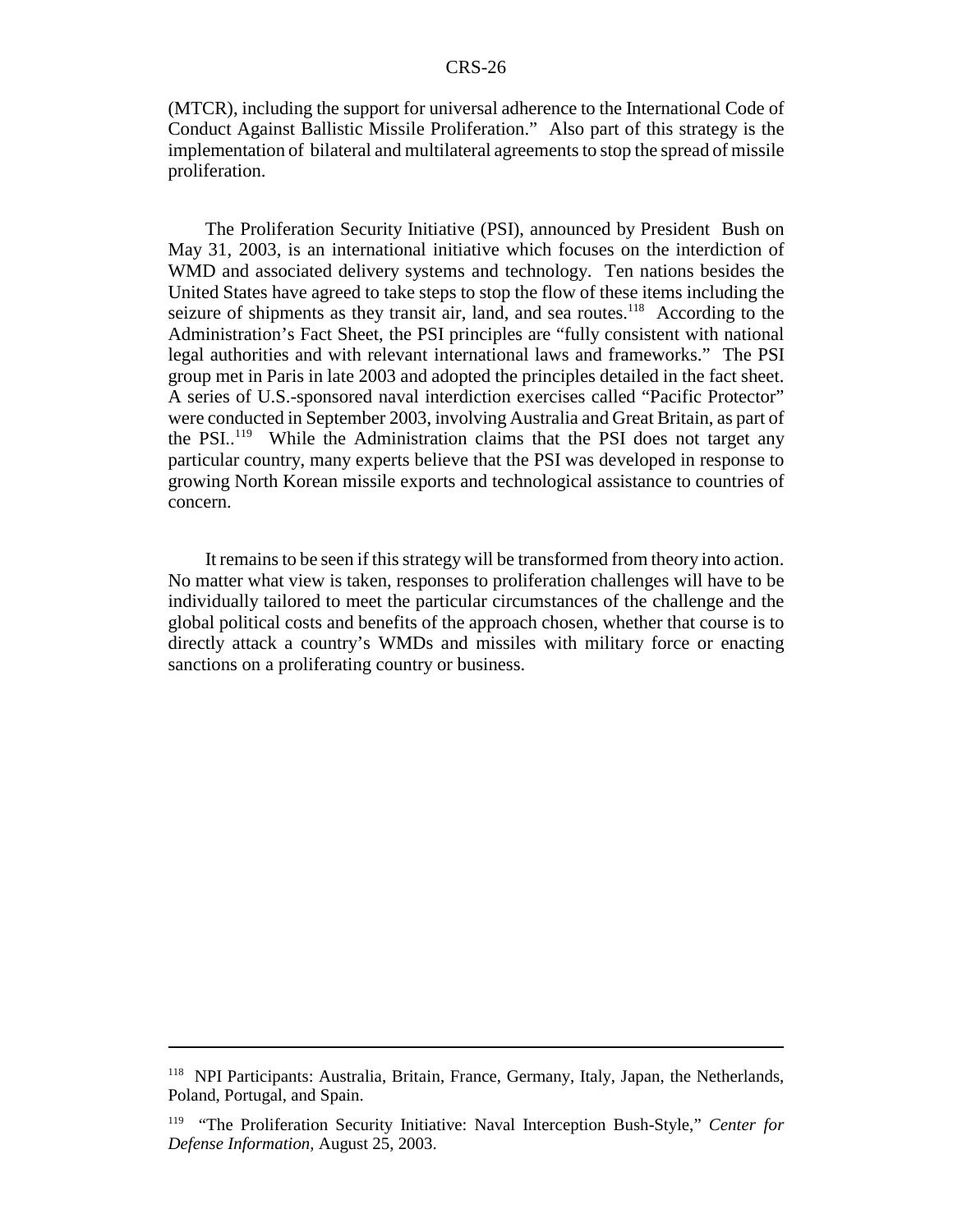## **Appendix 1. Ballistic and Land Attack Cruise Missile Inventory<sup>120</sup>**

| <b>Designation</b> |                                      | <b>Type</b> | <b>Launchers</b> | <b>Missiles</b>  | Range (km)    | Payload (kg) | <b>Motors</b> | <b>Status</b>          |
|--------------------|--------------------------------------|-------------|------------------|------------------|---------------|--------------|---------------|------------------------|
|                    | REPUBLICS OF THE FORMER SOVIET UNION |             |                  |                  |               |              |               |                        |
| Armenia            | SS-1 Scud                            | <b>SRBM</b> | 8                | 32               | 300           | 1,000        | Liquid        |                        |
| <b>Belarus</b>     | SS-1 Scud                            | <b>SRBM</b> | $<$ 50           |                  | 300           | 1,000        | Liquid        |                        |
|                    | SS-21 Scarab                         | <b>SRBM</b> | $<$ 100          |                  | 120           | 482          | Solid         |                        |
|                    | SS-25 Sickle                         | <b>ICBM</b> | $\mathbf{0}$     | $\overline{0}$   | 10,500        | 1,000        | Solid         | All moved to<br>Russia |
| Kazakhstan         | SS-1 Scud                            | <b>SRBM</b> | $<$ 50           |                  | 300           | 1,000        |               |                        |
|                    | SS-21 Scarab                         | <b>SRBM</b> | $<$ 50           |                  | 120           | 482          | Solid         |                        |
|                    | SS-18 Satan                          | <b>ICBM</b> | $\overline{0}$   | $\boldsymbol{0}$ | 11,000        | 8,800        | Liquid        | All Deactivated        |
| Russia             | SS-1, SS-1C Scud<br>Mod <sub>2</sub> | <b>SRBM</b> | >250             |                  | $300+$        | 1,000        | Liquid        |                        |
|                    | SS-11 Sego                           | <b>ICBM</b> | $\boldsymbol{0}$ | $\overline{0}$   | 13,000/10,600 | 1,100        | Liquid        | All<br>Deactivated     |
|                    | SS-13 Savage                         | <b>ICBM</b> | $\overline{0}$   | $\boldsymbol{0}$ | 9,400         | 1,800        | Solid         | All Deactivated        |
|                    | SS-17 Spanker                        | <b>ICBM</b> | $\boldsymbol{0}$ | $\mathbf{0}$     | 10,000        | 400          | Liquid        | All Deactivated        |

(See Footnote 3 on page CRS-2 for abbreviations - blank spaces indicate data unknown)

<sup>&</sup>lt;sup>120</sup> Information from this chart is taken from the Carnegie Endowment for World Peace Missile Chart, [http://www.ceip.org/files/projects/npp/resources/ballisticmissilechart.htm] , March 4, 2004 and Cruise Missiles: Potential Delivery Systems for Weapons of Mass Destruction, U.S. Government Publication, April 2000.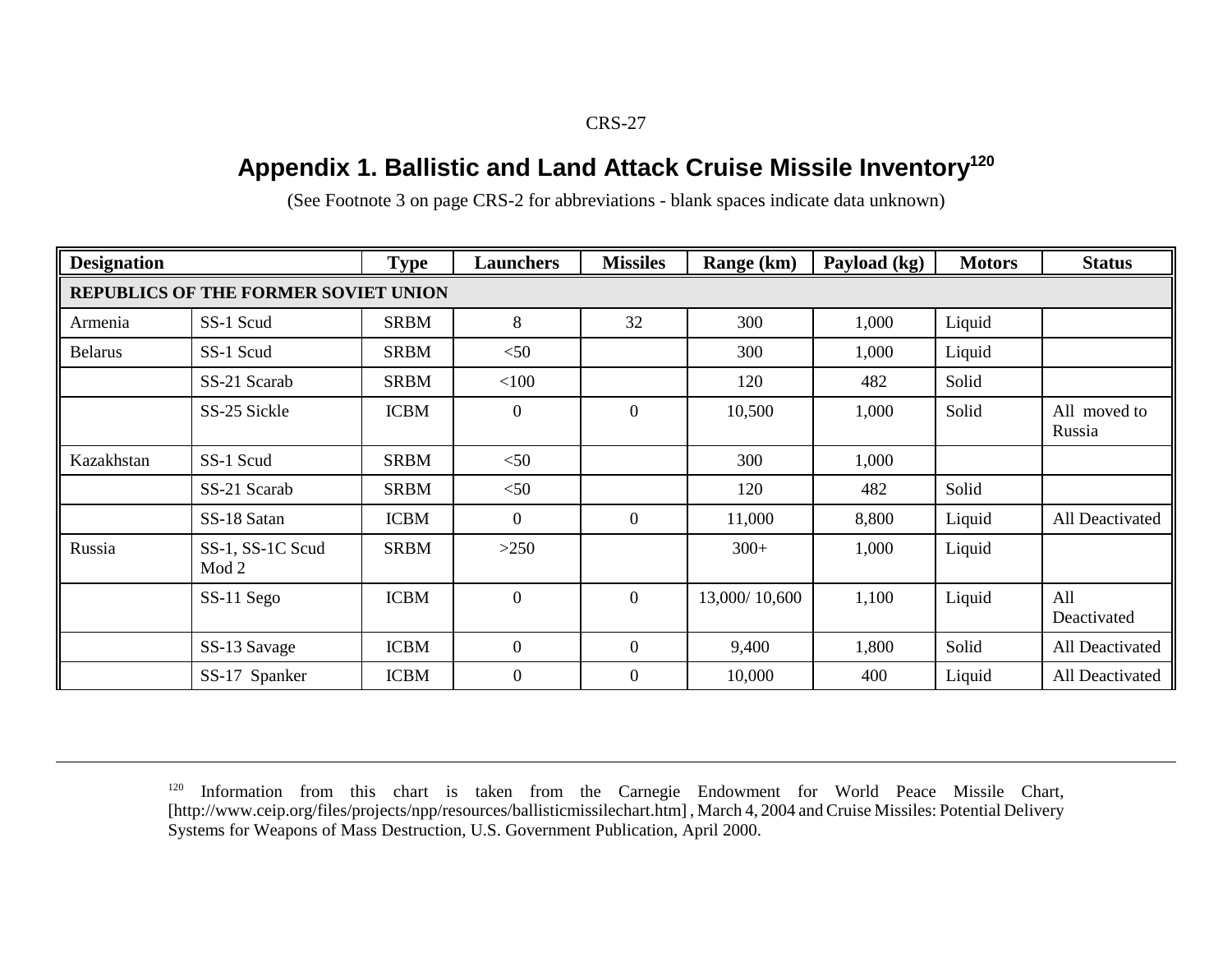| CRS-28 |  |
|--------|--|
|--------|--|

| <b>Designation</b> |                                 | <b>Type</b>      | <b>Launchers</b> | <b>Missiles</b>  | Range (km)      | Payload (kg) | <b>Motors</b> | <b>Status</b>                                            |
|--------------------|---------------------------------|------------------|------------------|------------------|-----------------|--------------|---------------|----------------------------------------------------------|
|                    | SS-18 Satan                     | <b>ICBM</b>      | 186              | 186              | 9,000/          | 8,800        | Liquid        | 24 Deactivated                                           |
|                    |                                 |                  |                  |                  | 11,000          |              |               |                                                          |
|                    | SS-19 Stiletto                  | <b>ICBM</b>      | 170              | 170              | 10,000          | 43,500       | Liquid        | 3 Deactivated                                            |
|                    | SS-21 Scarab                    | <b>SRBM</b>      | $>200$           |                  | 120             | 482          | Solid         |                                                          |
|                    | SS-24 Scalpel                   | <b>ICBM</b>      | 46               | 46               | 10,000          | 40,500       | Solid         | Modernized w/<br>one warhead                             |
|                    | SS-25 Sickle                    | <b>ICBM</b>      | 360              | 360              | 10,500          | 1,000        | Solid         | In Service, One<br>Warhead                               |
|                    | SS-27 Topol M                   | <b>ICBM</b>      |                  | ~10              | 10,500          |              | Solid         | Modified SS-<br>25, former SS-<br>X-29, In<br>Production |
|                    | AS-2 Kipper                     | <b>ALCM</b>      |                  |                  | 120             | 1,000        | Turbojet      |                                                          |
|                    | AS-3 Kangaroo                   | <b>ALCM</b>      |                  |                  | 650             | 2,300        | Turbojet      |                                                          |
|                    | AS-15 Kent (Kh-<br>65SE/Kh-101) | <b>ALCM</b>      | 782              | 782              | 600/3,000       | 410/150      | Turbofan      | Two Versions<br>In<br>Development                        |
|                    | AS-19 Koala                     | <b>ALCM</b>      |                  |                  | 4000            | 875?         |               | Terminated                                               |
|                    | Alfa                            | Supersonic<br>CM |                  |                  | 600             |              |               | In<br>Development                                        |
|                    | SS-N-6 Serb                     | <b>SLBM</b>      | 16               | 16               | 3,000           | 680          | Liquid        | All Removed<br>from Subs                                 |
|                    | SS-N-8 Sawfly                   | <b>SLBM</b>      | 208              | 208              | 7,800/<br>9,100 | 3,600        | Liquid        | All Removed<br>from Subs                                 |
|                    | SS-N-17 Snipe                   | <b>SLBM</b>      | $\boldsymbol{0}$ | $\boldsymbol{0}$ | 3,900           | 1,135        | Solid         | 12 Deactivated                                           |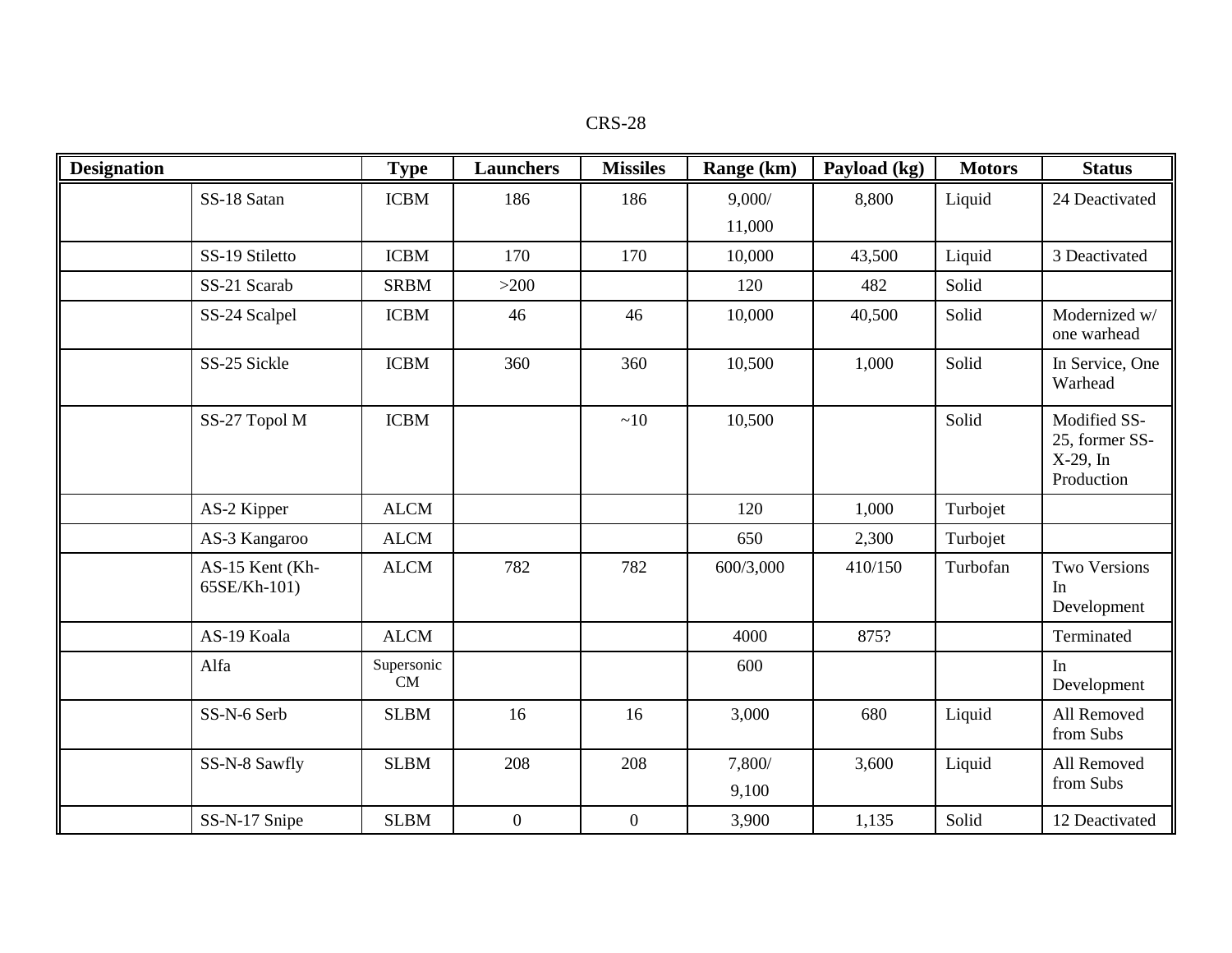| CRS-29 |  |
|--------|--|
|--------|--|

| <b>Designation</b> |                  | <b>Type</b> | <b>Launchers</b> | <b>Missiles</b>  | Range (km) | Payload (kg) | <b>Motors</b> | <b>Status</b>                     |
|--------------------|------------------|-------------|------------------|------------------|------------|--------------|---------------|-----------------------------------|
|                    | SS-N-18 Stingray | <b>SLBM</b> | 208              | 208              | 6,500/     | 1,315        | Liquid        | All Removed                       |
|                    |                  |             |                  |                  | 8,000      |              |               | from Subs                         |
|                    | SS-N-20 Sturgeon | <b>SLBM</b> | 120              | 120              | 8,300      | 2,270        | Solid         |                                   |
|                    | SS-N-21 Sampson  | <b>SLCM</b> |                  |                  | 3,000      | 150          | Turbofan      |                                   |
|                    | SS-N-23 Skiff    | <b>SLBM</b> | 112              | 112              | 8,300      | 1,360        | Liquid        |                                   |
|                    | SS-N-24 Scorpion | <b>SLCM</b> |                  |                  | 4,000      |              | Turbofan      | Canceled                          |
| Turkmenistan       | SS-1 Scud        | <b>SRBM</b> | $<$ 50           | $100+$           | 300        | 1,000        | Liquid        | Possible                          |
| Ukraine            | SS-1 Scud        | <b>SRBM</b> | $<$ 100          | $100+$           | 300        | 1,000        | Liquid        |                                   |
|                    | SS-19 Stiletto   | <b>ICBM</b> | $\boldsymbol{0}$ | $\boldsymbol{0}$ | 10,000     | 43,500       | Liquid        | 60 Being<br>Dismantled            |
|                    | SS-21 Scarab     | <b>SRBM</b> | < 100            |                  | 120        | 482          | Solid         |                                   |
|                    | SS-24 Scalpel    | <b>ICBM</b> | $\overline{0}$   | $\boldsymbol{0}$ | 10,000     | 40,500       | Solid         | 46 Deactivated                    |
|                    | AS-15 Kent       | <b>ALCM</b> |                  |                  | 600/3,000  | 410/150      | Turbofan      | <b>Reported Sent</b><br>to Russia |
| <b>EUROPE</b>      |                  |             |                  |                  |            |              |               |                                   |
| Bulgaria           | SS-1 Scud        | <b>SRBM</b> | 36               |                  | 300        | 1,00         |               |                                   |
|                    | SS-23 Spider     | <b>SRBM</b> |                  | 8                | 500        | 450          | Solid         |                                   |
| Czech              | SS-1 Scud        | <b>SRBM</b> | $\boldsymbol{0}$ | $\mathbf{0}$     | 300        | 1,000        |               |                                   |
| Republic           |                  |             |                  |                  |            |              |               |                                   |
|                    | SS-21 Scarab     | <b>SRBM</b> |                  |                  | 70/120     | 482          |               |                                   |
|                    | SS-23 Spider     | <b>SRBM</b> | $\overline{0}$   | $\boldsymbol{0}$ | 500        | 450          | Solid         | Scrapped                          |
| France             | SSBS S3D         | <b>IRBM</b> | $\overline{0}$   | $\boldsymbol{0}$ | 3,500      |              | Solid         | 18 Deactivated<br>Sept 1996       |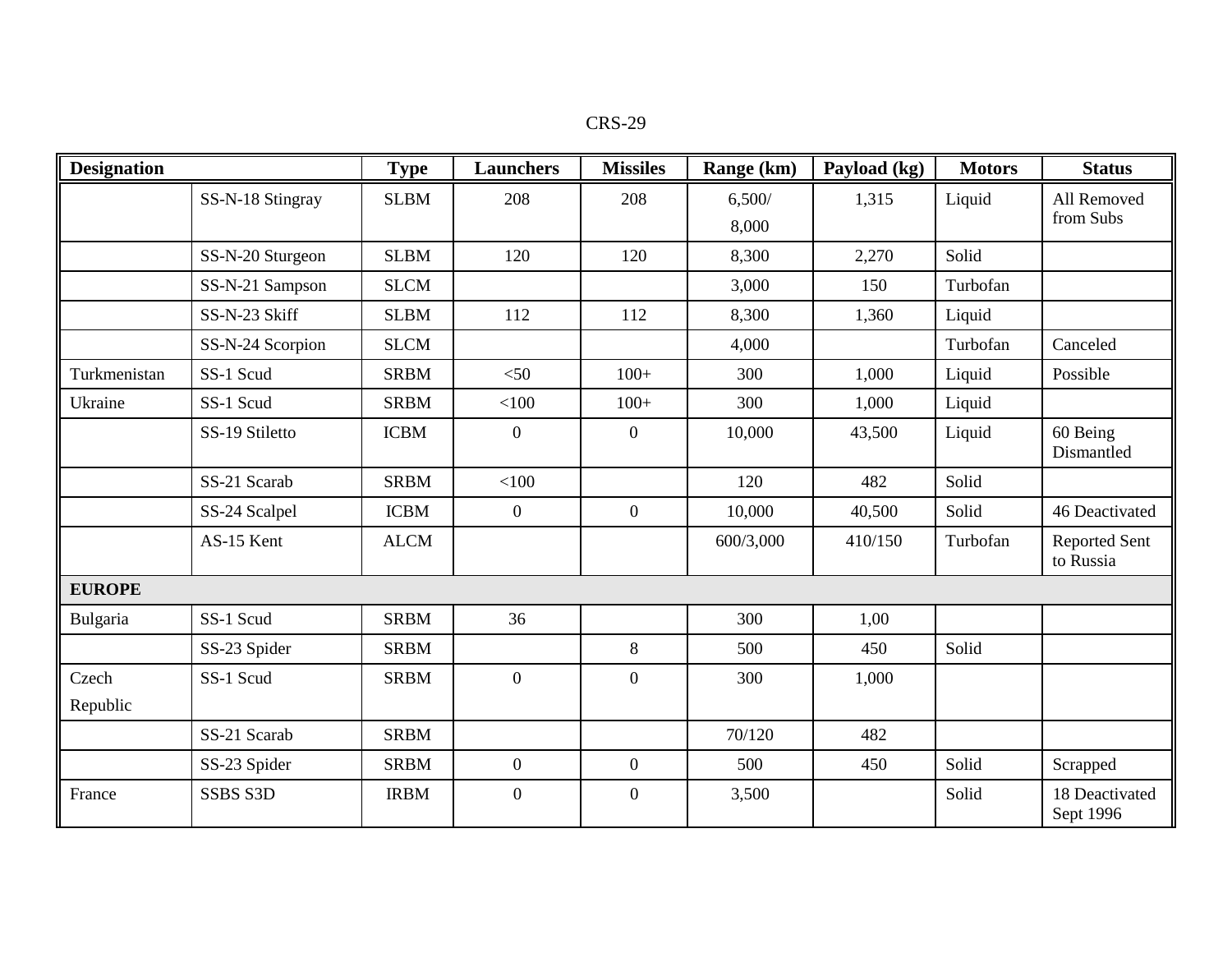| CRS-30 |  |
|--------|--|
|--------|--|

| <b>Designation</b> |                                         | <b>Type</b> | <b>Launchers</b> | <b>Missiles</b>  | Range (km) | Payload (kg) | <b>Motors</b> | <b>Status</b>               |
|--------------------|-----------------------------------------|-------------|------------------|------------------|------------|--------------|---------------|-----------------------------|
|                    | S45/S5                                  | <b>IRBM</b> |                  |                  | $4,500+$   |              |               | Canceled                    |
|                    | Hades                                   | <b>SRBM</b> | 15               | 500              | 480        |              |               | In Storage                  |
|                    | $M-20/M-4$                              | <b>SLBM</b> | 80               | 80               | 3,000/     |              | Solid         | In Service                  |
|                    |                                         |             |                  |                  | 5,000      |              |               |                             |
|                    | M-45 (variant of M-<br>4)               | <b>SLBM</b> |                  |                  | 5,000      |              | Solid         | Tested 1995                 |
|                    | $M-51$                                  | <b>SLBM</b> |                  |                  | 8,000      |              | Solid         | In<br>Development           |
|                    | Apache/                                 | <b>ALCM</b> |                  |                  | 140/       | 520/         | Turbojet      | Tested 1994, in             |
|                    | Apache AI                               |             |                  |                  | 250-400    | 400          |               | service by<br>1997/2001     |
|                    | <b>SCALP</b> (formerly<br>Super Apache) | CM          |                  |                  | 500-800    | 400          |               | In<br>Development           |
|                    | <b>ASMP</b>                             | CM          |                  |                  | 300        |              | Rkt/          | In Service                  |
|                    |                                         |             |                  |                  |            |              | Ramjet        |                             |
|                    | <b>ASLP</b>                             | CM          |                  |                  | 1,300      |              | Rkt/          | In                          |
|                    |                                         |             |                  |                  |            |              | Ramjet        | Development                 |
|                    | Teseo Mk3                               | Dual Role   |                  |                  | 300        | 145          | Turbojet      | In<br>Development           |
| Germany            | Taurus (KEPD-350)                       | CM          |                  |                  | 350        | 500          | Turbojet      | In Dev. with<br>Sweden      |
| Greece             | <b>ATACMS</b>                           | <b>SRBM</b> |                  | 40               | 160        | 1,670        | Solid         | Sold in 1996                |
| Hungary            | SS-1 Scud                               | <b>SRBM</b> | $\boldsymbol{0}$ | $\boldsymbol{0}$ | 300        | 1,000        |               | Destroyed or<br>Transferred |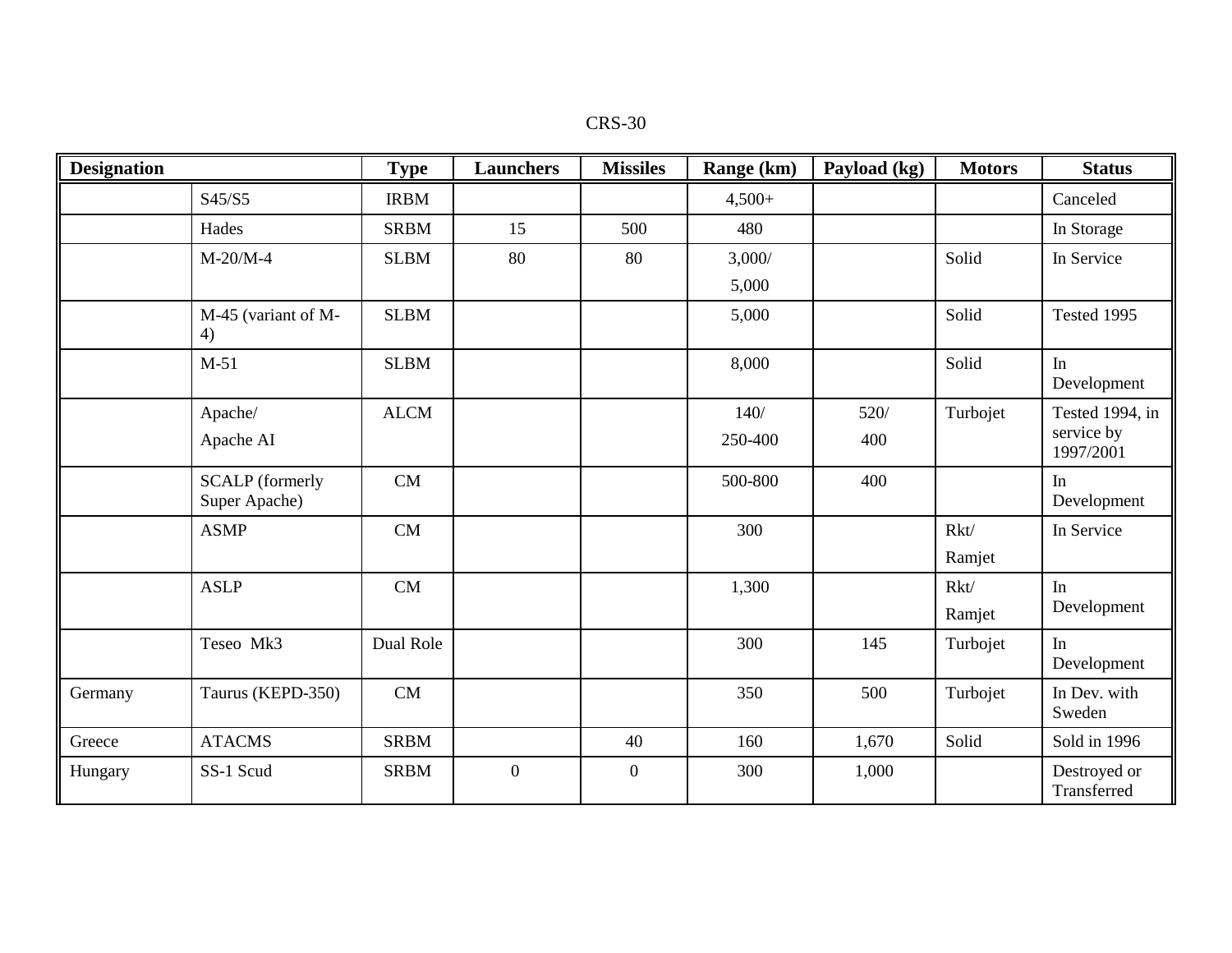| CRS-31 |  |
|--------|--|
|        |  |

| <b>Designation</b> |                                              | <b>Type</b> | <b>Launchers</b> | <b>Missiles</b>  | Range (km) | Payload (kg) | <b>Motors</b> | <b>Status</b>                                        |
|--------------------|----------------------------------------------|-------------|------------------|------------------|------------|--------------|---------------|------------------------------------------------------|
| Italy              | Teseo                                        | Dual Role   |                  |                  | $300+$     | 160          | Turbojet      | In<br>Development,<br><b>Stealth Otomat</b>          |
| Netherlands        | <b>ATACMS</b>                                | <b>SRBM</b> |                  |                  | 160        | 1,670        | Solid         | Plans buy by<br>1999                                 |
| Poland             | SS-1 Scud                                    | <b>SRBM</b> | $\overline{0}$   | $\boldsymbol{0}$ | 300        | 1,000        | Liquid        | Transferred                                          |
| Romania            | SS-1 Scud                                    | <b>SRBM</b> | 13               |                  | 300        | 1,000        | Liquid        | Storage                                              |
| Serbia             | K-15 Krajina<br>(perhaps modified<br>$SA-2)$ | <b>SRBM</b> |                  |                  | 150        |              |               |                                                      |
| Slovakia           | SS-1 Scud                                    | <b>SRBM</b> |                  |                  | 300        | 1,000        |               |                                                      |
|                    | SS-21 Scarab                                 | <b>SRBM</b> | $<$ 50           |                  | 70/120     | 482          |               |                                                      |
|                    | SS-23 Spider                                 | <b>SRBM</b> | $<$ 50           |                  | 500        |              |               |                                                      |
| Spain              | Alada                                        | CM          |                  |                  | $200+$     | 500          | Turbojet      | Proposed                                             |
|                    | Capricornio                                  | <b>MRBM</b> |                  |                  | 1300       | 500          | Solid         | Postponed in<br>1994,<br>Reportedly an<br><b>SLV</b> |
| Turkey             | <b>ATACMS</b>                                | <b>SRBM</b> |                  | 120              | $160+$     | 1,670        | Solid         | U.S. sold in<br>1996; 72<br>delivered by<br>1999     |
| United<br>Kingdom  | Trident D-5, UGM<br>133                      | <b>SLBM</b> | 48               |                  | 12,000     | Nuclear      | Solid         | 3 Boats In<br>Service                                |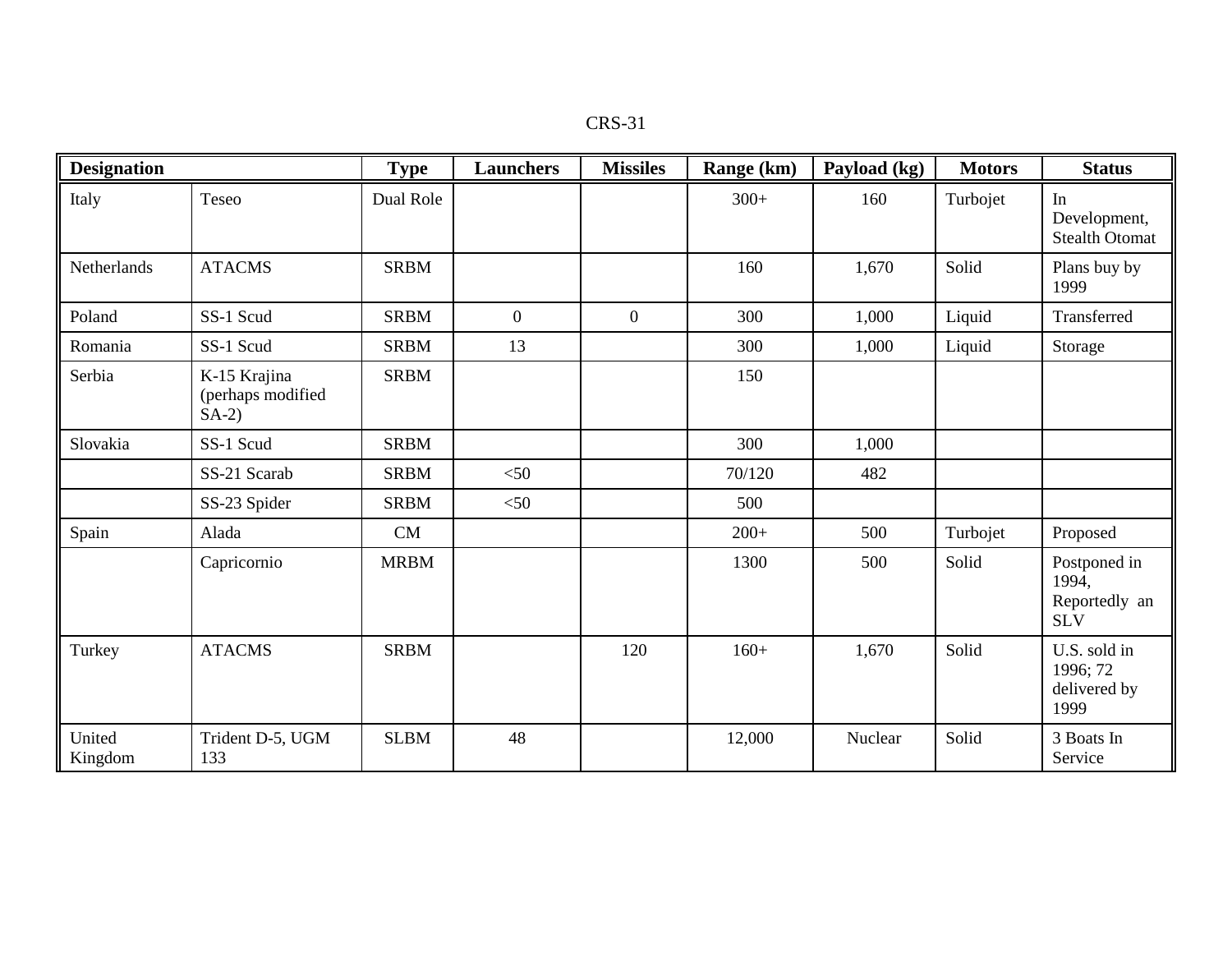| <b>CRS-32</b> |
|---------------|
|---------------|

| <b>Designation</b> |                      | <b>Type</b> | <b>Launchers</b> | <b>Missiles</b> | Range (km) | Payload (kg) | <b>Motors</b> | <b>Status</b>                   |
|--------------------|----------------------|-------------|------------------|-----------------|------------|--------------|---------------|---------------------------------|
|                    | Tomahawk BGM-<br>109 | <b>SLCM</b> |                  |                 | 1,600      | 320          | Solid         |                                 |
|                    |                      |             |                  |                 |            |              |               |                                 |
|                    | <b>Storm Shadow</b>  | CM          |                  | 500-2,000       | 250-400    | 400          | Turbojet      | In<br>Development               |
|                    | Pegasus              | CM          |                  |                 | $200+$     | 500          | Turbojet      | Probably<br>canceled            |
| <b>CHINA</b>       |                      |             |                  |                 |            |              |               |                                 |
|                    | $CSS-2 (DF-3/3A)$    | <b>MRBM</b> | 40-80            | 40-80           | 2,650/     | 2,150        | Liquid        | In Service                      |
|                    |                      |             |                  |                 | 2,800      |              |               |                                 |
|                    | $CSS-3$ (DF-4)       | <b>ICBM</b> | $10-25$          | $10-25$         | 5,500      | 2,200        | Liquid        | In Service                      |
|                    | $CSS-4$ (DF-5/5A)    | <b>ICBM</b> | 18               | 20-50           | 12,000/    | 3,200        | Liquid        | In Service                      |
|                    |                      |             |                  |                 | 13,000     |              |               |                                 |
|                    | $CSS-5 (DF-21)$      | <b>MRBM</b> | 10               | $25 - 50$       | 1,800-     | 600          | Solid         | In Service                      |
|                    |                      |             |                  |                 | 3,000      |              |               |                                 |
|                    | $CSS-N-3$ $(JL-1)$   | <b>SLBM</b> | 12/ Sub.         |                 | 1,700      | 600          | Solid         | In Service                      |
|                    | CSS-6 (DF-15/M-9)    | <b>SRBM</b> |                  |                 | 600        | 500          | Solid         | In Service                      |
|                    | $CSS-7 (DF-11/M-11)$ | <b>SRBM</b> |                  |                 | 300        | 500          | Solid         | In Service                      |
|                    | CSS-8 (M-7/8610)     | <b>SRBM</b> |                  |                 | 150        | 190          | Solid         | In Service                      |
|                    | <b>DF-25</b>         | <b>MRBM</b> |                  |                 | 1,700      | 2,000        | Solid         | May be 2<br>stages of DF-<br>31 |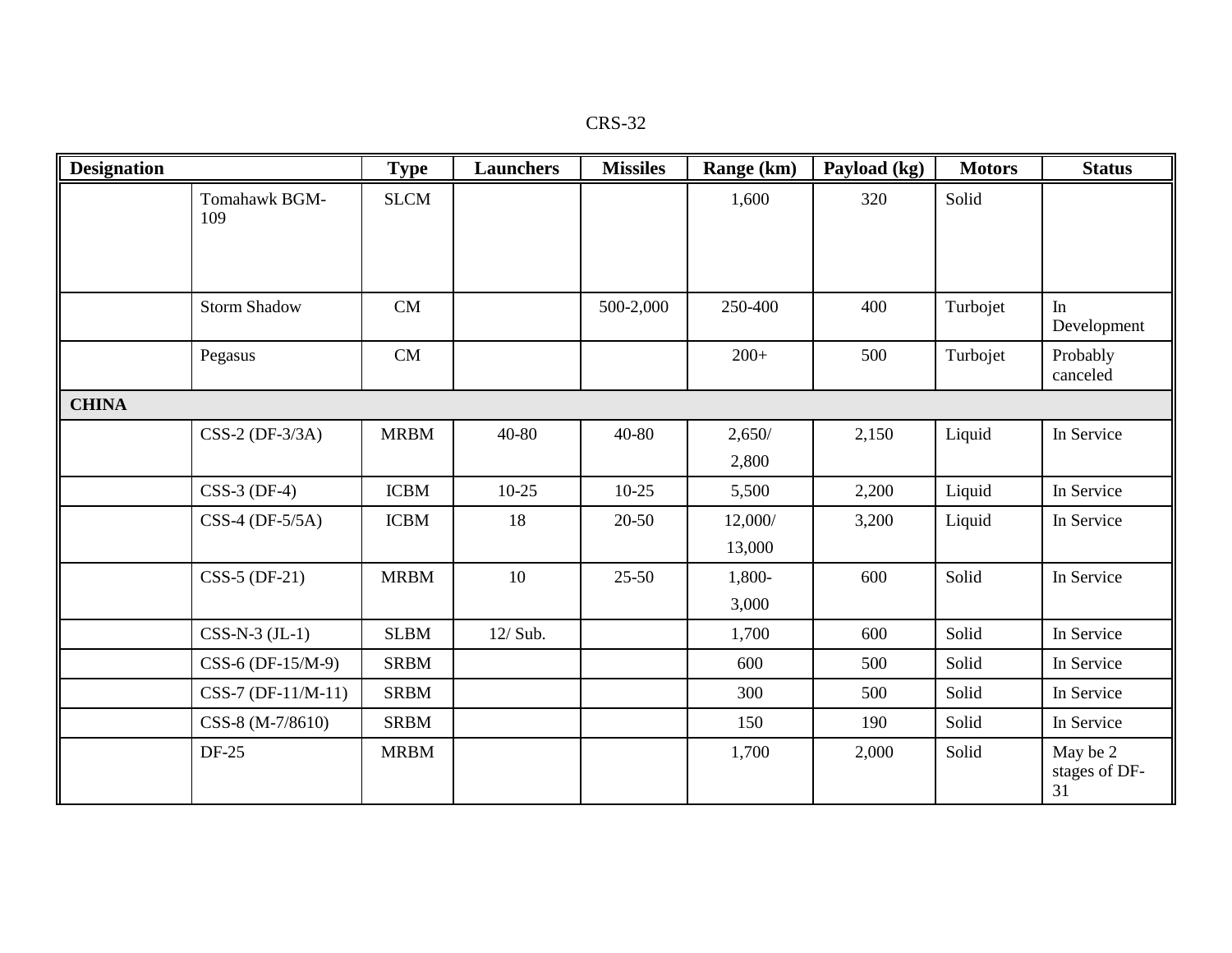| CRS-33 |  |
|--------|--|
|--------|--|

| <b>Designation</b>                              |                                | <b>Type</b>          | <b>Launchers</b> | <b>Missiles</b> | Range (km)       | Payload (kg) | <b>Motors</b> | <b>Status</b>                     |
|-------------------------------------------------|--------------------------------|----------------------|------------------|-----------------|------------------|--------------|---------------|-----------------------------------|
|                                                 | $DF-31/JL-2$                   | ICBM/<br><b>SLBM</b> |                  |                 | 8,000-<br>11,840 | 700          | Solid         | In<br>Development;<br>Tested 8/99 |
|                                                 | DF-41                          | <b>ICBM</b>          |                  |                 | 12,000           | 800          | Solid         | In<br>Development                 |
|                                                 | Xiong Ying?                    | <b>LACM</b>          |                  |                 | 1,500-2,000      |              | Turbofan      | In<br>Development                 |
| <b>REST OF THE WORLD</b>                        |                                |                      |                  |                 |                  |              |               |                                   |
| Afghanistan(Ta<br>liban, Massoud,<br>& Jambesh) | SS-1 Scud-B                    | <b>SRBM</b>          | $<$ 50           |                 | 300              | 1,000        | Liquid        | In Service                        |
| Algeria                                         | SS-1 Scud-B                    | <b>SRBM</b>          |                  |                 | 300              | 1,000        | Liquid        |                                   |
| Argentina                                       | Alacran                        | <b>SRBM</b>          |                  |                 | 200              | 500          | Solid         |                                   |
| <b>Brazil</b>                                   | $MB/EE-150$                    | <b>SRBM</b>          |                  |                 | 150              | 500          | Solid         | Terminated                        |
|                                                 | SS-300                         | <b>SRBM</b>          |                  |                 | 300              | 1,000        | Solid         | Terminated                        |
|                                                 | SS-600                         | <b>SRBM</b>          |                  |                 | 600              | 500          | Solid         | Terminated                        |
| Congo, Dem.<br>Rep. Of                          | SS-1 Scud-B                    | <b>SRBM</b>          |                  |                 | 300              | 1,000        | Liquid        | Possibly<br>Received from<br>Iran |
| Egypt                                           | SS-1 Scud-B                    | <b>SRBM</b>          | $<$ 50           | $100+$          | 300              | 1,000        | Liquid        | In Service                        |
|                                                 | Scud derivative<br>(Project T) | <b>SRBM</b>          |                  |                 | 450              |              | Liquid        | In Service?                       |
|                                                 | Scud-C                         | <b>SRBM</b>          |                  |                 | 500              | 700          | Liquid        | $\overline{?}$                    |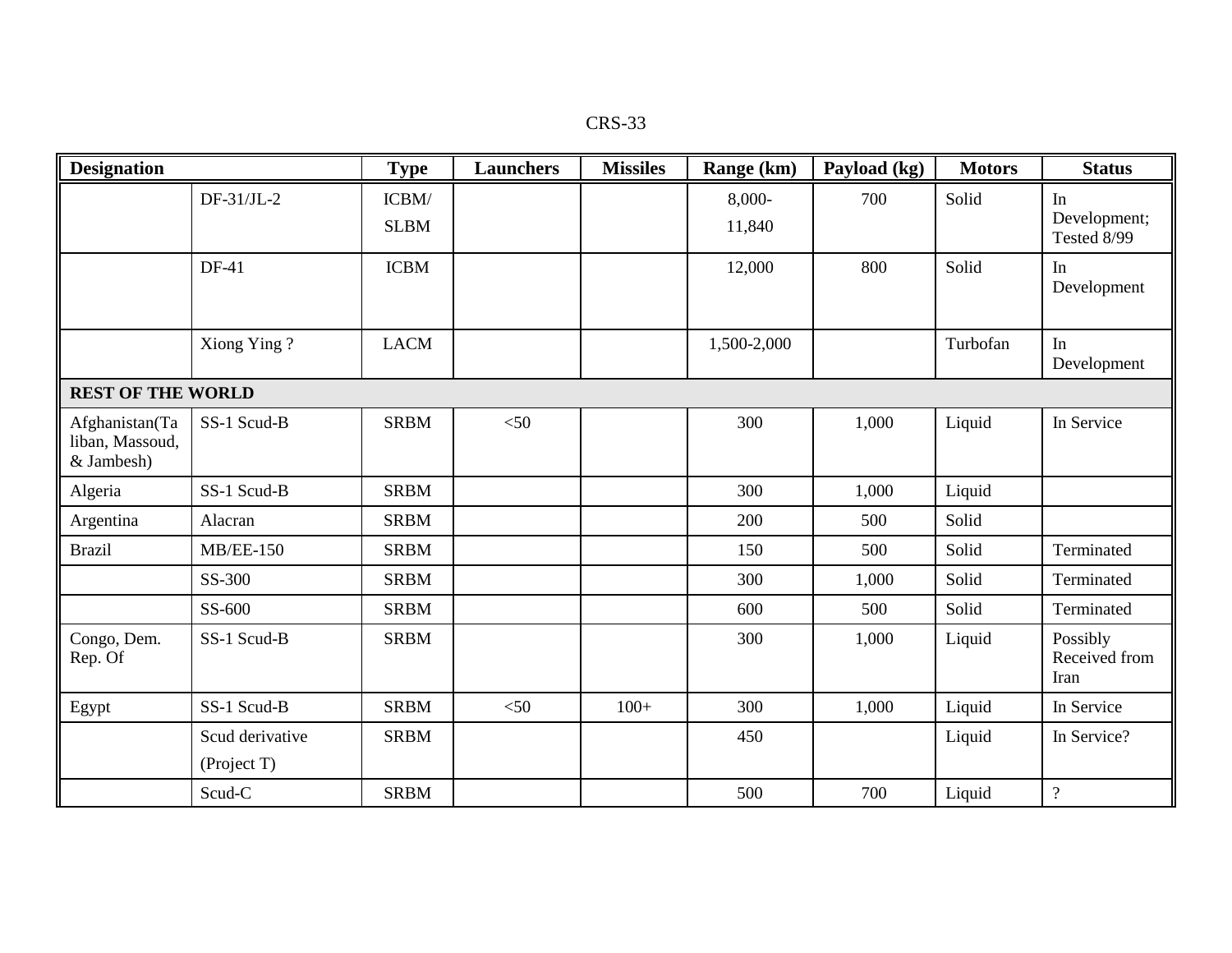| CRS-34 |
|--------|
|--------|

| <b>Designation</b> |                                   | <b>Type</b>            | <b>Launchers</b> | <b>Missiles</b> | Range (km)      | Payload (kg) | <b>Motors</b>    | <b>Status</b>                       |
|--------------------|-----------------------------------|------------------------|------------------|-----------------|-----------------|--------------|------------------|-------------------------------------|
|                    | Vector (Condor II)                | <b>SRBM</b>            |                  |                 | 800-1,000       |              | Solid            | Possibly in<br>Development          |
| India              | Prithvi-150                       | <b>SRBM</b>            |                  | 75              | 150             | 800-1,000    | Liquid           | In Service                          |
|                    | Prithvi-250                       | <b>SRBM</b>            |                  |                 | 250             | 500-750      | Liquid           | In Production                       |
|                    | Prithvi-350                       | <b>SRBM</b>            |                  |                 | 350             | 750-1,000    | Liquid           | In<br>Development                   |
|                    | Dhanush-Naval<br>Prithvi          | <b>SLBM</b>            |                  |                 | 250             |              | Liquid           | In<br>Development                   |
|                    | Agni                              | <b>MRBM</b>            |                  |                 | 1,400-2,500     | 1,000        | Solid/<br>Liquid | In<br>Development/<br><b>Tested</b> |
|                    | Agni II                           | <b>IRBM</b>            |                  |                 | 3,000           | 1,000        |                  | Tested 4/99                         |
|                    | Agni III                          | <b>IRBM</b>            |                  |                 | 3,500-<br>5,000 |              |                  | In<br>Development                   |
|                    | Surya                             | MRBM-<br><b>ICBM</b>   |                  |                 | 2,000-5,000     |              |                  | In<br>Development                   |
|                    | Sagarika                          | SLCM or<br><b>SLBM</b> |                  |                 | 300             | 500          | Solid            | In<br>Development                   |
| Iran               | CSS-8 (M-7/8610)                  | <b>SRBM</b>            | $<$ 50           | 200             | 150             | 190          | Solid            | In Service                          |
|                    | $CSS-6(M-9)$                      | <b>SRBM</b>            |                  |                 | 600             | 500          | Solid            | Possible                            |
|                    | $CSS-7 (M-11)$ variant            | <b>SRBM</b>            |                  |                 | 300             | 500          |                  | Possible<br>Development             |
|                    | Mushak-120 (Iran-<br>130, Nazeat) | <b>SRBM</b>            |                  |                 | 130             | 500 or 190   | Solid            | In Service                          |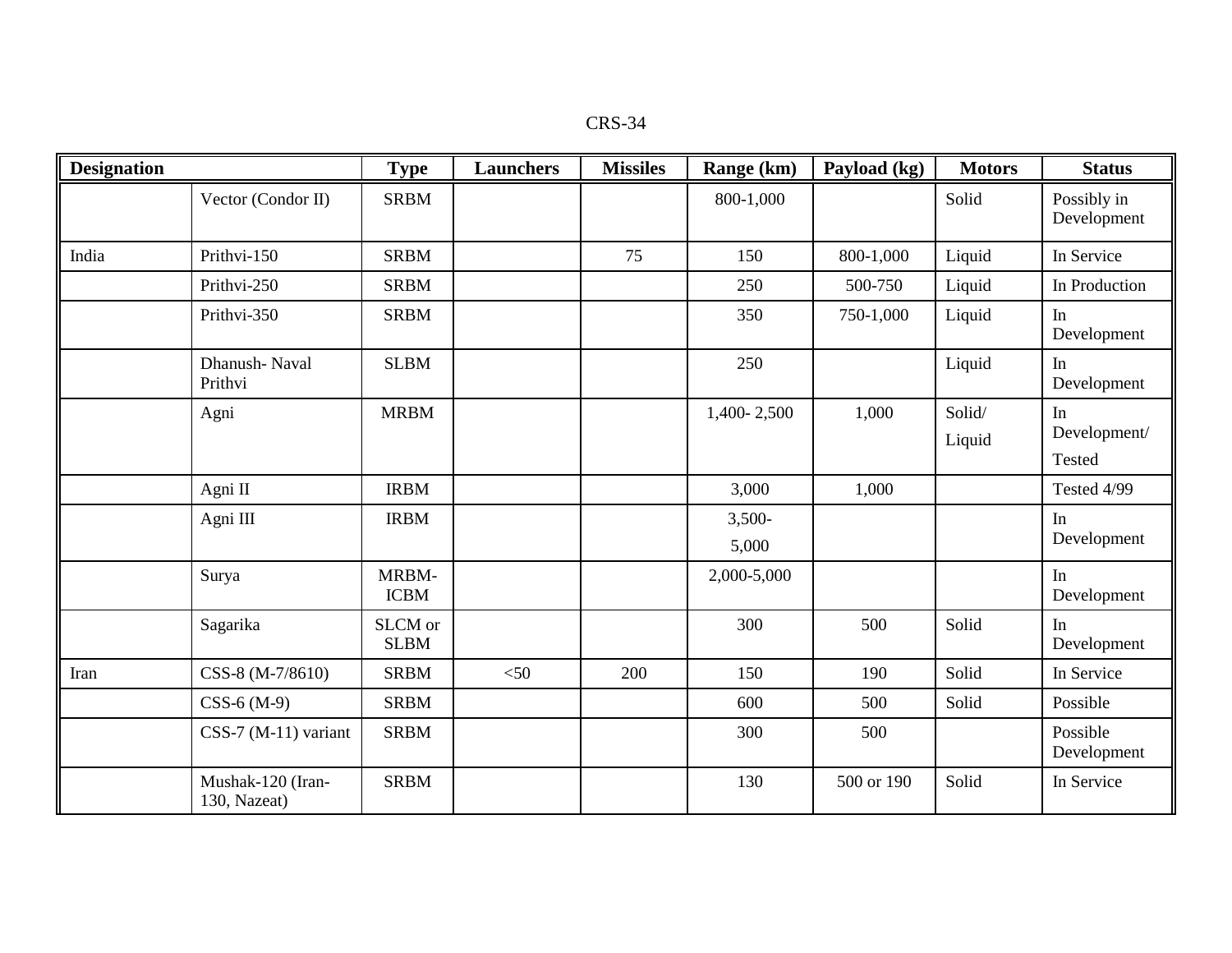| CRS-35 |  |
|--------|--|
|--------|--|

| <b>Designation</b> |                               | <b>Type</b> | <b>Launchers</b> | <b>Missiles</b> | Range (km)                | Payload (kg) | <b>Motors</b> | <b>Status</b>                             |
|--------------------|-------------------------------|-------------|------------------|-----------------|---------------------------|--------------|---------------|-------------------------------------------|
|                    | Mushak-160                    | <b>SRBM</b> |                  |                 | 160                       | 190          | Solid         | In Service                                |
|                    | Mushak-200                    | <b>SRBM</b> |                  |                 | 200                       | 500          | Solid         | In<br>Development                         |
|                    | $NP-110$                      |             |                  |                 | 170                       |              | Solid         | In<br>Development<br>with Chinese<br>help |
|                    | Shahab-3/Nodong<br>Variant    | <b>MRBM</b> |                  |                 | 1,300-1,500               | 750          | Liquid        | Tested 7/22/98,<br>Similar to<br>Nodong   |
|                    | Shahab-4                      | <b>MRBM</b> |                  |                 | 2,000-2,500<br>(or 4,000) | 1000         |               | In<br>Development                         |
|                    | Shahab-5                      | <b>ICBM</b> |                  |                 | 10,000                    |              |               | Possibly in<br>Development                |
|                    | SS-1 Scud-B                   | <b>SRBM</b> | $<$ 50           | $200+$          | 300                       | 1,000        | Liquid        | In Service                                |
|                    | Iran 7000 (Scud-C<br>variant) | <b>SRBM</b> | $<$ 50           | $100+$          | $600/$<br>700             | 500          | Liquid        | In Service                                |
|                    | Zelzal (Earthquake) 1         | <b>SRBM</b> |                  |                 | 100-150                   |              | Solid         | In Production                             |
|                    | Zelzal 2                      | <b>SRBM</b> |                  |                 | 350-400                   |              | Solid         | In Production                             |
|                    | Zelzal 3                      | <b>MRBM</b> |                  |                 | 1,000-1,500               |              | Solid         | In<br>Development                         |
|                    | Two unnamed<br>programs       | ICBM?       |                  |                 | 5,500/<br>10,000          | 750          |               | In<br>Development,<br>Unconfirmed         |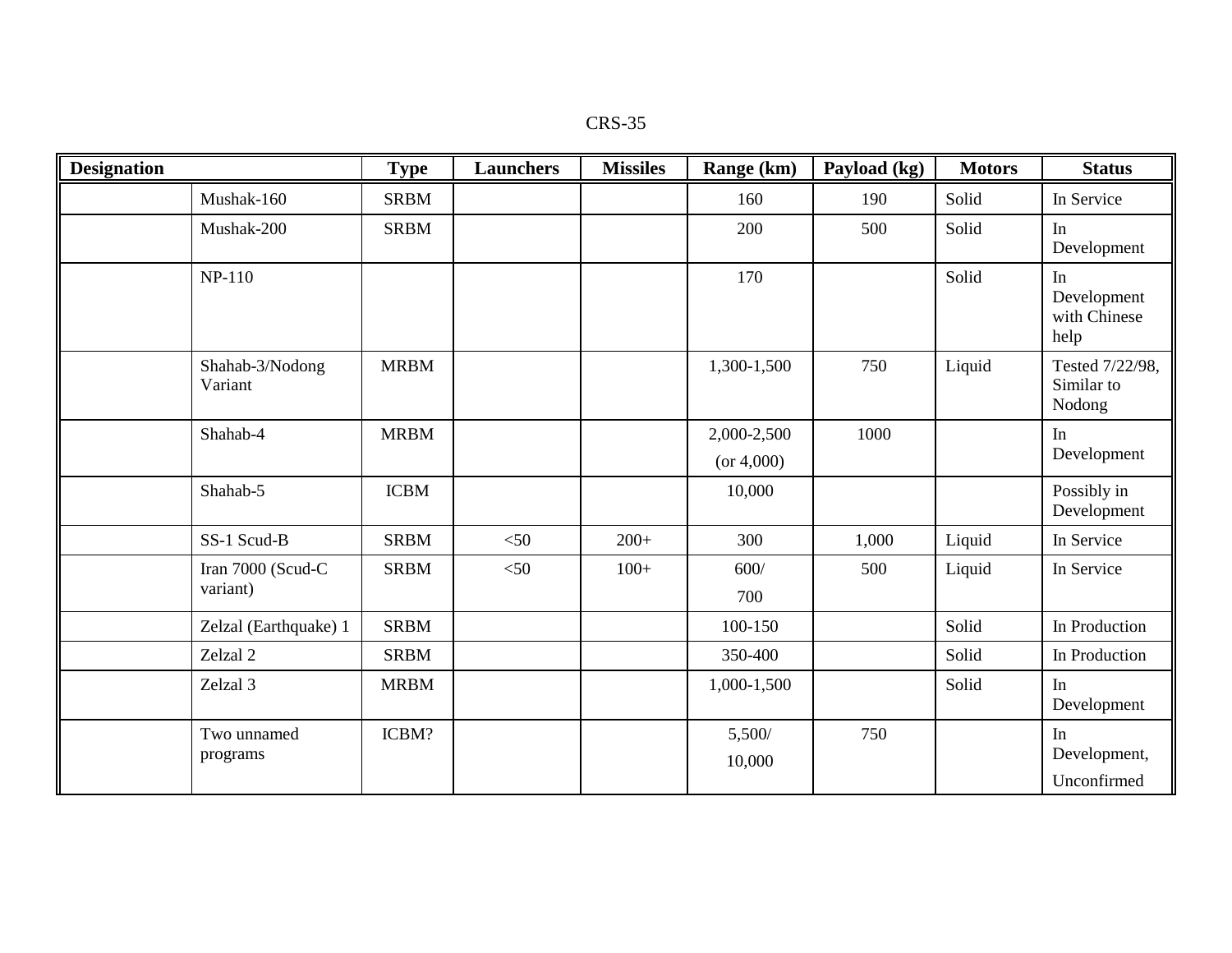| CRS-36 |  |  |
|--------|--|--|
|--------|--|--|

| <b>Designation</b> |                                | <b>Type</b>                   | <b>Launchers</b> | <b>Missiles</b> | Range (km)             | Payload (kg) | <b>Motors</b>    | <b>Status</b>                         |
|--------------------|--------------------------------|-------------------------------|------------------|-----------------|------------------------|--------------|------------------|---------------------------------------|
| Iraq               | Ababil-100                     | <b>SRBM</b>                   |                  |                 | 130-140 (or<br>500)    | 300          | Solid            | In<br>Development                     |
|                    | Al-Samoud/<br>Samed/Sumud      | <b>SRBM</b>                   |                  |                 | 150                    |              | Liquid           | Flight tested;<br>SA-2-type<br>engine |
|                    | <b>SAKR 200</b>                | <b>SRBM</b>                   |                  |                 | 150                    | 500          |                  | In<br>Development                     |
|                    | SS-1 Scud-B                    | <b>SRBM</b>                   |                  |                 | 300                    | 1000         |                  |                                       |
|                    | Scud variant/Al<br>Husayn      | <b>SRBM</b>                   |                  |                 | 600                    | 500          |                  | Some Remain                           |
|                    | Scud variant/Al-<br>Abbas      | <b>SRBM</b>                   |                  |                 | 900                    | 300          |                  | Discontinued                          |
| Israel             | Jericho 1 (YA-1)               | <b>SRBM</b>                   |                  | ~50             | 500                    | 750          | Solid            | In Service                            |
|                    | Jericho 2 (YA-3)               | <b>MRBM</b>                   |                  | ~100            | 1,500                  | 1,000        | Solid            | In Service                            |
|                    | Jericho 3 (extended<br>range)  | MRBM/<br>IRBM/<br><b>ICBM</b> |                  |                 | 2,000-4,800-<br>11,500 | 1,000        | Solid/<br>liquid | In<br>Development                     |
|                    | Popeye Turbo                   | <b>ASM</b>                    |                  |                 | 350                    | 895          | Turbojet         |                                       |
|                    | Delilah<br>Derivative (Star-1) | <b>ALCM</b>                   |                  |                 | 400                    | 450          | Turbojet         | In<br>Development                     |
|                    | Modular Stand-Off<br>Vehicle   | <b>ALCM</b>                   |                  |                 | 100                    | 675          | None             | In<br>Development                     |
| Korea, North       | Scud-B variant                 | <b>SRBM</b>                   | 12               | $100+$          | 300                    | 1,000        | Liquid           | In Service                            |
|                    | Scud-C                         | <b>SRBM</b>                   |                  | $100+$          | 500                    | 700          | Liquid           | In Service                            |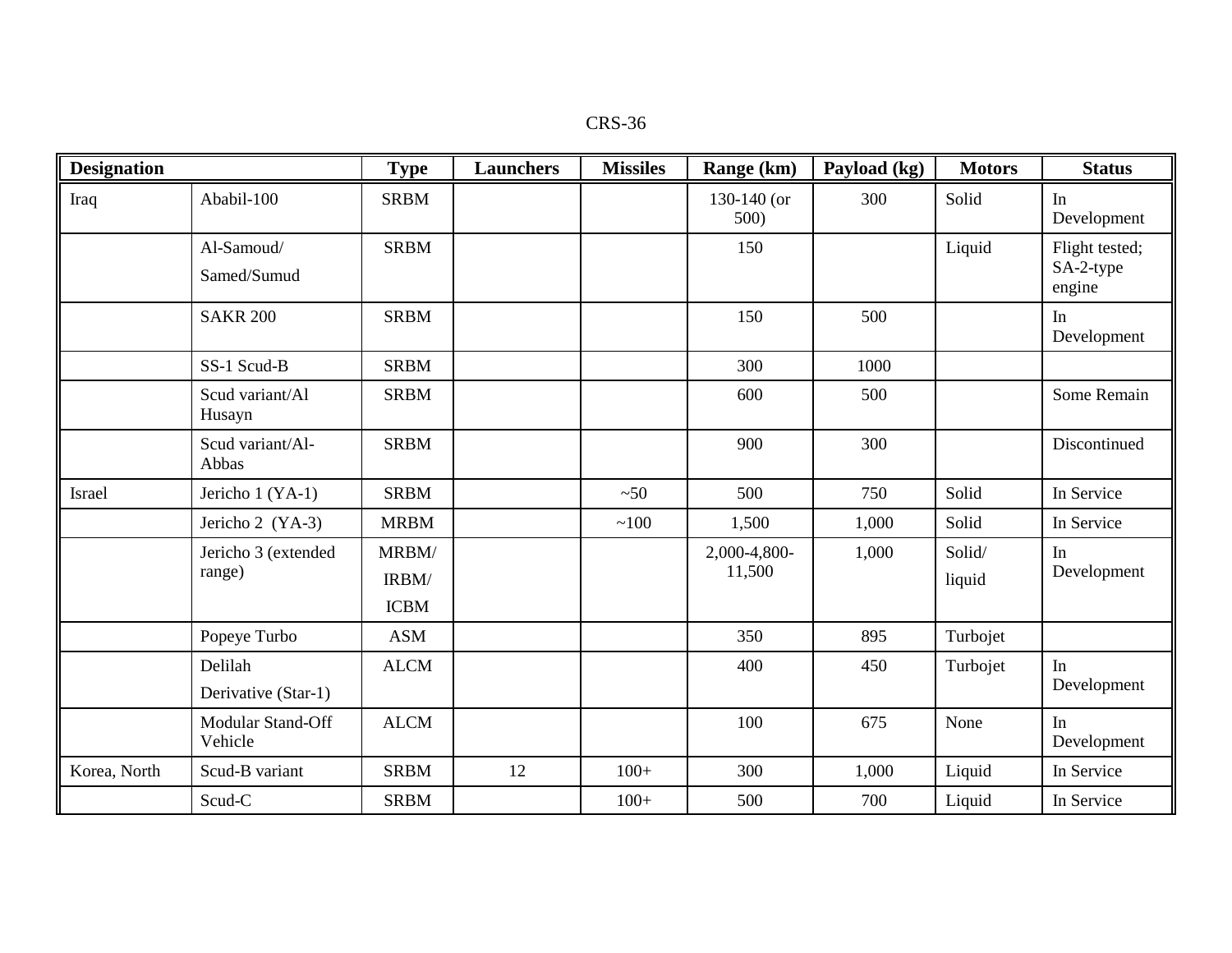| <b>Designation</b> |                                                       | <b>Type</b> | <b>Launchers</b> | <b>Missiles</b> | Range (km)        | Payload (kg) | <b>Motors</b> | <b>Status</b>                                                                    |
|--------------------|-------------------------------------------------------|-------------|------------------|-----------------|-------------------|--------------|---------------|----------------------------------------------------------------------------------|
|                    | Nodong                                                | <b>MRBM</b> |                  |                 | 1,000-1300        | 1,000        | Liquid        | In Service                                                                       |
|                    | Taepo Dong-1                                          | <b>MRBM</b> |                  |                 | 1,500-2,000       | 1,000        | Liquid        | Used with solid<br>fuel third stage<br>in satellite<br>launch attempt<br>8/31/98 |
|                    | Taepo Dong-2                                          | <b>IRBM</b> |                  |                 | $4,000-$<br>6,000 |              | Liquid?       | In<br>Development                                                                |
| Korea, South       | NHK-1 (Baekgom)                                       | <b>SRBM</b> |                  |                 | 180               | 300          | Solid         | In Service                                                                       |
|                    | NHK-A (Hyon Mu)                                       | <b>SRBM</b> |                  |                 | 180               | 300          |               | In Service                                                                       |
|                    | <b>NHK</b> Extended<br>Range                          | <b>SRBM</b> |                  |                 | 300               |              |               | Tested at<br>reduced range                                                       |
|                    | <b>ATACMS</b>                                         | <b>SRBM</b> |                  | 111             | 160               | 1,670        | Solid         | U.S.<br>negotiating in<br>1997                                                   |
| Libya              | SS-1 Scud-B                                           | <b>SRBM</b> | 80               | $240+$          | 300               | 1,000        | Liquid        | In Service                                                                       |
|                    | Scud-C                                                | <b>SRBM</b> |                  | $100+$          | 500               | 700          | Liquid        | Possibly in<br>Development                                                       |
|                    | Al-Fatah (lttisalt)                                   | <b>MRBM</b> |                  |                 | 900               |              | Liquid        | In<br>Development                                                                |
| Pakistan           | Hatf-1                                                | Rocket      |                  |                 | 80-100            | 500          | Solid         | In Service                                                                       |
|                    | Hatf-2                                                | <b>SRBM</b> |                  |                 | 280               | 500          | Solid         | In<br>Development                                                                |
|                    | Hatf-3 (Possibly the<br>Tarmuk, a version of<br>$M-9$ | <b>SRBM</b> |                  |                 | 750-800           | 500          | Solid         | Indian press<br>reports M-9-<br>type project                                     |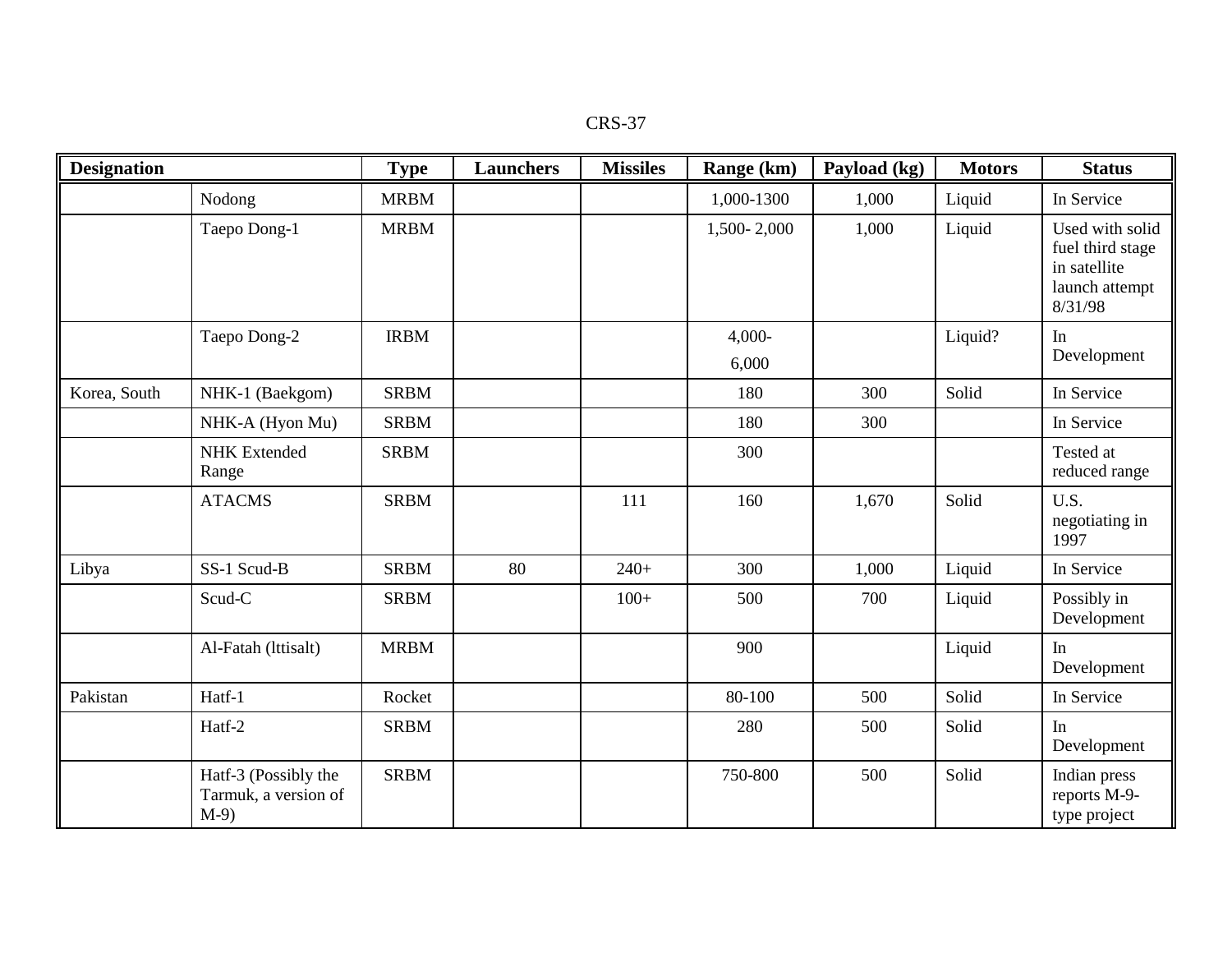| <b>CRS-38</b> |  |
|---------------|--|
|---------------|--|

| <b>Designation</b> |                                    | <b>Type</b> | <b>Launchers</b> | <b>Missiles</b> | Range (km)        | Payload (kg) | <b>Motors</b> | <b>Status</b>                                                                                 |
|--------------------|------------------------------------|-------------|------------------|-----------------|-------------------|--------------|---------------|-----------------------------------------------------------------------------------------------|
|                    | M-11 (CSS-7/DF11)                  | <b>SRBM</b> |                  | 40?             | 300               | 500          | Solid         | Missiles or<br>parts and<br>factory from<br>China. May be<br>basis for Hatf-2                 |
|                    | Ghauri (or Mk III or<br>HATF-V)    | <b>MRBM</b> |                  |                 | 1,000-1,500       | 600 or 700   | Liquid        | In<br>Development<br>with China and<br>North Korea;<br>similar to<br>Nodong; tested<br>4/6/98 |
|                    | Ghauri II (or HATF-<br>VI          | <b>MRBM</b> |                  |                 | 1,500-2,300       | 700          | Liquid        | Reportedly<br>Tested 4/99                                                                     |
|                    | Shaheen I (HATF-4)                 | <b>SRBM</b> |                  |                 | 600-700           | 320          | Solid         | Tested 4/99                                                                                   |
|                    | Shaheen II/<br>Ghaznavi/<br>Ghazni | <b>MRBM</b> |                  |                 | $2,000-$<br>3,000 |              | Solid?        | In<br>Development;<br>May be related<br>to NK Taep'o-<br>dong                                 |
|                    | Abdali                             | <b>MRBM</b> |                  |                 | 2,500             |              |               | In<br>Development                                                                             |
| Saudi Arabia       | $CSS-2 (DF-3)$                     | <b>MRBM</b> | 30               | ~50             | 2,400/<br>2,800   | 2,150        | Liquid        | Possibly not<br>operational                                                                   |
| South Africa       | Arniston                           | <b>MRBM</b> | $4 + / 0?$       |                 | 1,450             | 1,000        | Solid         | Suspended                                                                                     |